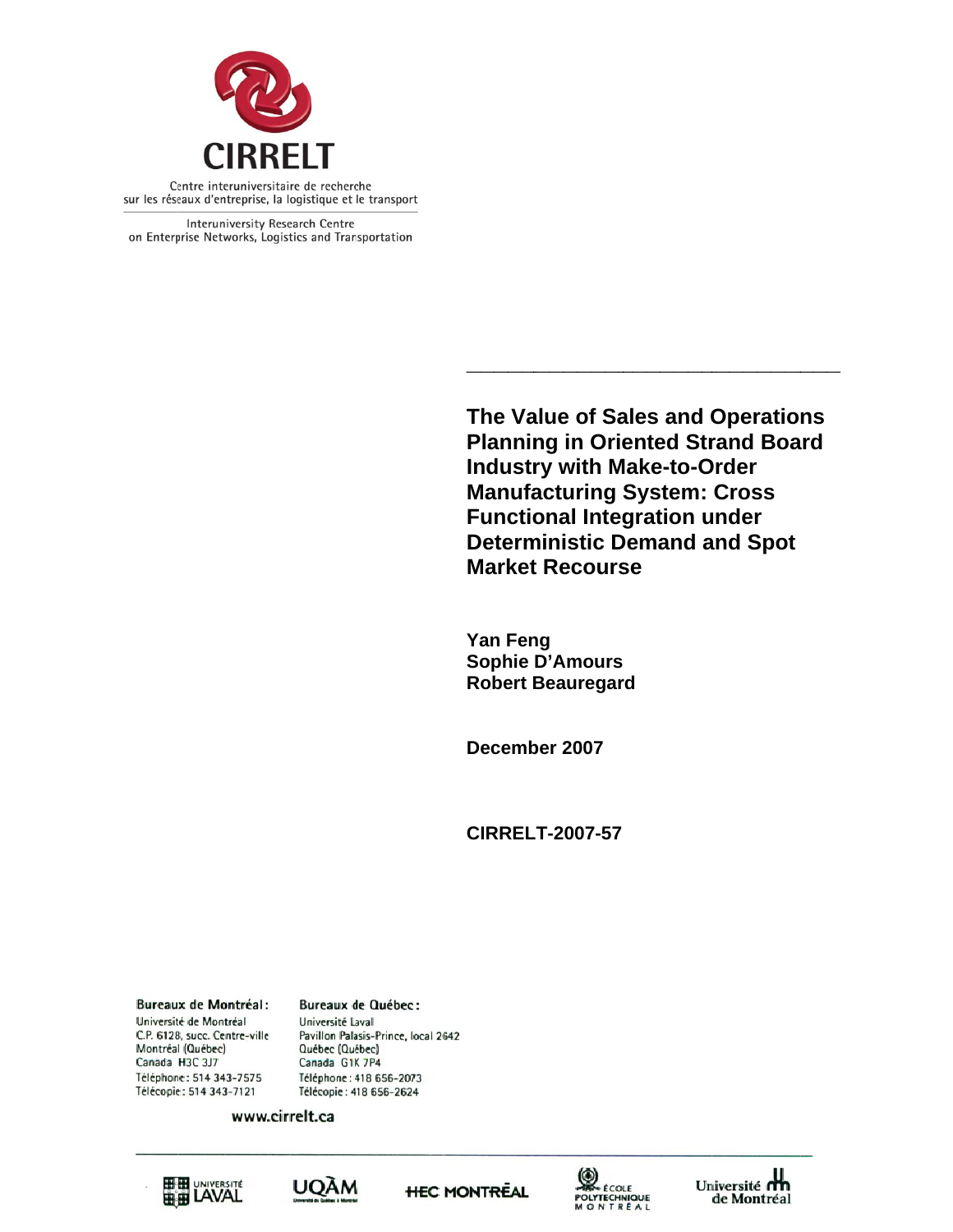# Yan Feng<sup>1,\*</sup>, Sophie D'Amours<sup>1</sup>, Robert Beauregard<sup>1</sup>

**Abstract.** Sales and Operations Planning (S&OP) has become a widely recognized process of supply chain planning. However, until the present time, the evaluation of its benefits has been conducted mainly through post implementation case studies. This paper explores the fundamentals of the S&OP process and presents a modeling approach to evaluate its impact before implementation. A mixed integer programming based model is proposed to represent the cross functional integration of the supply chain's salesproduction-distribution-procurement planning. It is evaluated against the traditional decoupled planning approach in a make-to-order manufacturing environment. An industrial application of the S&OP model is provided using field data of an Oriented Strand Board (OSB) manufacturing company in Quebec, Canada.

**Keywords**. Sales and operations planning, supply chain management, optimization, make-to-order, oriented strand board industry.

**Acknowledgements.** The authors would like to acknowledge the financial support provided by the Forest E-business Research Consortium (FOR@c), University Laval, Québec, Canada, and would like to thank the research partners, Forintek Canada Corp. and our industrial partner Norbord Inc. Canada.

Results and views expressed in this publication are the sole responsibility of the authors and do not necessarily reflect those of CIRRELT.

Les résultats et opinions contenus dans cette publication ne reflètent pas nécessairement la position du CIRRELT et n'engagent pas sa responsabilité.

**\_\_\_\_\_\_\_\_\_\_\_\_\_\_\_\_\_\_\_\_\_\_\_\_\_\_\_\_\_**

<sup>&</sup>lt;sup>1</sup> Interuniversity Research Centre on Enterprise Networks, Logistics and Transportation (CIRRELT), and FORAC Research Consortium, Pavillon Adrien-Pouliot, Université Laval, Québec, Canada G1K 7P4

<sup>\*</sup> Corresponding author : Yan.Feng@cirrelt.ca

Dépôt légal – Bibliothèque nationale du Québec, Bibliothèque nationale du Canada, 2007

<sup>©</sup> Copyright Feng, D'Amours, Beauregard and CIRRELT, 2007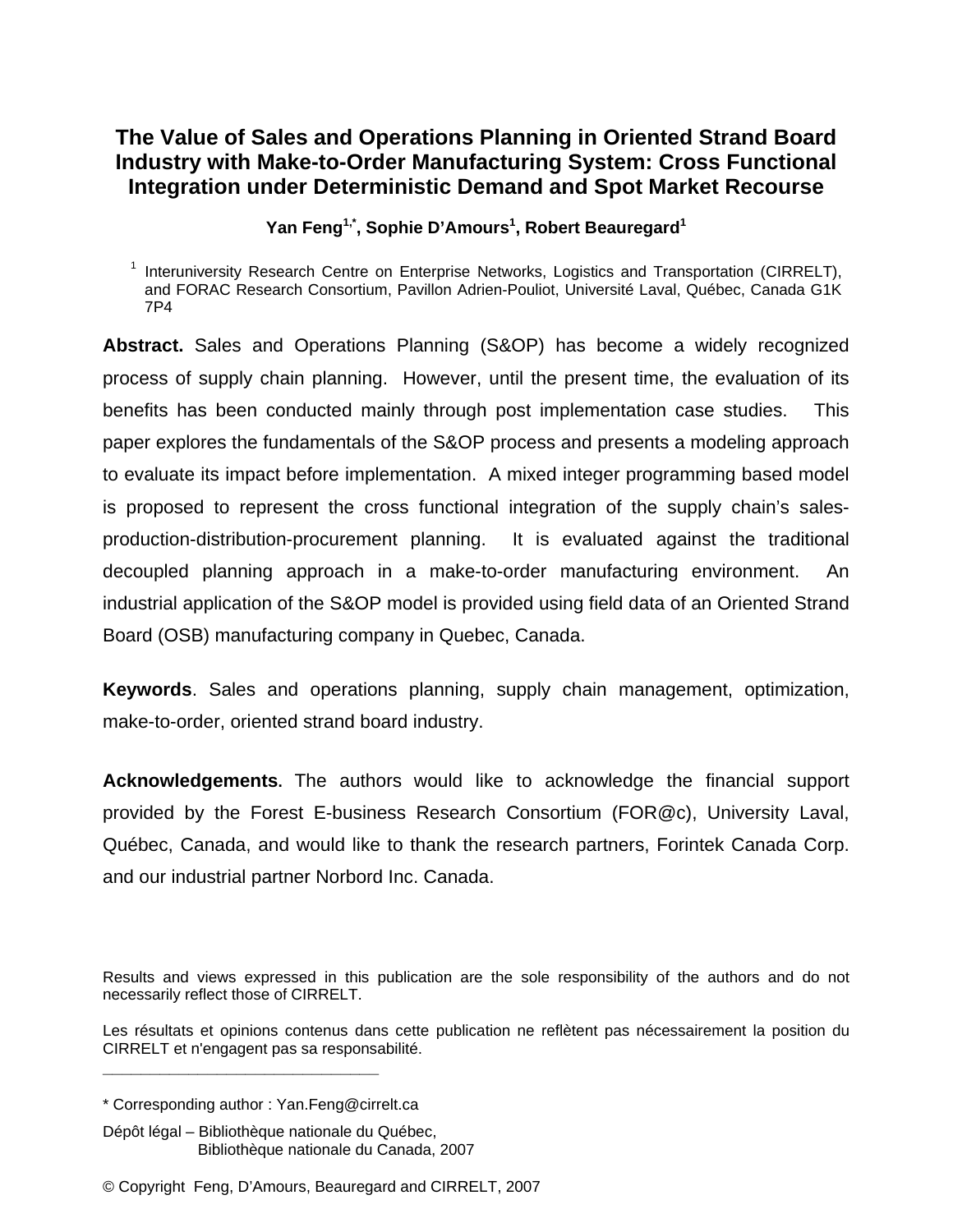## **1.0 Introduction**

Faced with increasingly competitive markets within a dynamic economic environment, more and more enterprises have turned their attention to supply chain management. The concept of supply chain management is to bring the traditionally non-coordinated business units into a unified integrated organizational unit along the supply chain to effectively coordinate the business process from the suppliers to the customers. Along with supply chain management and supply chain planning, S&OP has gained increasing recognition.

S&OP is a monthly-based tactical planning process led by senior management oriented towards balancing demand and all the supply capabilities of production, distribution, procurement, and finance to ensure the plans and performances of all business functions are aligned to support the business plan. It is an integrated planning process that gathers all the plans from different functional units, evaluates, revises, and brings to consensus of any conflict to generate a unique set of plans to orchestrate and control the performance (Ling, 2002; Aberdeen Group, 2004; Bower, 2005). Since the 1990s, an increasing number of companies have started implementing S&OP process. Aberdeen Group (2004) presents a benchmark analysis of more than 200 enterprises of various sizes. The analysis reveals that S&OP programs generated significant improvements in gross margin, complete order fill rate, and customer retention. Aberdeen Group (2005) reports six best practice case studies on how different S&OP strategies and technologies improved the performance of each studied company. Palmatier and Crum (2003) state that companies adopting S&OP not only achieved improvement in operating performance and customer services, but also reduced manufacturing costs, purchased material costs and finish product inventory/customer order backlogs. Yet, in many cases, the S&OP effort fails to meet its potential expectations due to various reasons that raise certain risks to the companies who implement it (Muzumdar and Fontanella, 2006).

Until present time, most researches on S&OP have focused on its definition, processes and activities, implementation procedures, and case studies that address the benefit either qualitatively or quantitatively after the implementation. Very few contributions have addressed the S&OP problem using modeling approach to reveals its value creation opportunities before the implementation. The aim of our research is to fill in this gap by presenting a modeling approach that represents the fundamentals of the S&OP process to quantitatively evaluate the impact of S&OP program before the implementation.

In this article, we first explore two main dimensions of S&OP: (i) the horizontal cross functional integration of sales, production, distribution and procurement; and (ii) the vertical coordination between the tactical and operational planning decisions. Then, we propose an S&OP framework that integrates the various planning units in a coordinated and unified fashion. Following the framework, an optimization based S&OP model as well as a set of traditional non-coordinated models are formulated. The S&OP problem aims to maximize, over a planning horizon of one year, the total net profit of a multi-site company producing various products serving a diverse markets through different marketing channels. Our problem is centred in a make-to-order environment. The evaluation is focused on comparing the performance of S&OP with the noncoordinated planning models under deterministic demand and spot market price conditions. A numerical study and sensitivity analysis is carried out based on a case study of an OSB manufacturing company.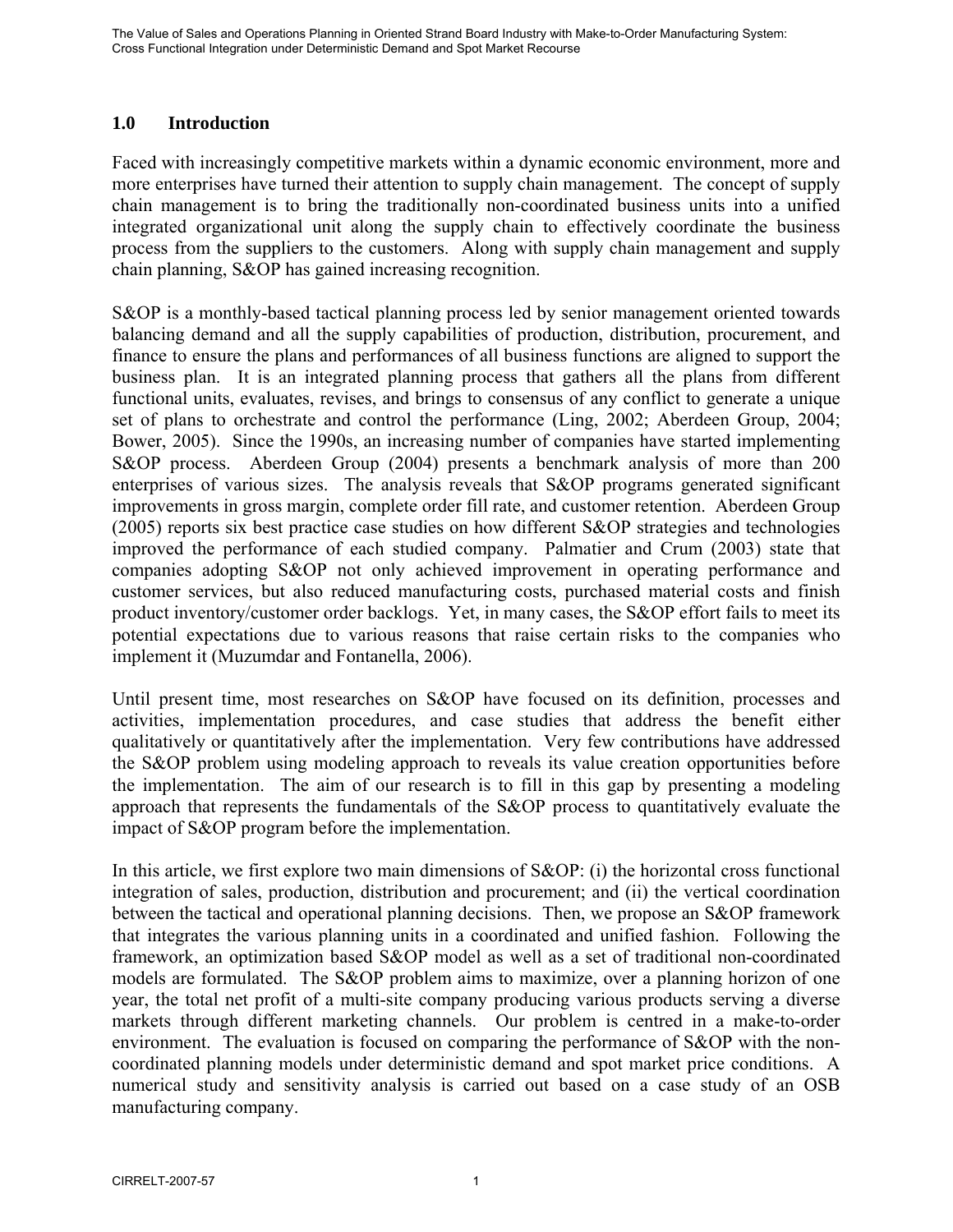The main contribution of this paper is (i) the mathematical expression of the S&OP model which explicitly incorporates all the supply chain functions of sales, production, distribution and procurement of a multi-site organization in a make-to-order environment under deterministic demand and spot market conditions; and (ii) the industrial application, which presents some of the insight knowledge of the value of S&OP before its implementation.

## **2.0 Literature review**

S&OP is a relatively new concept. Originally developed from production planning, early studies regard S&OP as a planning process that vertically links the strategic and business plans with the detailed operational plans and horizontally links and balances demand with supply capabilities with an emphasis on production capacity management (Ling and Goddard, 1988; Wallace, 2004). In order to provide a foundation for this research, we present the definition of S&OP from the APICS Dictionary (2002):

*"Sales and operations planning is the process with which we bring together all the plans for the business (customer, sales, marketing, development, manufacturing, sourcing, and financial) into one integrated set of plans. It is done at least once a month and reviewed by management at an aggregate (product family) level.* 

*The process must reconcile all supply, demand, and new product plans at both the detail and aggregate level and tie to the business plan. It is a definitive statement of what the company plans to do for the near to intermediate term covering a horizon sufficient to plan resources and support the annual business planning process. Executed properly, the sales and operations planning process links the strategic plans for the business with execution and reviews performance measures for continuous improvement."* (Ling, 2002; Maiers and Thoreson, 2002; Taunton, 2002).

The presented definition defines explicitly what S&OP is from a process point of view. Note that the term "reconcile", means to bring to a state that is free of conflicts, inconsistencies, or differences, based on Merriam-Webster dictionary. Thus, the definition implies that S&OP is the process of developing an integrated aggregated plan, i.e. the S&OP plan that consists of a set of plans for each of the functional departments, incorporating the detailed level behaviors, and covering an intermediate term planning horizon. More precisely, it addresses the two dimensions of S&OP: (i) the horizontal cross functional integration, and (ii) the vertical coordination of the aggregated and detailed plans.

Recent studies present the trend of applying S&OP into the supply chain management context in coordinating supply chain value creation activities in order to profitably match the demand with the supply chain capabilities of production, distribution, procurement, and finance (Croxton et al., 2002; Cecere et al., 2006). Croxton et al. (2002) regard S&OP as a synchronization mechanism in the supply chain that matches the demand forecast to supply chain capabilities through coordination of marketing, manufacturing, purchasing, logistics and financing decisions and activities. The implication of synchronization is a waste free system, which reduces the system waiting time, resources, inventories to the minimum level while satisfying the customers' demands with the right quantity at the right time. Cecere et al. (2006) regard S&OP as a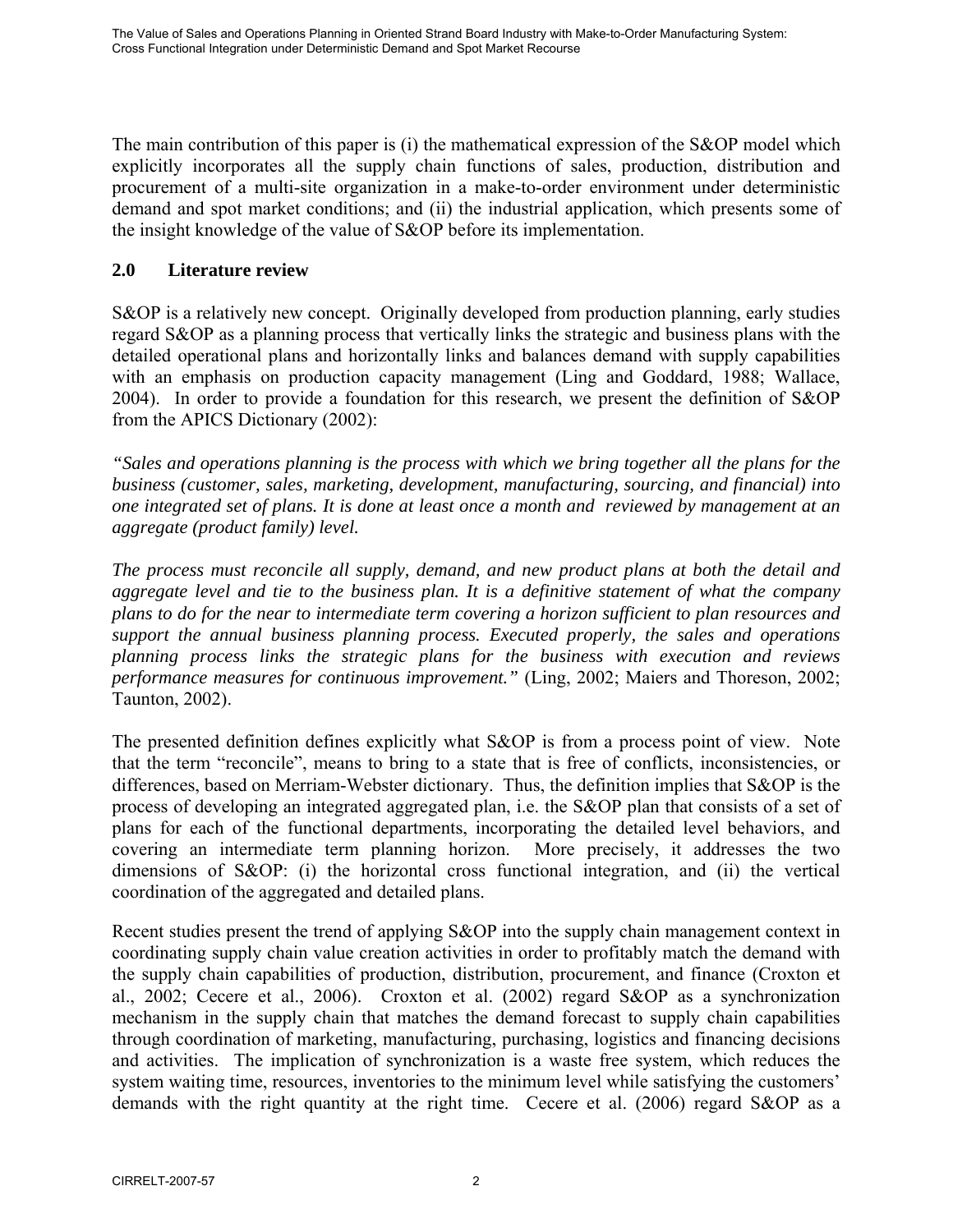collaborative process that profitably aligns the customers' demands with the supplies against a defined business strategy. As such, the authors suggest that the S&OP plan should reflect supply chain constraints of moving, making and buying capabilities of the company. These constraints need to be tied with the account strategies for demand shaping and product allocation strategies. It implies that organizations should evolve from the effort of merely matching demand with supply of volume capabilities to the effort of determining the best and most profitable demand response with the available capabilities. The goal of the process is thus to create a realistic S&OP plan that best identifies the opportunities and effectively coordinates supply chain capabilities to achieve the company's objectives.

Although these literatures address the directions for S&OP, no research on S&OP, to the knowledge of the authors, has been carried out that systematically explores the fundamentals of the S&OP process using a modeling approach in a pre-implementation analysis. This stimulates us to study the literatures that address the coordination and integration of supply chain planning to discover the possibilities of applying operational research techniques and modeling approach into the S&OP process.

In a broad sense, the supply chain consists of three fundamental stages, production, distribution, and procurement (Thomas and Griffin, 1996). Traditionally, these stages have been managed independently, buffered with inventories. In this decoupled approach, decisions are made within each of the functional departments independently from one other. Although this approach reduces the complexity of the decision process, it ignores the interactions of the different stages, limits the potentials of further cost reduction and, in the worst case scenario, results in infeasible solutions. Facing the increasing competitions, companies are moving from decoupled decision making processes towards more coordinated and integrated planning and control for their supply chain activities in order to reduce total costs, improve performance, and increase service levels.

Although the concepts of Supply Chain Management (SCM) and S&OP are relatively new, the idea of coordinated planning can be traced back to as early as 1960 by Clark and Scarf (1960), who studied multi-echelon inventory/distribution systems. Since that time, research on coordination of various partial sections of the supply chain has been conducted. However, very few models have attempted to address the integration of sales, production, distribution and procurement simultaneously. The reasons are probably owing to technological limitations, as such a complete integration of the supply chain problem is difficult to solve. Most articles found so far focus on the integration of partially selected functions in the supply chain at planning or scheduling levels.

Williams (1981) studies the coordinated scheduling of production and distribution using a dynamic programming approach which simultaneously determines the production and distribution batch sizes that minimize the costs in an assembly and distribution network. Chandra and Fisher (1994) investigate the value of coordinating production scheduling and multi-stop vehicle routing to minimize set-ups, inventories and transportation costs. Youssef and Mahmoud (1996) propose a non-linear programming model considering production economies of scale to study the trade-offs between production and transportation costs and its impact on the facility centralization-decentralization decisions. Fumero and Vercellis (1999) propose a mixedinteger programming model for integrated production and distribution planning in order to optimally co-ordinate the capacity management, inventory allocation, and vehicle routing in a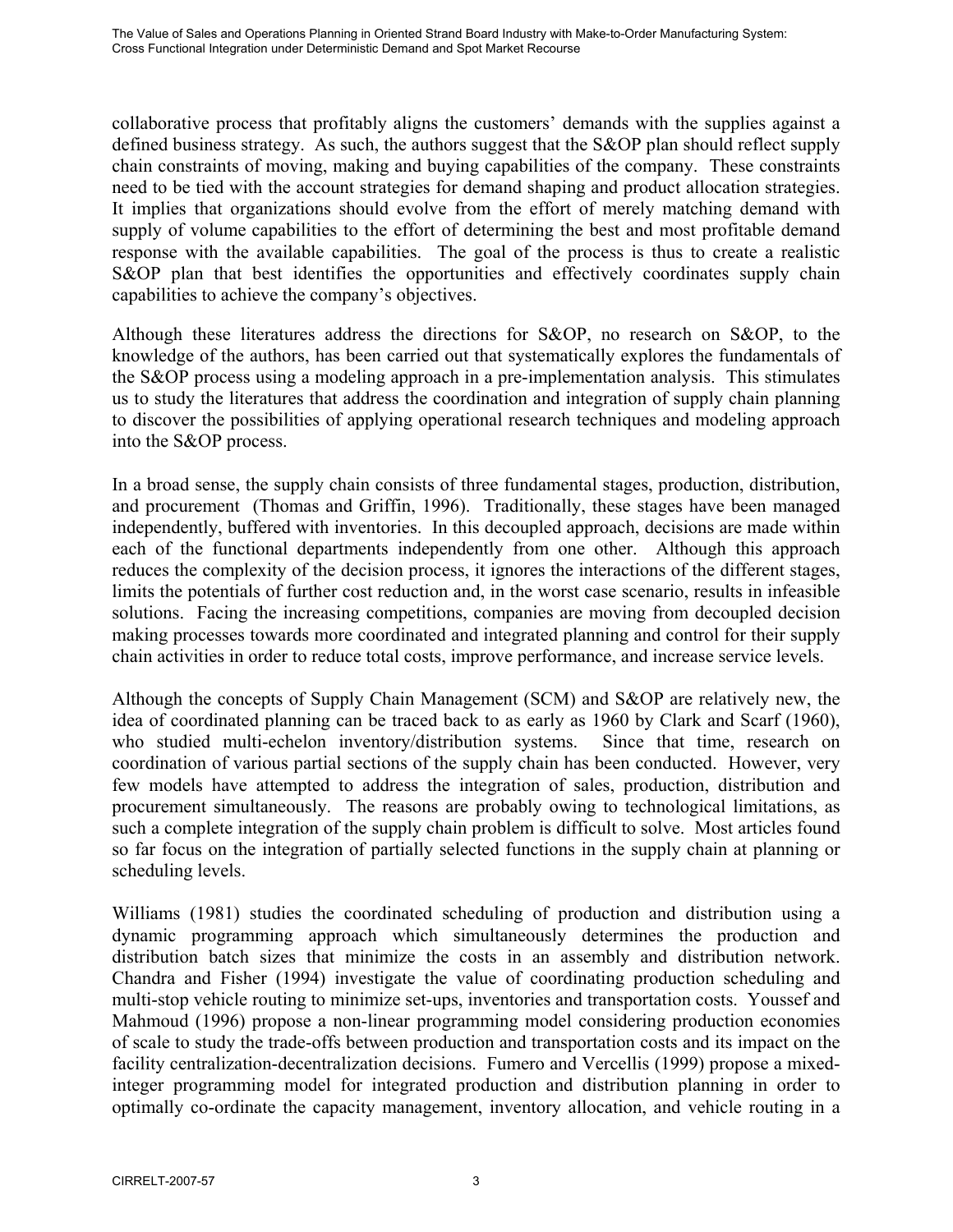capacitated lot-sizing and multi-period vehicle routing problem. The feasible solution is compared to the solution generated by an alternative decoupled approach in which the production plan is developed first and the distribution schedule is derived consequently. The research indicates a substantial advantage of the integrated approach over the decoupled approach. Park (2005) uses a mixed-integer programming model investigates the effectiveness of the integrated production-distribution planning in a multi-plant, multi-retailer, and multiperiod logistic environment under capacity constraints in order to maximize the total net profit. The results confirm that the integrated planning approach performs superior to the decoupled one. Dasci and Verter (2001) address the production-distribution system design problem and present a continuous approximation modeling framework, based on the use of continuous functions to represent spatial distributions of cost and customer demand. Cohen and Lee (1988) present a modeling framework and an analytic procedure that address the operating policies of material control, production, and distribution based on a hierarchical heuristic approach.

The applications of coordinated and integrated production-distribution planning in industrial environment have been documented in various publications. Klingman et al. (1988) develop an optimization programming based production-distribution planning system for the W.R. Grace company, making multi-commodity chemical products. Haq et al. (1991) propose an integrated production-inventory-distribution model in a multi-stage manufacturing system using mixed integer programming and applied to a real case of a company manufacturing urea fertilizer. Martin et al. (1993) present a large scale linear programming model of the production, distribution and inventory operation for a flat glass business of Libbey-Owens-Ford, in a multifacility multi-product, multi-demand centre, and multi-period environment. The case study again shows a significant saving from the integrated planning approach. Chen and Wang (1997) developed a linear programming model to solve the integrated, procurement, production and distribution planning problem of a single planning period for a Canadian steel-making company in a multi-echelon logistic network under deterministic demand.

The coordination and integration of supply chain planning in the forest products industry have been studied intensively in recent years. Maness and Norton (2002) carry out research on the integration of lumber sales, sawing, inventory, and boom usage planning in sawmills. They develop a linear programming based multi-period planning model for the problem and tested it in a prototype sawmill assuming mill capacity, lumber prices, market demand, raw material supply are static over the planning period. Rizk et al. (2006) study the dynamic production-distribution planning problem in pulp and paper industry between a paper mill and a distribution centre with transportation costs subject to economies of scale following general piecewise linear functions. Ouhimmou et al. (2007) present an integrated planning model for the furniture industry that addresses the multi-site and multi-period planning of procurement, sawing, drying, and transportation. The MIP based model is solved both optimally using a CPLEX engine and approximately using time decomposition heuristics assuming a known and dynamic demand over the planning horizon.

Building on these previous works, we apply the concept of S&OP, incorporate sales decisions to investigate the opportunities of profitably matching and satisfying demand with the given supply chain capabilities of production, distribution, and procurement. More precisely, we propose a series of mathematical programming models to evaluate the benefit of the integrated S&OP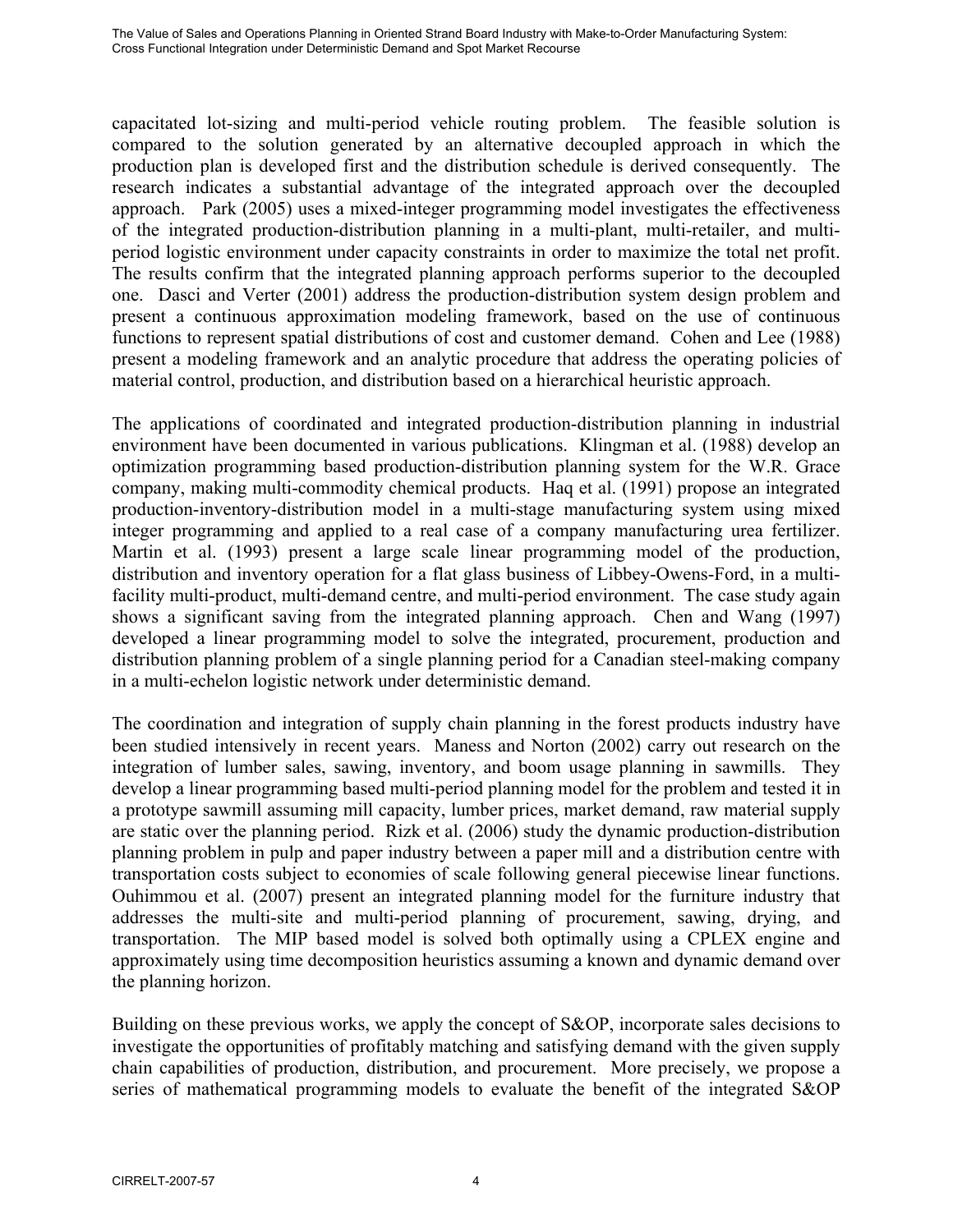against the traditional decoupled planning process in a context of a real OSB manufacturing supply chain system within a make-to-order environment.

## **3.0 S&OP modeling framework**

From the literature review of S&OP, three fundamental elements can be identified. First, S&OP is a cross functional integrated planning process; second, it facilitates the hierarchical coordination with the business plan and with the detailed scheduling; and third, it is a periodical on-going planning, reviewing and evaluation process that covers a planning horizon of one to two years. To successfully model the S&OP process, these three elements must be explicitly represented. We present a framework that describes the S&OP as an integrated tactical planning which integrates the supply chain decisions of sales, production, distribution and procurement into a unified planning system as shown in Figure 1.



Figure 1. A generic schematic diagram of Sales and Operations Planning.

In the framework, the integrated S&OP serves as a bridging function that links the company's business plan and the detailed operation scheduling. The business plan provides the guideline or instructions IN(T) that set the constraints for the integrated S&OP for a planning horizon T. Integrated S&OP, embedded with an optimization algorithm, incorporating market intelligence, distribution costs, production constraints, productivities, raw material procurement constraints, etc., generates a set of feasible periodic plans for sales, production, distribution, and procurement that support the business plan in a timely and cost effective manner. Sales decisions play an important role in a company. They incorporate demand management that serves as a gateway which links the demand with supply chain activities of production, distribution, raw material procurement and supply. Its decisions not only affect revenues but also total cost. Thus, effective sales decisions require a cross functional supply chain analysis that balances revenues and total cost within the capabilities of the supply chain. From the literature review we note that sales decisions have been insufficiently studied.

At the other end, S&OP plans, in turn, set the rules and conditions, IN(t), for the decisions of order acceptance, resource allocations, lot sizing, inventory locations, and inventory quantities that coordinate the detailed level scheduling. The detailed order acceptance decisions decide, in real time, what order to accept given the capacity availability (capable-to-promise) that complies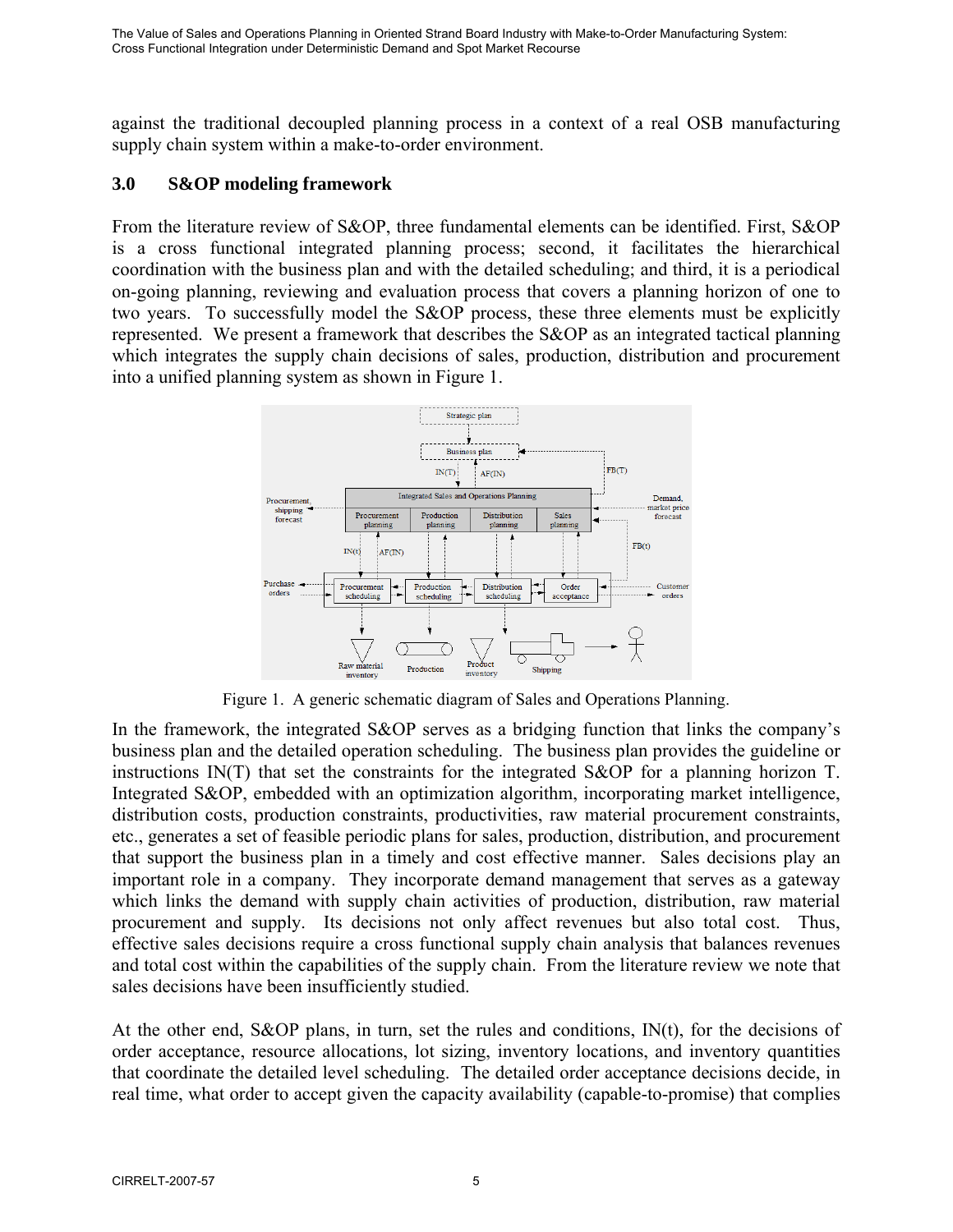with the order acceptance rule. The detailed production, distribution, and procurement scheduling defines explicitly what, when, where, and how many to buy, make and ship. The detailed scheduling outlines the exact operation sequence that guides the supply chain execution in a synchronized manner.

The hierarchical coordination between integrated S&OP and detailed level scheduling is illustrated by anticipation  $AF(IN)$  of the S&OP model and periodic information feed back  $FB(t)$ from the detailed level scheduling. Anticipation is a planning strategy that can be used in the S&OP model that takes into account some of the relevant characteristics of the scheduling model in order to find feasible and optimal solutions. For instance, one of the common issues faced in tactical planning and operational scheduling in a process industry with constrained capacity is capacity planning. Tactical planning plans capacity and makes decisions based on the aggregated monthly demand and capacity availability. The plan, however, may result in an infeasible solution or a feasible solution with increased cost at the scheduling level due to varying weekly demands and fixed weekly capacity. In this case, an anticipation function AF(IN) can be embedded in the tactical planning model to anticipate the capacity reactions of the detailed level scheduling towards the tactical plan, IN(t). Anticipation is an important mechanism in hierarchical decision coordination within a distributed decision-making environment. The concept and modeling approach of anticipation is well addressed by Schneeweiss (2003). Feedback is the process where information regarding the state of operations at the end of the period, such as inventory levels or back orders, as well as the execution performance measures for the period are fed back to the integrated S&OP. It permits the integrated S&OP to update decisions for the following periods.

The dynamics of the S&OP process is modeled using a simulation model that encapsulates the integrated S&OP model as well as the detailed level scheduling models with linked database for data input, decision output and performance evaluation. It permits companies to emulate real planning activities in an industry facing stochastic demand and spot market price. The integrated S&OP model can also be used independently of scheduling models to support decisions at the aggregated tactical level. The proposed framework allows users to test different scenarios, such as demand changes and/or spot market price changes, by modifying one or several input parameters and to anticipate system performance. It can also be used as a decision support system to assist the company in making optimal decisions.

The framework is not limited to a single plant company. It can be applied to a multi-site enterprise where the integrated S&OP model supports the corporate with collaborative effort on centralized sales, production, distribution and procurement decisions incorporating demand and facility allocation (Figure 2). This centralized S&OP model will then generate a set of plans specific for each plant. Based on the corporate S&OP plans, each plant develops schedules locally for its own operations.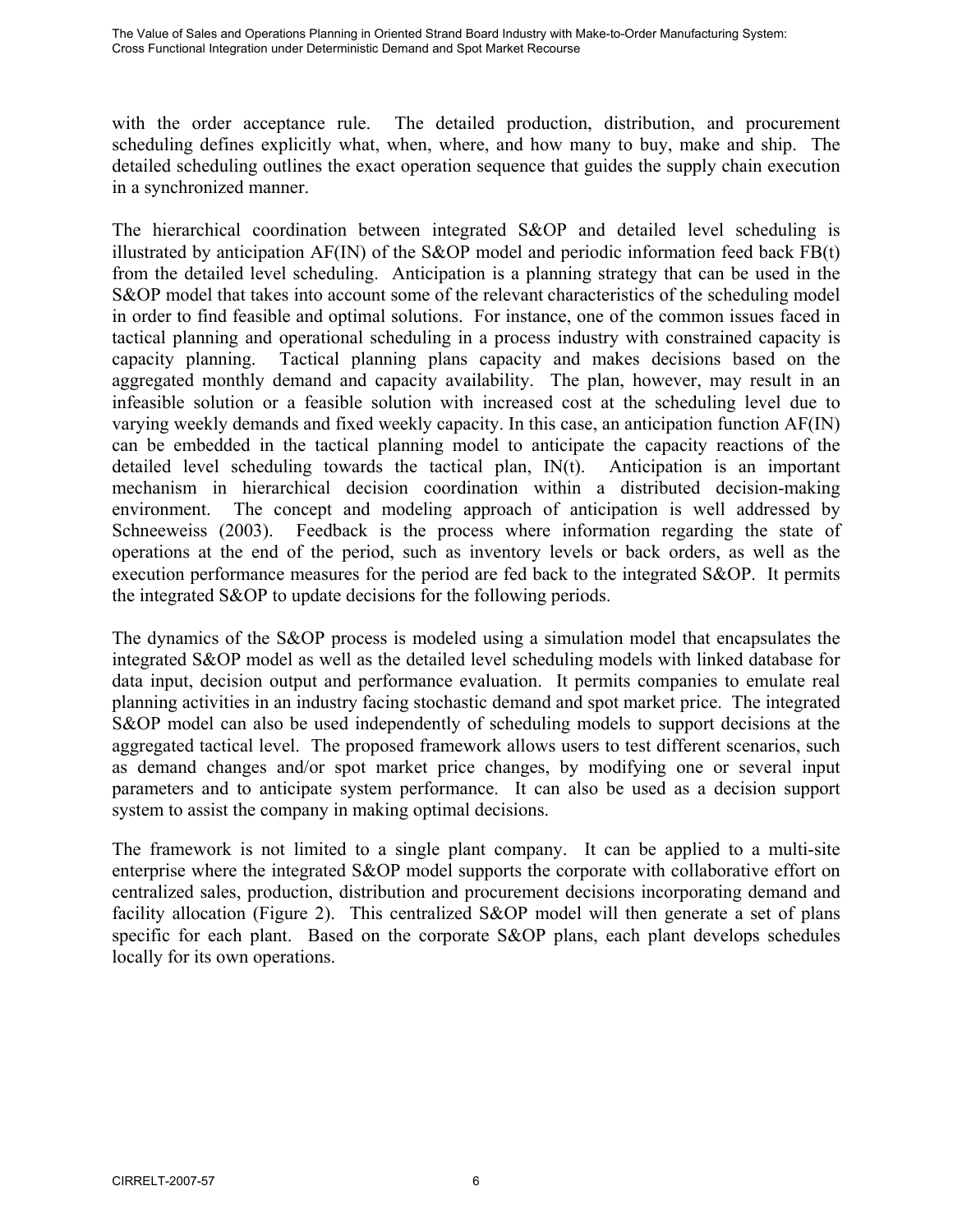

Figure 2. Sales and Operations Planning in multi-site enterprise environment.

It is believed that S&OP improves supply chain performance not only through cross functional integration and optimization, but also through hierarchical coordination processes. The integrated S&OP enables the synchronization of supply chain activities while the hierarchical coordination permits the system to react to the downstream changes quickly with optimal feasible solutions.

In this paper we develop an integrated S&OP model using mixed integer programming (MIP) for a general case of a multi-site manufacturing supply chain network with multi-customers and suppliers producing multiple products within a make-to-order environment. We also develop a set of non-coordinated MIP models to represent the traditional decoupled sales, production, distribution, and procurement planning on a single site basis. Both planning processes are then applied to an OSB manufacturing company that manufactures a broad range of products satisfying the demand in diverse North American market using different marketing channels of contract, non-contract, and spot market. An evaluation is given in section 6.0 to compare the two planning approaches under deterministic demands and spot market prices.

# **4.0 Model formulation**

The S&OP problem considered in this paper consists of an enterprise in the processing industry with make-to-order operations. It has many mills (Figure 3) manufacturing multiple products and sell to its contract and non-contract customers, including spot markets, in different regions which are subject to different regional market prices. A contract demand is one received from a long-term customer with whom a contract is signed for an agreed price and quantity. Although the mills must satisfy the contract demand, they reserve the right of not satisfying the part that is beyond the agreed quantity, upon capacity shortage. A non-contract demand, including spot market, is one received from non-contract customers. This demand may not be satisfied, or not satisfied fully, when capacity is not available. The spot market, in the form of non-contract customers, serves as a buffer to absorb remaining capacities in a loosely "push" mode based on flexible demand. Both contract and non-contract demands are deterministic and dynamic with seasonality over the planning horizon. Unsatisfied demand is considered as lost in the model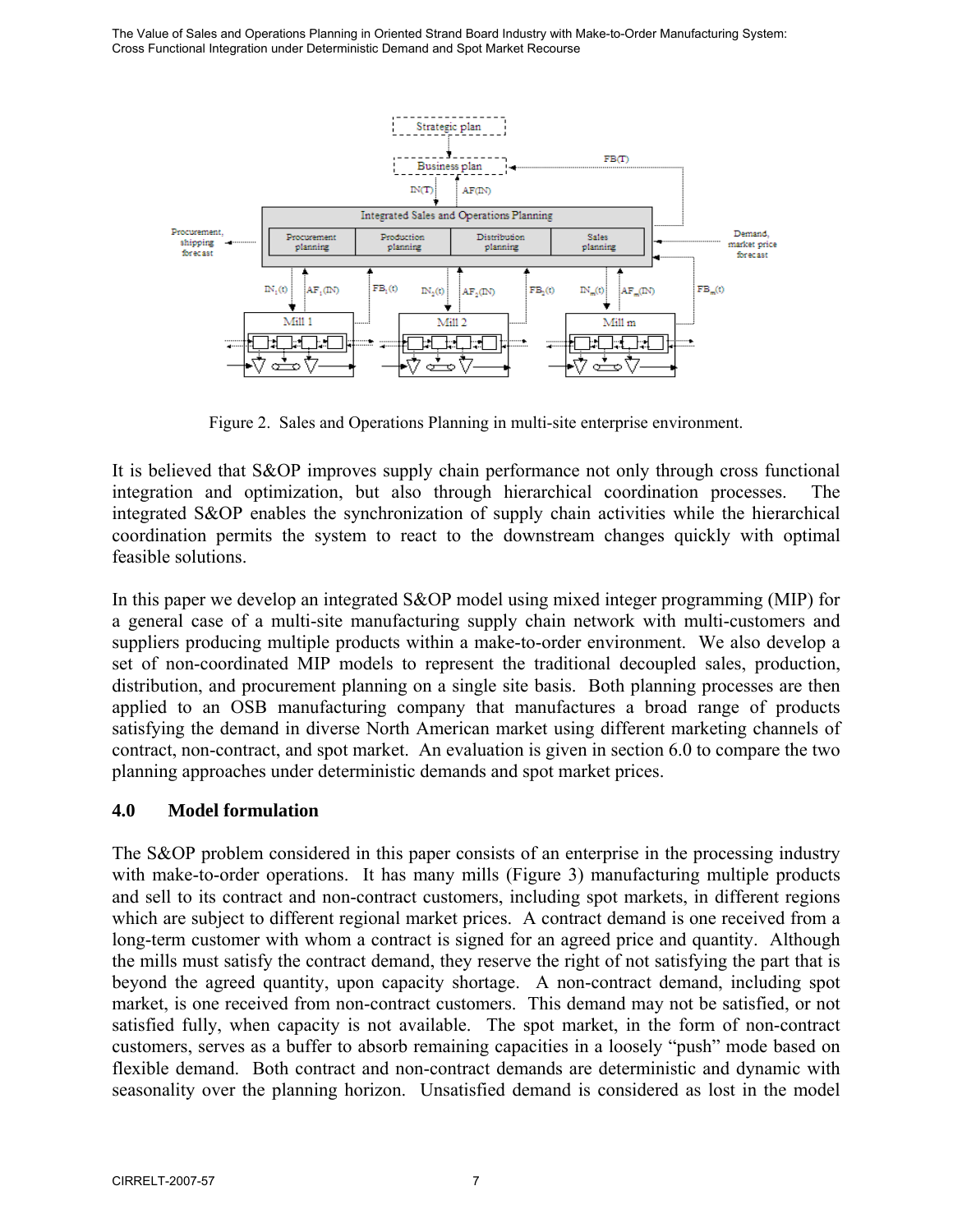(but may re-appear as new demand in the following period in practice). Backorder is not allowed.



Figure 3. The supply chain network of the OSB manufacturing company.

Each mill is a self-managed business unit consisting of different functional units responsible for sales, production, distribution and procurement. Production is carried out in batch on a single machine with limited capacity. Each mill produces a number of product families. Each product family is produced using different raw materials at a specific quantity mix and production rates. Changing product families from one to another requires a sequence dependent set-up time which is independent from the volume produced. However, due to the small and insignificant differences at the aggregated level, the set-up time will be approximated as fixed and a fixed setup cost will be considered. From each product family, different product items can be produced. Limited warehouse capacity is available at each mill to temporarily store the finished products.

Shipping is carried out by a number of third party logistic companies using different transportation modes (rail and truck) and different vehicle types and sizes. A fixed truckload cost per destination is charged for the rails, and a variable rate, for trucks. Final products are shipped to the customers either directly or indirectly via distribution centres (DCs). The enterprise has access to a set of DCs from the third party which are assumed to have unlimited capacity.

The enterprise procures raw materials from a set of contract and non-contract raw material suppliers. With a contract supplier, a minimum purchasing quantity must be complied under the agreed price over a planning horizon T. Some raw material supplies are subject to long leadtime, seasonality, and variability. Large raw material inventory capacity is available at each site to absorb the seasonality and variability of the supply. The raw material inventory is maintained and managed internally complying with safety stock and end of season inventory policies. Inbound raw material shipping cost is included in the procurement cost.

# **4.1 Modeling the cross functional S&OP system**

Our problem is to develop an integrated S&OP model at aggregated product family level, that collaboratively unites the different manufacturing sites, coordinates the enterprise wide capacities, and integrates the cross functional planning of sales, production, distribution, and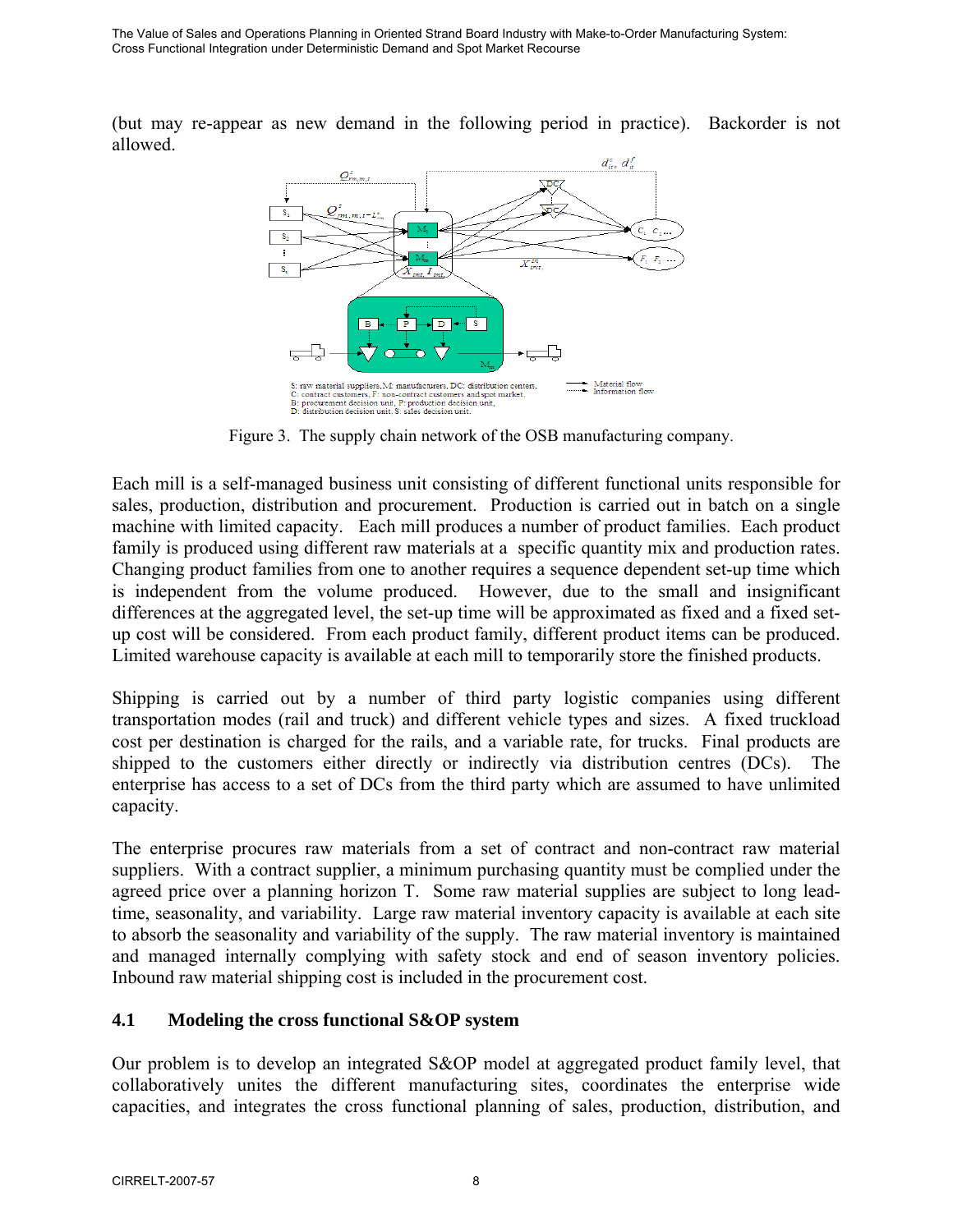procurement for the entire enterprise. The aim is to maximize the total net profit over a planning horizon T. We formulate the integrated S&OP model using mixed integer programming. The indexes, sets, and parameters used in the model are listed below, followed by the decision variables:

# **Indexes and sets**

- T: Planning horizon, where t is a period  $(t \in T)$
- C: Set of contract customers where c is a contract customer  $(c \in C)$
- F: Set of "non-contract" customers where f is a non-contract customer, including spot market  $(f \in F)$
- M: Set of manufacturing mills, where m is a mill  $(m \in M)$
- I: Set of product families, where i is a product family  $(i \in I)$
- S: Set of raw material suppliers, where s is a supplier  $(s \in S)$
- G: Set of contract raw material suppliers  $(s \in G)$  and  $(G \subseteq S)$
- RMC: Set of raw material categories, where rmc is a raw material category ( $rm \in RMC$ )
- RM: Set of raw materials, where rm is a raw material  $(rm \in RM)$  and  $(rm \in rmc)$
- DC: Set of distribution centres, where dc is a distribution centre  $(dc \in DC)$
- SH: Set of outbound shipping suppliers, where sh is a shipper  $(sh \in SH)$
- V: Set of vehicle types, where v is a vehicle type  $(v \in V)$
- $R_{\text{m dc}}$ : Set of routes from mill m to distribution centre dc
- $R_{\text{mc}}$ : Set of routes from mill m to customer c
- $R<sub>m.f</sub>$ : Set of routes from mill m to customer f
- $R_{\text{dec}}$ : Set of routes from dc to customer c
- $R_{def}$ : Set of routes from dc to customer f

R: Set of all routes where r is a route  $(r \in R)$ , and  $R = R_{m,dc} \cup R_{m,c} \cup R_{m,f} \cup R_{dc,c} \cup R_{dc,f}$ 

# **Parameters**

Sales:

 $d^c_{it}$ : demand from customer c for product family i in period t

- dmin<sup>c</sup><sub>it</sub>: minimum contract demand quantity from customer c for product family i in period t
- $d_{it}^t$ : demand from customer f for product family i in period t
- $b^c_{it}$ : sales price of product family i to customer c in period t
- $b_{it}^f$ : sales price of product family i to customer f in period t

# Production:

- $K<sub>mt</sub>:$  capacity of mill m in period t
- pim: capacity consumption for producing one batch of product family i at mill m
- $\beta_{im}$ : production batch size of product family i at mill m
- $c<sub>im</sub>$ : unit production cost to produce product family i at mill m
- sc<sub>m</sub>: expected set-up cost at mill m
- stm: expected set-up time at mill m
- h<sub>im</sub>: inventory holding cost for unit quantity of product family i at mill m
- $I_{\text{im0}}$ : initial inventory of product family i in warehouse of mill m at t = 0
- $KI_m$ : warehouse inventory capacity of mill m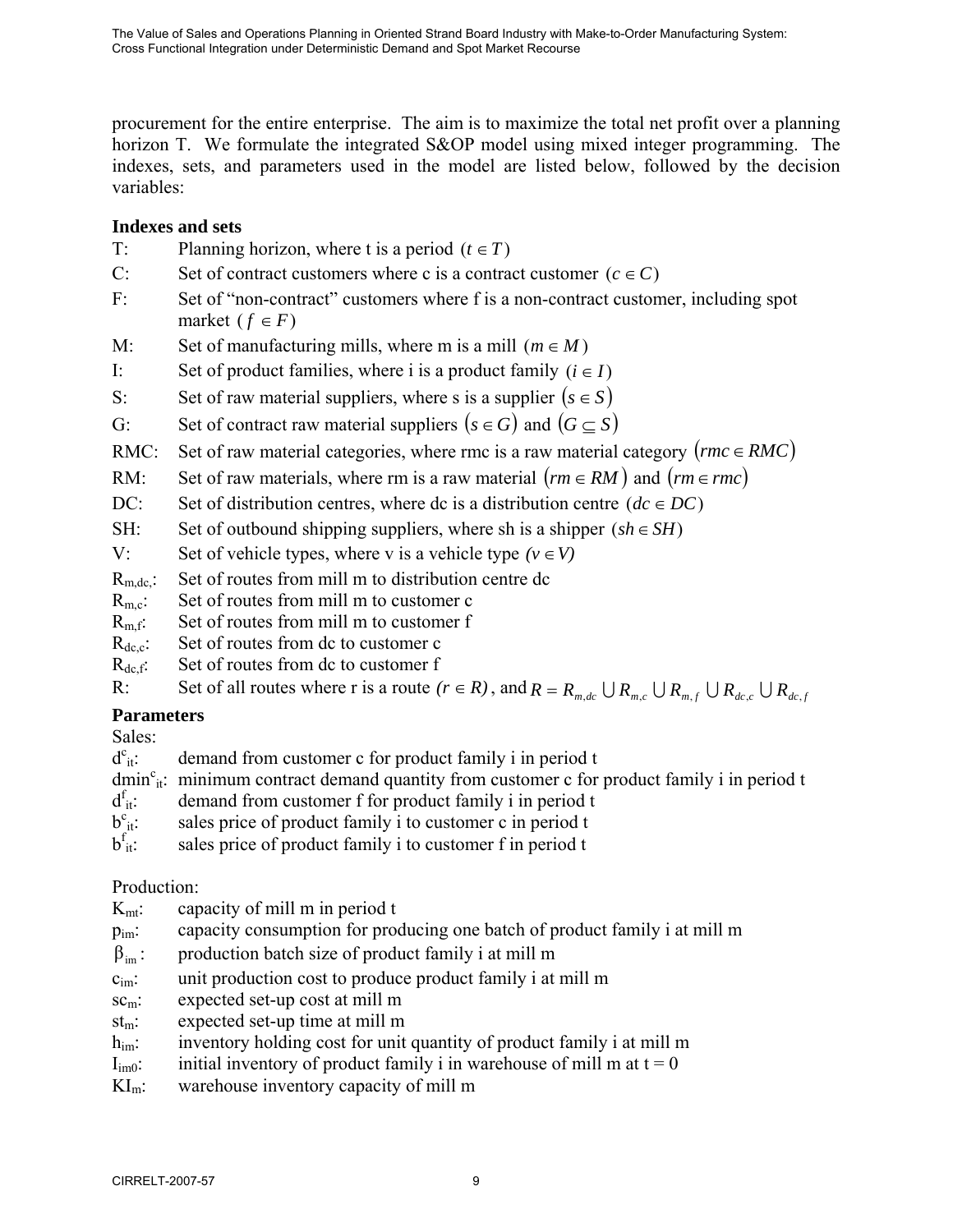$$
G_i: \t\t\t\t big number, G_i \ge max \left( \sum_{c \in C} \sum_{t \in T} d_{it}^c + \sum_{f \in F} \sum_{t \in T} d_{it}^f \right)
$$

Distribution:

 $f_{rv}^{sh}$ : shipping fixed cost of supplier sh on route r using vehicle type v

 $e_{\scriptscriptstyle inv}^{\scriptscriptstyle sh}$ : shipping variable cost of supplier sh for product family i on route r using vehicle type v

*a*<sub>i</sub>: vehicle capacity absorption coefficient per unit of product family i

h<sub>idc</sub>: inventory holding cost for unit quantity of product family i at distribution centre dc

 $I_{\text{ide0}}$ : initial inventory of product family i in distribution centre dc at  $t = 0$ 

tridc: transhipment cost of unit quantity of product family i through distribution centre dc

KSH $_{\alpha}^{\text{sh}}$ : shipping capacity of supplier sh with vehicle v during period t

 $KV_v$ : vehicle capacity of vehicle type v

 $KD_{\text{mvt}}$ : expedition capacity of mill m for vehicle type v in period t

Procurement:

 $u_{r_m}$ : consumption of raw material rm for producing unit volume of product family i at mill m

 $I_{m,m,t_0}$ : raw material inventory of rm at mill m at the beginning of planning horizon t = t<sub>0</sub>

 $I_{m,m,t_{e}}$ : raw material inventory target of rm at mill m at the end of period t<sub>e</sub>, representing the

inventory policy for the end of season and end of planning period

 $KI$ <sub>rmcm</sub>: inventory capacity of raw material category rmc at mill m

 $KS<sub>t</sub><sup>s</sup>$ : supply capacity of supplier s in period t

*q* min<sup>s</sup>: minimum contract purchase quantity from supplier s ( $s \in G$ )

 $s_{s_{rmc\,mt}}$ : safety stock of raw material category rmc at mill m in period t

 $m_{rmt}^s$ : unit purchase cost of raw material rm from supplier s in period t, including transportation cost

 $\mathcal{SC}_{rm}^{s}$ : setup cost of purchasing raw material rm from supplier s

 $h_{rmmm}$ : inventory holding cost of raw material rm at mill m

 $L_{\text{rms}}^s$ : lead time of procuring raw material rm from supplier s

$$
G_{\rm rm}: \qquad \text{big number, } G_{\rm rm} \ge \max \biggl( \sum_{s \in S} \sum_{t \in T} K S_t^s \biggr)
$$

# **Decision variables**

Sales:

 $S_{it}^c$ : sales quantity of product family i to contract customer c in period t

 $S_{\text{it}}^{\text{f}}$ : sales quantity of product family i to non-contract customer f in period t

# Production:

 $X_{\text{int}}$ : production quantity of product family i at mill m in period t

N<sub>imt</sub>: number of production batches of product family i at mill m in period t

 $I_{int}$ : inventory quantity of product family i in mill m at the end of period t

 $\overline{a}$  $S_{int} =\begin{cases}1 & \text{if set up is required to produce product family i in period t, i.e., if X}_{int} > 0,\\0 & \text{otherwise.}\end{cases}$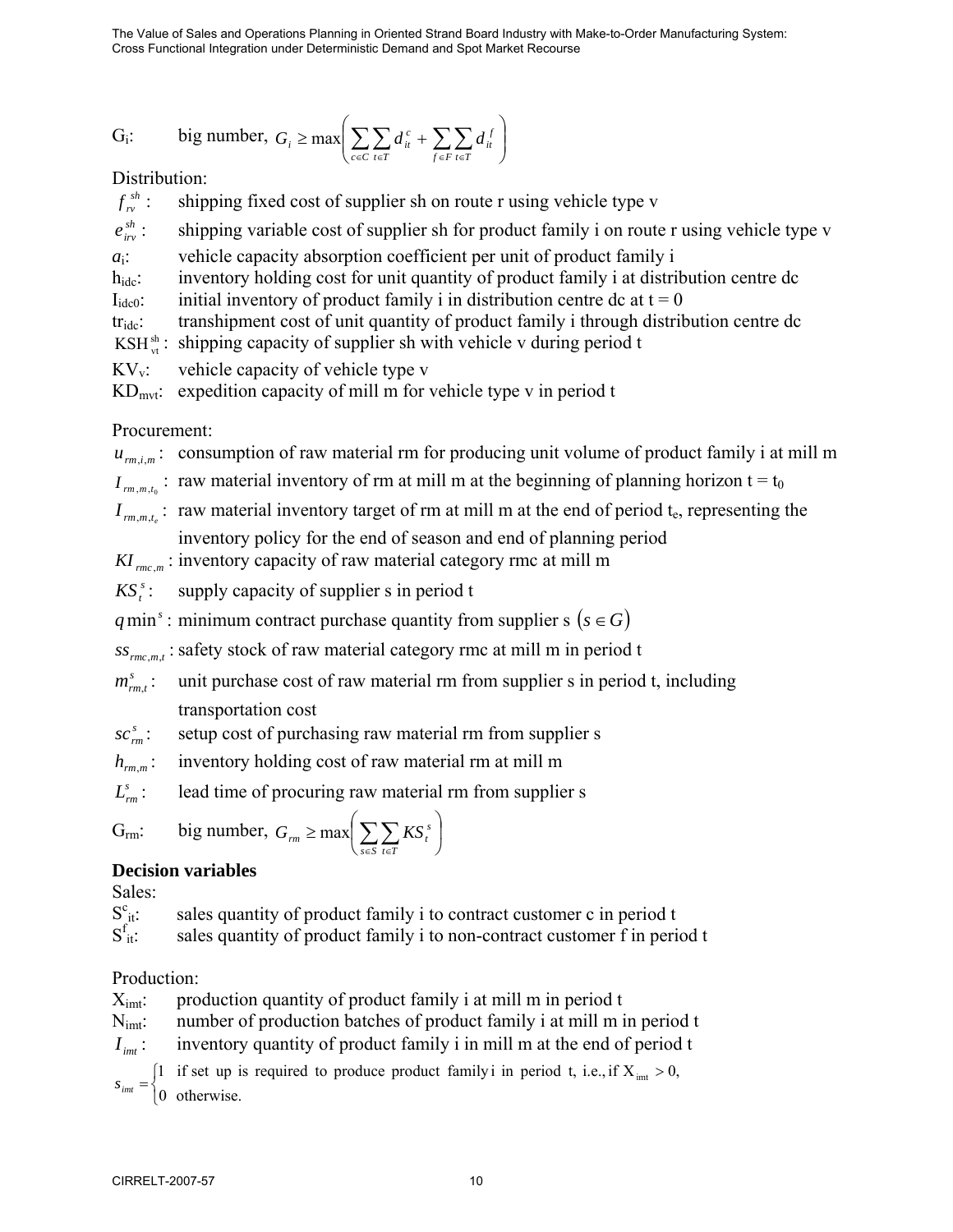Distribution:

- $X_{i,v}^{sh}$ : shipping quantity of product family i by shipper sh on route r using vehicle v in period t
- $N_{\text{rot}}^{sh}$ : number of truckloads required from supplier sh delivering on route r using vehicle v in period t
- $I_{\text{det}}$ : inventory of product family i in dc at the end of period t

# Procurement:

 $Q_{r_{m,m,t}}^s$ : purchasing quantity of raw material rm from supplier s by mill m in period t

 $I_{rm,m,n,t}$ : inventory of raw material rm at mill m at the end of period t

 $\overline{a}$ ⎨ =  $\begin{cases} 1 & \text{if a purchase is made for material rm from supplier s, i.e. } Q^s_{rm,m,t} > 0, \\ 0 & \text{otherwise.} \end{cases}$ , *s trm y*

The objective function of the model is to maximize the net profit of the contract and non-contract sales taking into consideration of the total cost of production, distribution and procurement for a multi-site enterprise over the planning horizon T.

Max

$$
\left(\sum_{c\in C}\sum_{i\in I}\sum_{t\in T} b_{ii}^{c} S_{ii}^{c} + \sum_{f\in F}\sum_{i\in I}\sum_{t\in T} b_{ii}^{f} S_{ii}^{f}\right) -
$$
\n
$$
\left(\sum_{i\in I}\sum_{m\in M}\sum_{t\in T} c_{im} X_{imt} + \sum_{i\in I}\sum_{m\in M}\sum_{t\in T} sc_{m} S_{imt} + \sum_{i\in I}\sum_{m\in M}\sum_{t\in T} h_{im} I_{imt}\right) -
$$
\n
$$
\left(\sum_{sh\in SH}\sum_{i\in I}\sum_{r\in R}\sum_{v\in V}\sum_{t\in T} \left(e_{iv}^{sh} X_{ivt}^{sh} + f_{rv}^{sh} N_{rvt}^{sh}\right) + \sum_{sh\in SH}\sum_{i\in I}\sum_{r\in R_{m,dc}}\sum_{v\in V}\sum_{t\in T} tr_{ide} X_{ivt}^{sh} + \sum_{i\in I}\sum_{de\in DC}\sum_{t\in T} h_{ide} I_{idct}\right) -
$$
\n
$$
\left(\sum_{rm\in RM}\sum_{s\in S}\sum_{m\in M}\sum_{t\in T} m_{rm,t}^{s} Q_{im,m,t}^{s} + \sum_{rm\in RM}\sum_{s\in S}\sum_{t\in T} sc_{rm}^{s} Y_{im,t}^{s} + \sum_{rm\in RM}\sum_{m\in RM}\sum_{t\in T} h_{rm,m} I_{rm,m,t}\right) \tag{1}
$$

The first bracket represents the total revenue from the total sales. The second bracket states the production, set up, and inventory costs. The third bracket describes the variable and fixed transportation costs, the dc transhipment and dc inventory costs. The inventory in DCs is included in the integrated model in order to provide the flexibility to the capacity management upon dynamic demand. It can be set to zero to represent strict make-to-order operation with DCs being used as transhipment centres only. The last bracket presents the costs of purchasing, order set-up, and raw material inventory. The inbound transportation cost is included in the procurement cost that reflects the normal practice of the industry.

Constraints (2) and (3) describe the sales decisions for contract demand stating that a contract demand that is above the base amount for the period t may not be fully satisfied because of the lack of capacity from the mills. They also imply that the company has the option, upon satisfaction of the base amount, to continue serving the contract demand up to the capacity limit, or to switch to serve non-contract demand, whichever is more profitable.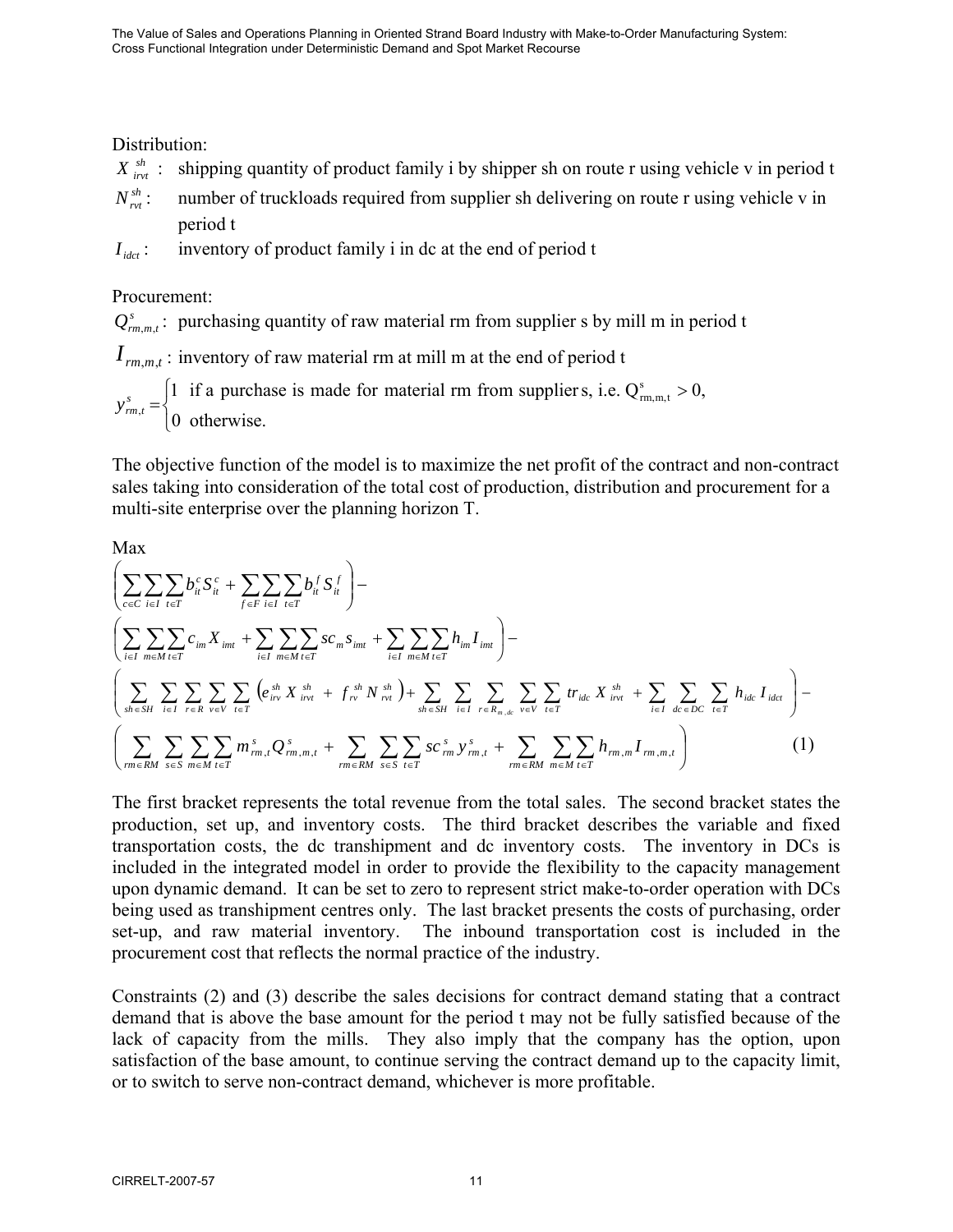$$
S_{it}^c \ge d \min_{it}^c \qquad \qquad \forall c, i, t \tag{2}
$$

$$
S_{it}^c \le d_{it}^c \qquad \qquad \forall c, i, t \tag{3}
$$

Constraints (4) present the non-contract sales decisions that a non-contracted demand may not be satisfied or satisfied fully.

$$
S_{it}^f \le d_{it}^f \qquad \qquad \forall f, i, t \qquad \qquad (4)
$$

Constraints (5) and (6) are the coupling constraints that connect the sales and distribution decisions together, stating that sales quantities must be equal to the total shipments to customers.

$$
S_{it}^{c} = \sum_{sh \in SH} \sum_{r \in (R_{m,c} \cup R_{dc,c})} \sum_{v \in V} X_{irvt}^{sh} \qquad \forall c, i, t
$$
 (5)

$$
S_{it}^f = \sum_{sh \in SH} \sum_{r \in (R_{m,f} \cup R_{dc,f})} \sum_{v \in V} X_{ivrt}^{sh} \qquad \forall f, i, t
$$
 (6)

The set of production constraints are illustrated by (7) to (11). Constraints (7) ensure that the production is always in full batches. Constraints (8) are the production capacity constraints stating that the total production and set-up time should not exceed the total available time in the planning period t. Constraints (9) are the inventory capacity constraints describing that the total product inventories must not exceed warehouse capacity. Constraints (10) imply that if there is a production of product family i, there must be a set-up for it. Constraints (11) are the coupling constraints that connect the production and distribution decisions together. They state that the total production quantity from a mill m plus the beginning inventory minus the ending inventory must be equal to the total shipment delivered out of the mill in that period.

$$
X_{imt} = N_{imt} \beta_{im} \qquad \qquad \forall i, m, t \tag{7}
$$

$$
\sum_{i\in I} p_{im} N_{imt} + \sum_{i\in I} st_m s_{imt} \leq K_{mt} \qquad \qquad \forall m, t \qquad (8)
$$

$$
\sum_{i\in I} I_{imt} \leq K I_m \tag{9}
$$

$$
G_i S_{imt} \geq X_{imt} \qquad \qquad \forall i, m, t \qquad (10)
$$

$$
X_{imt} + I_{imt-1} - I_{imt} = \sum_{sh \in SH} \sum_{r \in (R_{m,c} \cup R_{m,f} \cup R_{m,dc})} \sum_{v \in V} X_{irvt}^{sh} \qquad \forall i, m, t
$$
 (11)

The distribution constraints are described by constraints (12) to (15) in which constraints (12) are the flow conservation constraints for the DCs. They state that the total shipments delivered to a DC plus the beginning inventory minus the ending inventory must be equal to shipments delivered out of the DC in period t. Constraints (13) calculate the number of truckloads required of each vehicle type from each supplier to meet the needs of total shipments. They describe that each load may contain multiple products for the same destination, and a less than truck load is possible, however, the objective function force this variable to take the smallest integer value that satisfies the constraints. Constraints (14) are the shipping supplier capacity constraints, and (15), the mill dispatch capacity constraints.

$$
\sum_{sh \in SH} \sum_{r \in R_{m,dc}} \sum_{v \in V} X_{irvt}^{sh} + I_{idct-1} - I_{idct} = \sum_{sh \in SH} \sum_{r \in (R_{dc,c} \cup R_{dc,f})} \sum_{v \in V} X_{irvt}^{sh} \quad \forall i, dc, t
$$
\n(12)

$$
N_{\text{rvt}}^{\text{sh}} \ge \sum_{i \in I} \frac{a_i X_{\text{invt}}^{\text{sh}}}{K V_{\text{v}}} \qquad \qquad \forall \text{sh}, r, \text{v}, t \tag{13}
$$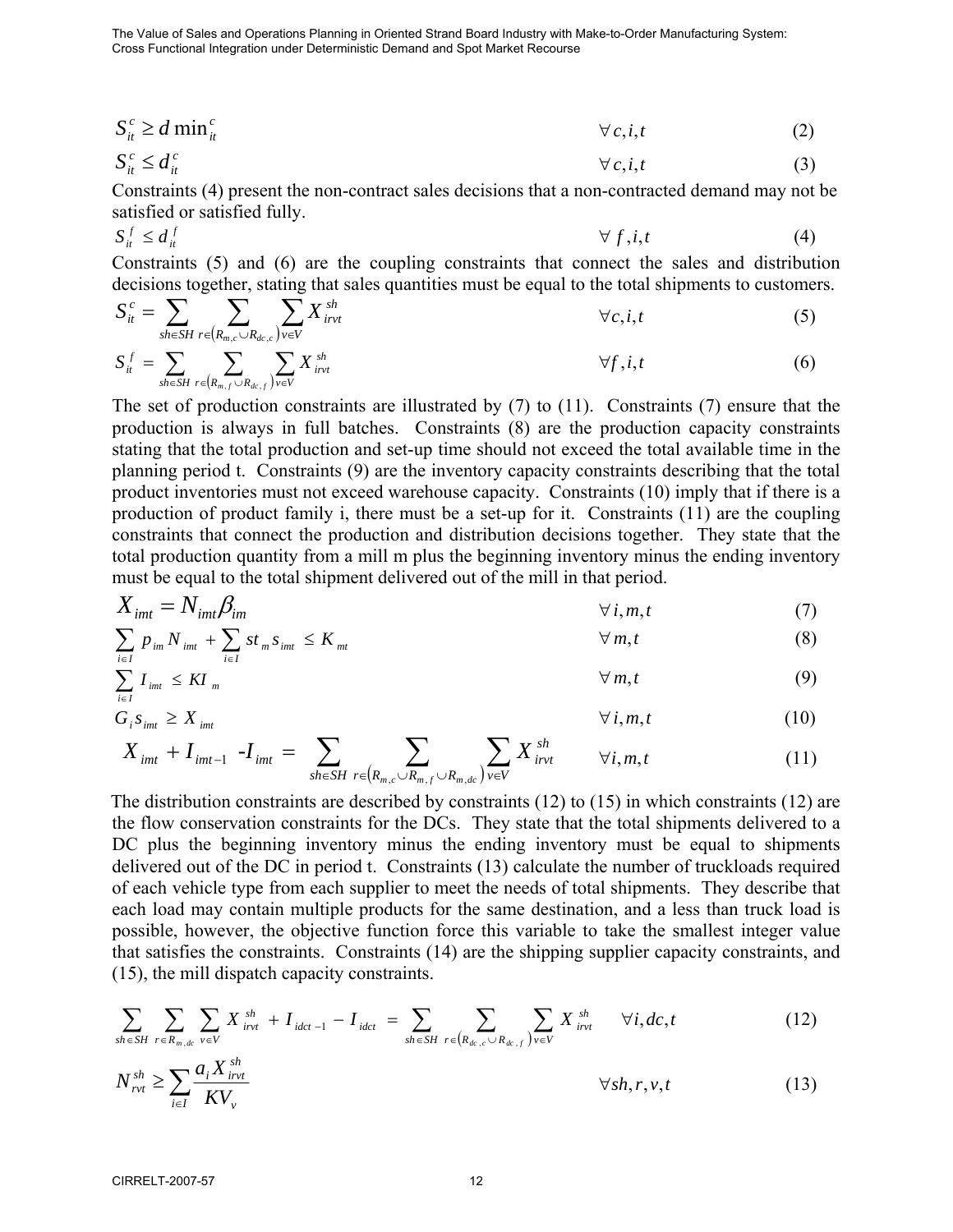$$
\sum_{r \in R} N_{rvt}^{sh} \le KSH_{vt}^{sh} \qquad \qquad \forall sh, v, t \tag{14}
$$

$$
\sum_{sh\in SH} \sum_{r\in(R_{m,c}\cup R_{m,dc})} \sum_{v\in V} N_{rvt}^{sh} \leq KD_{mt} \qquad \qquad \forall m,t \tag{15}
$$

Constraints (16) to (22) present the procurement constraints where constraints (16) are the coupling constraints that connect the raw material deliveries and inventory balances with the material usage in the production. The delivery quantity is the purchasing quantity that was ordered in period  $t - L_m^s$ . Constraints (17) state that the material procured from a contract supplier must satisfy the contract quantity commitment. The material supply capacity constraints are described by constraints (18). Supplier capacity is presented as a function of t in order to incorporate the seasonal variability of the supply. Constraints (19) are the order set-up constraints. It is assumed that orders for multiple plants can be coordinated to reduce the order set-up cost. The raw material inventory capacity constraints are illustrated in constraints (20) and the safety stock constraints are described in constraints (21). Constraints (22) represent the policy the company may have for the season ending inventory. Finally, the non-negative variable and binary variable constraints are presented in constraints (23) that define the domain for the variables.

$$
\sum_{s \in S} Q_{rm,m,m,t-L_m^s}^s + I_{rm,m,m,t-l} - I_{rm,m,n,t} = \sum_{i \in I} u_{rm,i,m} X_{imt} \qquad \forall rm,m,t = 1 - L_{rm}^s, ..., T \quad (16)
$$

$$
\sum_{m \in M} \sum_{rm \in R} \sum_{t \in T} Q_{rm,m,t}^{s} \ge q \min^{s} \qquad \forall s \in G \tag{17}
$$

$$
\sum_{r \equiv \text{R}M} \sum_{m \in M} Q_{rm,m,t}^s \le KS_t^s \qquad \qquad \forall s, t \tag{18}
$$

$$
G_{rm} y_{rm}^s \ge \sum_{m \in M} Q_{rm,m,t}^s \qquad \qquad \forall s, rm, t \qquad (19)
$$

$$
\sum_{r m \in r m c} I_{r m, m, t} \le K I_{r m c, m} \qquad \qquad \forall \, r m c, m, t \tag{20}
$$

$$
\sum_{r m \in r m c} I_{r m, m, t} \geq s s_{r m c, m, t} \qquad \qquad \forall \, r m c, m, t \tag{21}
$$

$$
I_{m,m,t=t_e} \le I_{m,m,t_e}
$$
 (22)

$$
S_{it}^{c}, S_{it}^{f}, X_{imt}, N_{imt}, I_{imt}, X_{ivt}^{sh}, N_{vvt}^{sh}, I_{idct}, Q_{rm,m,t}^{s}, I_{rm,m,t} \ge 0, N_{imt} \text{ and } N_{vvt}^{sh} \text{ are integers}
$$
  
\n
$$
s_{imt} \in \{0,1\}, y_{rm,t}^{s} \in \{0,1\}
$$
\n
$$
\forall c, f, i, m, t, sh, r, v, dc, s, rm
$$
\n(23)

#### **4.2 Modeling the decoupled planning system**

In this section, the decoupled planning models are developed in which each mill is an independent business entity. Each mill receives its own demands,  $d_{imt}^c$  and  $d_{imt}^f$  and makes its own sales decisions,  $S_{im}^c$  and  $S_{im}^f$ , as well as production, distribution, and procurement decisions. The decisions are made separately by different functional units within the mill. Each functional unit seeks optimal decisions locally. In distribution planning, although all mills have access to the common DCs, each mill manages its own shipments through DCs which are used as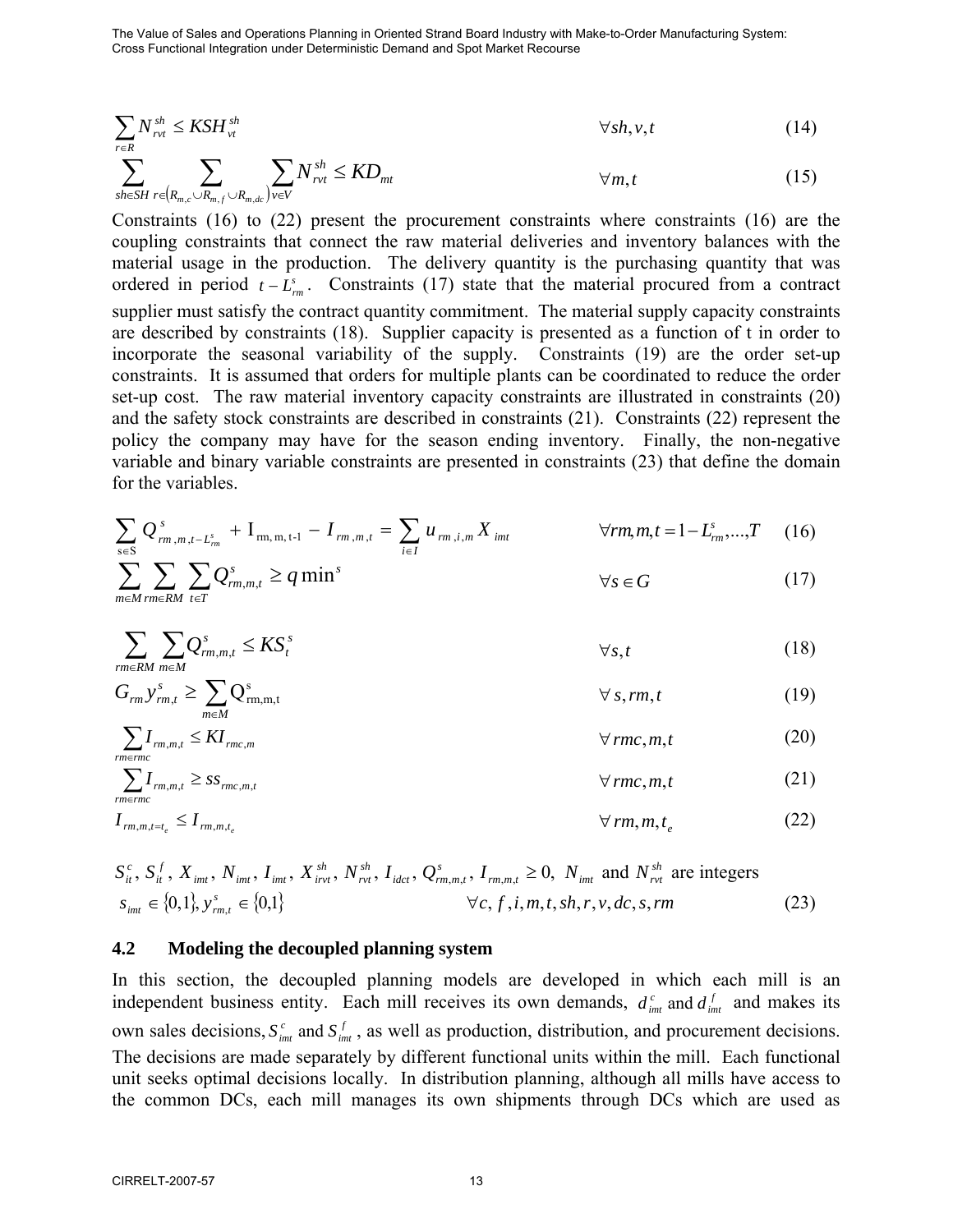transhipment centres only. Global performance as an enterprise is the combined performance of each mill. The set of decoupled planning models for each mill is represented as follows.

#### **Sales-Production model:**

In the make-to-order environment, sales planning and production capacity planning are often connected and can be considered as a joint model. Sales decisions are intended to maximize profit under the capacity constraints through contract and non-contract sales, while taking consideration of the production, set-up, and inventory costs. The model is:

$$
\text{Max:} \left( \sum_{c \in C} \sum_{i \in I} \sum_{t \in T} b_{it}^c S_{imt}^c + \sum_{f \in F} \sum_{i \in I} \sum_{t \in T} b_{it}^f S_{imt}^f \right) - \left( \sum_{i \in I} \sum_{t \in T} c_{im} X_{imt} + \sum_{i \in I} \sum_{t \in T} s c_m S_{imt} + \sum_{i \in I} \sum_{t \in T} h_{im} I_{imt} \right) \quad \forall m
$$
\n
$$
(S1)
$$

Subject to constraints:  $(7)$ ,  $(8)$ ,  $(9)$ , and  $(10)$  plus

$$
S_{im}^{c} \ge d \min_{imt}^{c}
$$
 (S2)

$$
S_{imt}^c \le d_{imt}^c \qquad \qquad \forall c, i, m, t \qquad (S3)
$$

$$
S_{imt}^f \le d_{imt}^f \qquad (S4)
$$

$$
X_{imt} + I_{imt-1} - I_{imt} = \sum_{c \in C} S_{imt}^{c} + \sum_{f \in F} S_{imt}^{f}
$$
  $\forall i, m, t$  (S11)

$$
S_{imt}^{c}, S_{imt}^{f}, X_{imt}, N_{imt}, I_{imt} \ge 0, N_{imt} \text{ is integer, and } s_{imt} \in \{0, 1\} \qquad \forall c, f, i, m, t \qquad (S23)
$$

Constraints (S2), (S3), and (S4) are the modified constraints of (2), (3), and (4) where demand and sales decisions are limited to each individual mill. Constraints (S11) modified constraints (11) that remove the coupling variable of shipment and replaced by the sales decision variables. Constraints (S23) are the modified non-negative constraints pertaining only to the sales and production decision variables. The problem can be solved to optimality. The sales and production plan derived from the model are served as input parameters in the following distribution and the procurement models, respectively.

#### **Distribution model:**

The distribution model makes decisions concerning the shipping suppliers, the number of vehicles required, and the routes (direct shipping or indirect shipping through a DC) for the mill m with the objective function being to minimize the total distribution cost. The model is:

Min: 
$$
\sum_{sh \in SH} \sum_{i \in I} \sum_{v \in V} \sum_{t \in T} \left( \sum_{r \in R} \left( e_{ivr}^{sh} X_{ivr}^{sh} + f_{rv}^{sh} N_{rvt}^{sh} \right) + \sum_{r \in R_{m,dc}} tr_{ide} X_{ivr}^{sh} \right) \qquad \forall m
$$
 (D1)

Subject to constraints:  $(13)$ ,  $(14)$ , and  $(15)$  plus  $(D5)$ ,  $(D6)$ ,  $(D12)$  and the non-negative constraints (D23). Constraints (D5) and (D6) are the modified constraints of (5) and (6) where the sales decisions are from a single mill. Constraints (D12) modify constraints (12) by removing the DC inventories. Constraints (D23) are the modified non-negative constraints that only take the distribution decision variables into consideration. It is important to note that the sales, production, and inventory quantities in constraints  $(D5)$ ,  $(D6)$ , and  $(11)$  are the parameters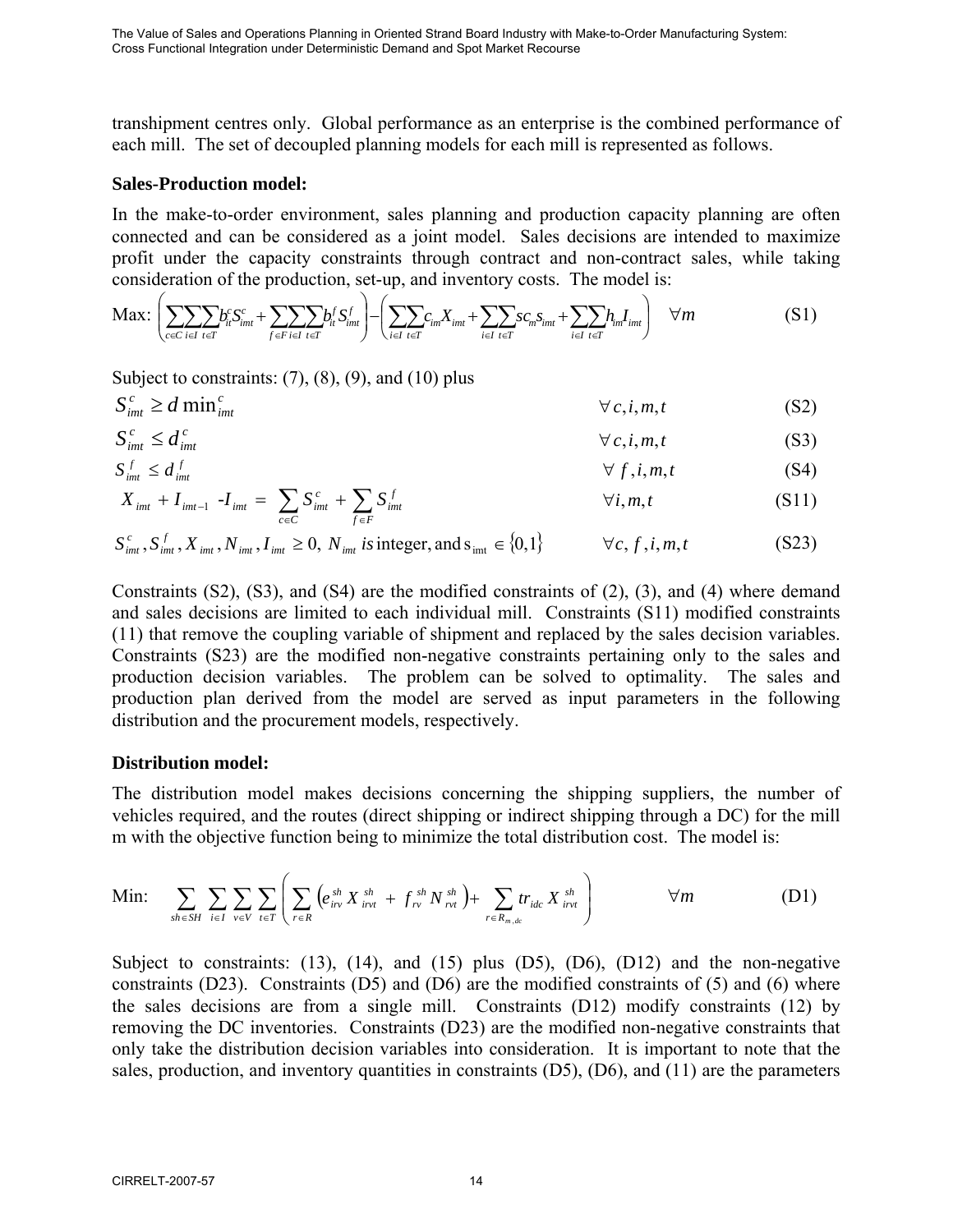determined previously by the sales-production model to which the distribution model has no further influence.

$$
S_{imt}^{c} = \sum_{sh \in SH} \sum_{r \in (R_{m,c} \cup R_{dc,c})} \sum_{v \in V} X_{irvt}^{sh} \qquad \forall c, i, m, t \qquad (D5)
$$

$$
S_{imt}^f = \sum_{\text{sh} \in \text{SH}} \sum_{r \in (R_{m,f} \cup R_{dc,f})} \sum_{v \in V} X_{irvt}^{sh} \qquad \forall f, i, m, t \tag{D6}
$$

$$
\sum_{sh\in SH}\sum_{r\in R_{m,dc}}\sum_{v\in V}X_{ivvt}^{sh}=\sum_{sh\in SH}\sum_{r\in (R_{dc,c}\cup R_{dc,f})}\sum_{v\in V}X_{ivvt}^{sh}\qquad\qquad\forall i,dc,t\qquad\qquad\qquad\text{(D12)}
$$

 $X_{irr}^{sh}$ ,  $N_{rrt}^{sh} \ge 0$ , and  $N_{rrt}^{sh}$  is integers,

#### **Procurement model:**

The procurement model decides which materials, from which suppliers, at what quantities to purchase and how many inventories to keep for the mill m with the objective function being to minimize the procurement cost

$$
\text{Min:} \left( \sum_{rm \in RM} \sum_{s \in S} \sum_{t \in T} m_{rm,t}^s Q_{rm,m,t}^s + \sum_{rm \in RM} \sum_{s \in S} \sum_{t \in T} sc_{rm}^s y_{rm,t}^s + \sum_{rm \in RM} \sum_{t \in T} h_{rm,m} I_{rm,m,t} \right) \ \forall m
$$
 (B1)

subject to constraints  $(16)$ ,  $(20)$ ,  $(21)$ , and  $(22)$  plus  $(B17)$ ,  $(B18)$ ,  $(B19)$  and non-negative constraints (B23). Constraints (B17), (B18) and (B19) modify constraints (17), (18), and (19) to illustrate the procurement decisions of a single mill. The parameter  $q$ min<sup> $\delta$ </sup> in constraints (17) now becomes  $\bar{q}$  min<sup>s</sup> representing an estimated share of the contract commitment of mill m. The material supply constraints (18) are now described by (18B) having the procurement quantity calculated on a single mill basis. The order set-up costs in constraints (B19) are now charged for any purchase order made from a single mill. Constraints (B23) are the modified constraints (23) that include only the variables relevant to the procurement decisions. Similar to the distribution model, the production quantities in constraints (16) are now the parameters determined previously by the sales-production model to which the procurement model has no further influence. The problem can then be solved to optimality.

$$
\sum_{r \equiv \text{RMI}} \sum_{t \in T} Q^s_{rm,m,t} \ge \overline{q} \min^s_m \qquad \forall s \in G, m \qquad (17B)
$$

$$
\sum_{r \equiv RM} Q^s_{rm,m,t} \le KS^s_t \qquad \qquad \forall s, m, t \tag{18B}
$$

$$
Gy_{rm,m,t}^{s} \ge Q_{rm,m,m,t}^{s} \qquad \forall s, rm, m, t
$$
\n(B19)\n
$$
Q_{rm,m,t}^{s}, I_{rm,m,t} \ge 0, \text{ and } y_{rm,t}^{s} \in \{0,1\}
$$
\n
$$
\forall s, rm, m, t
$$
\n(B23)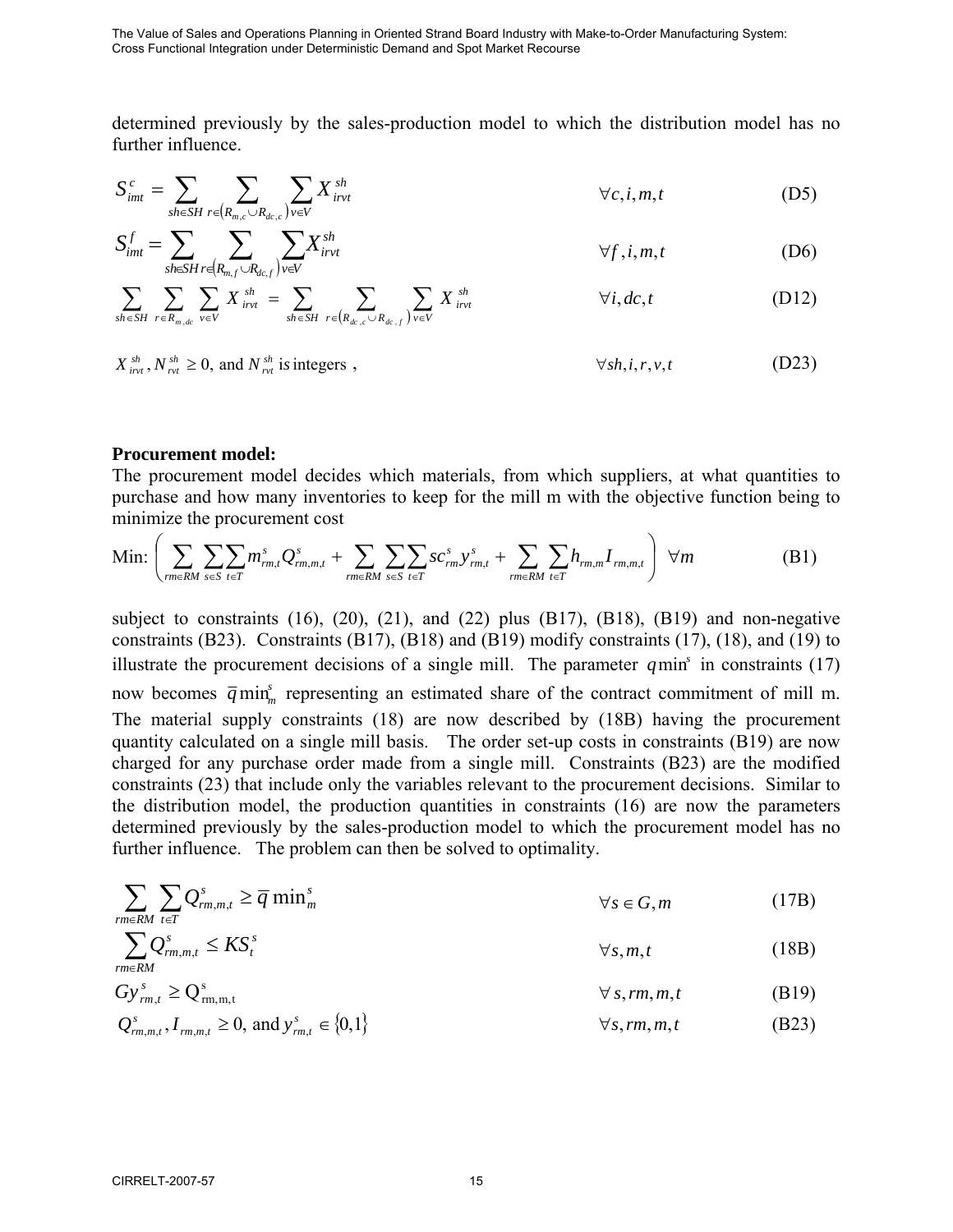### **5.0 Application to an OSB industry case**

### **5.1 Case description**

The models described in section 4 were developed in the context of a project that was carried out in collaboration with a large OSB panel manufacturing company having 11 manufacturing mills across North America and Europe. Although the integrated S&OP model is for the multiple sites, it can easily be adopted in a single site enterprise environment. This section presents a case where the S&OP concept and model have been applied to one of its OSB mills, in Quebec, Canada. The problem scope consists of one manufacturing mill producing 11 product families using 8 raw materials supplied by 19 raw material suppliers. Products are shipped to 140 customers across 5 different regions by 8 shipping companies using 5 different vehicle types via 2 distribution centres. The performances of the integrated S&OP model is compared with the non-coordinated planning models based on the data obtained from the company.

OSB is a wood composite product made from wood strands, synthetic resins and wax. It is primarily used as building material for wall, roof, and floor sheathings as well as I-joists. The mill in the study produces products mainly for wall and roof sheathings as well as web stocks used for making I-Joists. It has a single production line with a bottleneck machine, called multidaylight hot press, which operates around the clock, throughout the year. In the production line, the wood logs of different species (Aspen, Birch, and Balsam Poplar) are fed into the system according to specific proportions. These logs are debarked and stranded. The wood strands are separated into two streams of face and core materials that are dried to different moisture content specifications, respectively. The dried wood strands are mixed with wax and different resins, in liquid and powder forms, specially formulated for using in the face and core layers, respectively. The mixture of the wood strands is then formed into mattresses that are pressed under high temperature and pressure in the hot press to produce well bonded and consolidated structural panels. In each pressing cycle, a batch of full press load panels of the same product family must be produced. These panels are then cut into different sizes, packed and stored in warehouse to be shipped to the customers. The company has an internal warehouse with limited inventory capacity. The inventory is considered as part of the process to cool down the products and a temporary storage place for products waiting to be shipped. Thus, the inventory cost is included in the production cost.

The production line produces 11 different product families. Each has specific physical and mechanical properties as well as jumbo panel dimensions. As a result, each product family requires a unique quantity mix of raw materials  $(u_{rm in,i,m})$  and is produced based on a defined pressing sequence and cycle time  $(p_{im})$ , as shown in Figure 4. A change of product family from one to another requires a set-up time which varies depending on the product family being produced before and immediately after. The set-up cost is estimated based on the production loss due to the set-up time and its expected market value. A weighed average of product market values is used to determine the set-up cost. From each product family, depending on the cutting pattern used, different cut-to-size panels (product items) can be produced that are packed and sold to customers in different regions at different prices  $b<sup>c</sup>$ <sub>it</sub> and  $b<sup>f</sup>$ <sub>it</sub> (Figure 4). Consequently, the sales decision plays an important role, since it not only impacts the revenue, but also the productivity, as well as the total cost of production, distribution and procurement.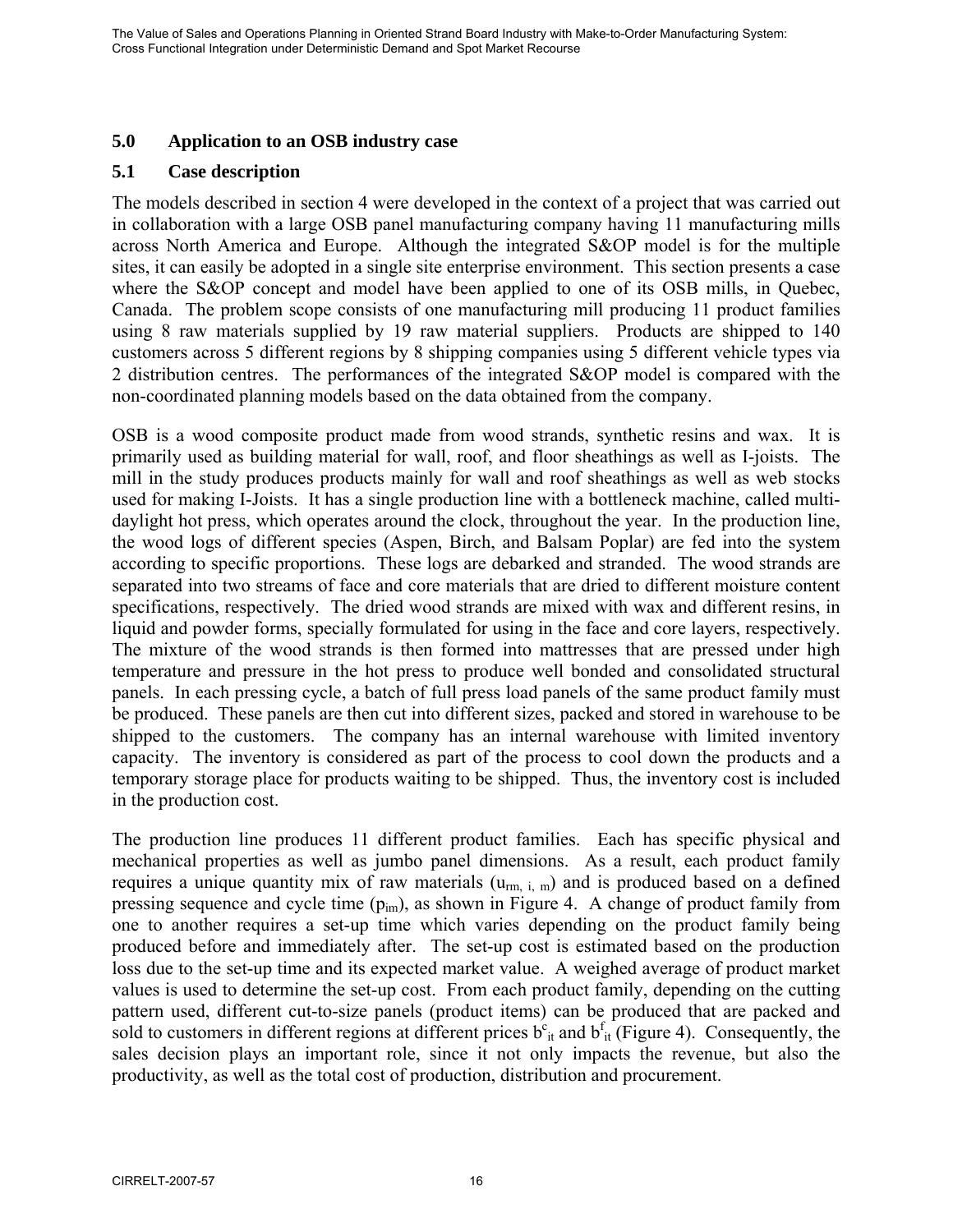

Figure 4. Product structure.

The company has two categories of demand, contract and non-contract. In this industry, companies generally sign annual contracts or agreements or commitments for a percentage of annual capacity. Remaining sales are made by selling to non-contract customers and the spot market in different geographical regions at dynamic regional market prices. Contract sales provide ongoing sales at a pre-negotiated price. However, it locks the capacity and the price which limits the company from getting greater revenue when the market price is high. Noncontract and spot market sales, on the other hand, although usually with higher prices, are riskier, since prices may substantially decrease and quantities are not guaranteed. In this industry, both contract and non-contract demands are highly seasonal which influence spot market prices. Therefore, it is important to decide what percentage of the capacity should be allocated to contract sales and what percentage to the non-contract sales, with the aim being to secure the market yet have the flexibility of taking advantage of the favourable spot market price.

Shipments are made using both rail and trucks of different vehicle types, by a number of third party shipping companies. For the purpose of this numerical study, a flat truckload rate is used for all shipments. Orders are shipped either directly to the customers or through DCs. The DCs are used for reloading purposes i.e., to divide large loads into smaller loads or combine smaller loads into large ones.

Wood supply for production is sourced from various sources. Approximately 50% of the wood supply is from Canadian crown land through an agreement called CAAF (*Contrat d'approvisionnement et d'aménagement forestier*). A CAAF grants the right for the company to harvest the agreed volume of stems from the crown land for a period of one year at an agreed price. The company must comply with the agreement. Harvesting operations and inbound transportation are carried out by contractors. The other 50% is from private timberland owners as well as the spot market. Wood supply from crown land and private timber lands generally has a long lead time of one month on average, while from the spot market the delivery can be made immediately after the purchase. Although the spot market generally has lower prices and shorter lead-time, availability is not always guaranteed. Wood supply in Quebec is affected by seasonality that varies considerably over the year due to changes in the weather. In the forest, more wood is harvested during winter season because during this time, the ground is frozen that there is no need for road construction and there is little risk of damaging when hauling logs out of the forest. In April and May, wood supply is scarce because log transportation in forest is prohibited due to thawing. During summer, operations are focused on silvicultural management and relatively less wood is harvested (Carlsson et al., 2007). Resin and wax supplies are not affected by seasonality and have short lead time. They are also purchased from contract and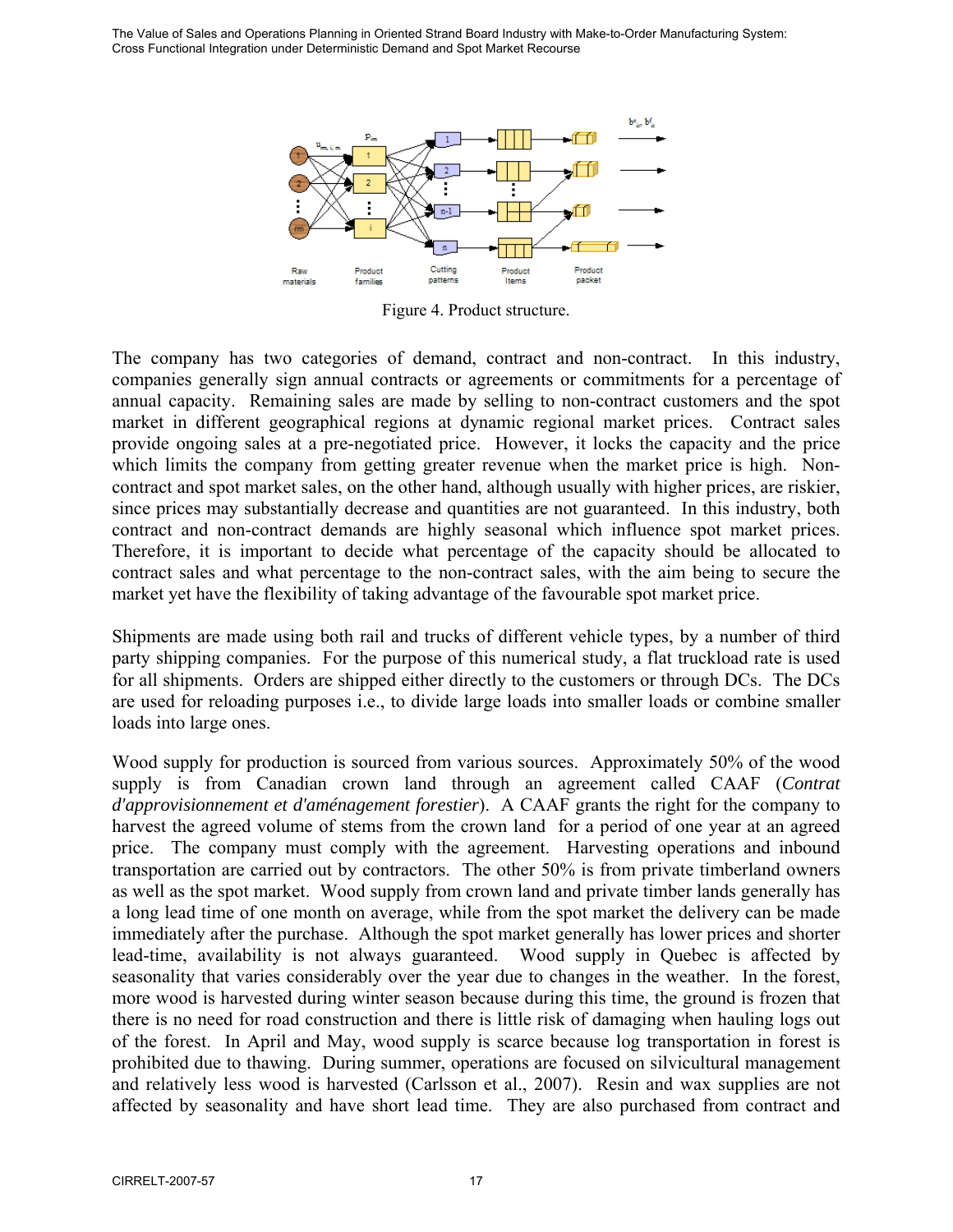non-contract suppliers. While the contract supply provides the guarantee for the material availability, the non-contract supply helps to balance the prices and provides volume flexibilities. We consider that all raw material inbound transportations are provided by the suppliers. The shipping cost is included in the procurement cost.

# **5.2 Experimental design**

This section describes the plan used for evaluating the performance of an integrated S&OP against the non-coordinated planning approaches. The evaluation is first conducted based on the actual system data obtained from the company for 2005 in order to validate both the integrated and non-coordinated models. Following the validation, both planning models were evaluated using generated demands and spot market prices under 54 different scenarios with 6 factors as shown in Table (1) and (2). The figure 0% represents the base level of the factor, while the -  $10\%$ ,  $-20\%$ ,  $10\%$  or  $20\%$  represent the factor being reduced by  $10\%$ ,  $20\%$  or increased by  $10\%$ or 20% respectively.

|             |                   | Factors |                       |
|-------------|-------------------|---------|-----------------------|
| Scenarios   | Spot market price | Demand  | Unit procurement cost |
| 1, 2, 3,    | $-20\%$           | $-10\%$ | $-10\%$ , 0%, 10%     |
| 4, 5, 6,    |                   | $0\%$   | $-10\%$ , 0%, 10%     |
| 7, 8, 9,    |                   | 10%     | $-10\%$ , 0%, 10%     |
| 10, 11, 12, | $-10\%$           | $-10\%$ | $-10\%$ , 0%, 10%     |
| 13, 14, 15, |                   | $0\%$   | $-10\%$ , 0%, 10%     |
| 16, 17, 18, |                   | 10%     | $-10\%$ , 0%, 10%     |
| 19, 20, 21, | $0\%$             | $-10\%$ | $-10\%, 0\%, 10\%$    |
| 22, 23, 24, |                   | $0\%$   | $-10\%$ , 0%, 10%     |
| 25, 26, 27, |                   | 10%     | $-10\%$ , 0%, 10%     |
| 28, 29, 30, | 10%               | $-10\%$ | $-10\%$ , 0%, 10%     |
| 31, 32, 33, |                   | $0\%$   | $-10\%$ , 0%, 10%     |
| 34, 35, 36  |                   | 10%     | $-10\%$ , 0%, 10%     |

(1) With different levels of spot market price, demand, and unit procurement unit cost.

Table 1. Experimental design.

(2) With different levels of shipping capacity, production cycle time and inventory capacity.

|             |                   | Factors               |                          |
|-------------|-------------------|-----------------------|--------------------------|
| Scenarios   | Shipping capacity | Production cycle time | Inventory capacity       |
| 37, 38, 39, | $0\%$             | $-10\%$               | $-20\%$ , $0\%$ , $20\%$ |
| 40, 41, 42, |                   | $-5\%$                | $-20\%$ , $0\%$ , $20\%$ |
| 43, 44, 45, |                   | $0\%$                 | $-20\%$ , $0\%$ , $20\%$ |
| 46, 47, 48, | 20%               | $-10\%$               | $-20\%$ , $0\%$ , $20\%$ |
| 49, 50, 51, |                   | $-5\%$                | $-20\%$ , $0\%$ , $20\%$ |
| 52, 53, 54  |                   | 0%                    | $-20\%$ , $0\%$ , $20\%$ |

Sensitivity analysis is carried out using the generated data to study how individual parameters affect the benefits of integrated S&OP. The parameters examined include different levels of spot market price, demand, unit production cost, unit procurement cost, unit shipping costs, raw material inventory holding cost, product inventory capacity, production cycle time, and shipping capacity as shown in Table 2.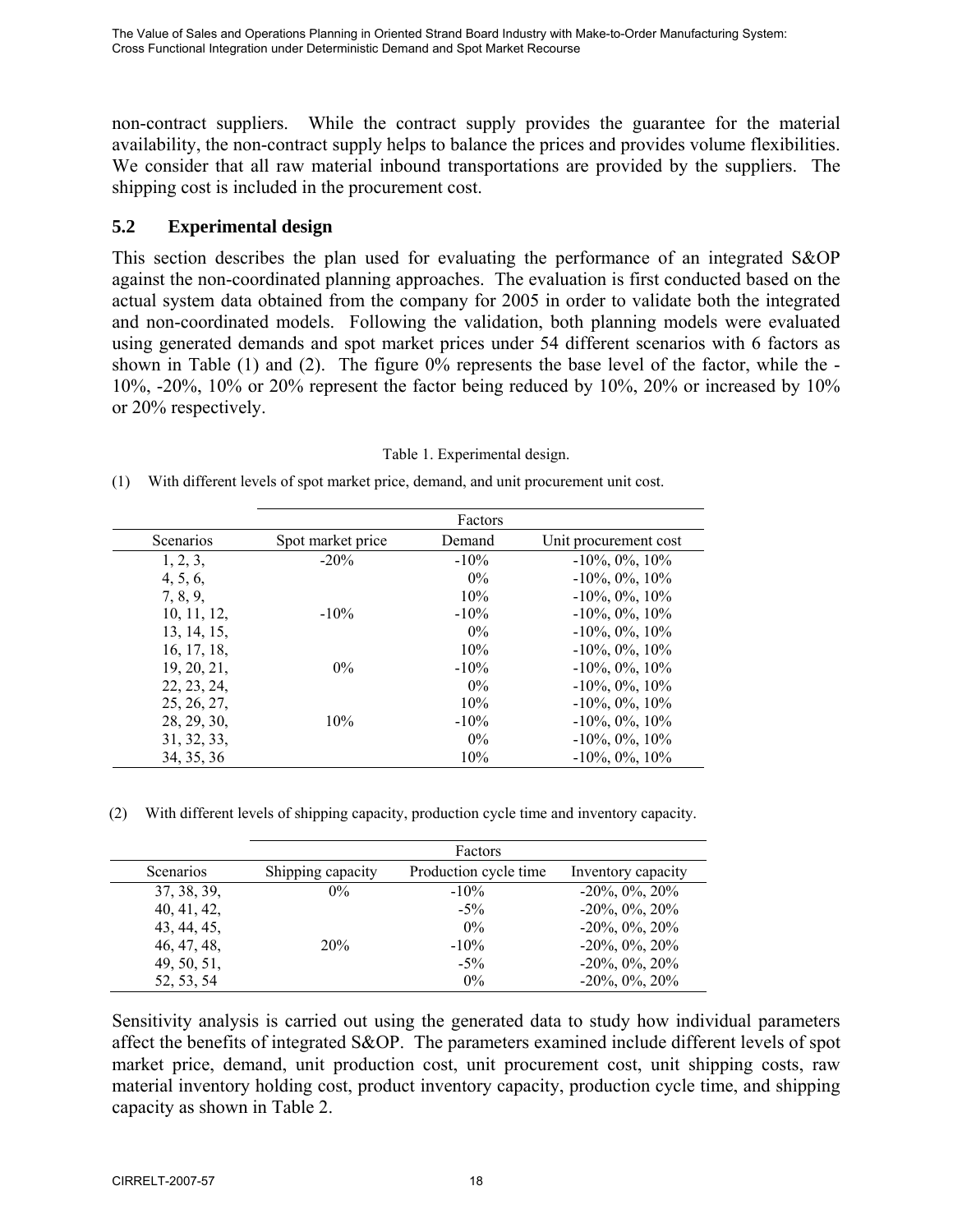| Factors                             |         | Levels  |       |     |     |  |  |
|-------------------------------------|---------|---------|-------|-----|-----|--|--|
| Spot market unit price              | $-20\%$ | $-10\%$ | $0\%$ | 10% | 20% |  |  |
| Demand                              | $-20\%$ | $-10\%$ | $0\%$ | 10% | 20% |  |  |
| Unit production cost                | $-20%$  | $-10\%$ | $0\%$ | 10% | 20% |  |  |
| Unit procurement cost               | $-20%$  | $-10\%$ | $0\%$ | 10% | 20% |  |  |
| Unit shipping cost                  | $-20\%$ | $-10\%$ | $0\%$ | 10% | 20% |  |  |
| Raw material inventory holding cost | $-20%$  | $-10\%$ | $0\%$ | 10% | 20% |  |  |
| Product inventory capacity          | $-20\%$ | $-10%$  | $0\%$ | 10% | 20% |  |  |
| Production cycle time               | $-10\%$ | $-5\%$  | $0\%$ |     |     |  |  |
| Shipping capacity                   |         | $-$     | $0\%$ | 10% | 20% |  |  |

#### Table 2. Sensitivity analysis testing plan.

### **5.3 Demand generation algorithms**

With the lack of historical real demand records in the system, actual weekly shipping data is used to approximate customer ordering information and to derive their ordering behaviours. We then generate customer demand based on their ordering behaviours. Both contract and non-contract customers exhibited seasonality in their ordering. However, they followed different behaviours. Contract demands usually arrive regularly at a fixed ordering interval. Although the expected total annual demand is known with high certainty, the exact periodic demand varies randomly and is influenced by seasonality. The demand generation algorithm for contract demand is presented as follows:

Algorithm A:

- Step 1. determine the ordering interval  $I_i^c$  for product family i from customer c, starting week  $\tau_0$ and ending week  $\tau_e$ .
- Step 2. set  $\tau \leftarrow \tau_0$ .
- Step 3. generate an ordering quantity  $d_{ir}^{c}$  for week  $\tau$  from customer c ordering product family i, following normal distribution  $N_{i\tau}^c \left( \mu_{i\tau}^c, \sigma_{i\tau}^c \right)$ *c*  $N^c_{i\tau}\left(\mu^c_{i\tau},\sigma^c_{i\tau}\right)$ .
- Step 4. increment  $\tau$  to  $\tau \leftarrow \tau + I_i^c$  and check if  $\tau \leq \tau_e$ , if yes, go to step 3, if no, go to step 5.
- Step 5. apply seasonality factors  $s_{ir}^c$  to the generated ordering quantities to determine the seasonal demand  $d_{i\tau}^c = s_{i\tau}^c d_{i\tau}^c$ *c i*  $d_{i\tau}^c = s_{i\tau}^c d_{i\tau}^c$ . For customers having no seasonality, their seasonal factor  $s_{i\tau}^c = 1$ .
- Step 6. aggregate the weekly ordering quantity  $d_{it}^c$  to derive the monthly demand quantities  $d_{it}^c$ to be used as the demand input for the models.
- Step 7. repeat the procedure from step 1 to 6 for every customer  $c \in C$  and product family  $i \in I$ .

The non-contract demands, on the other hand, arrive irregularly with some influences from seasonality. The order quantity is also influenced by seasonality. Thus, the demand generation follows different algorithm presented as: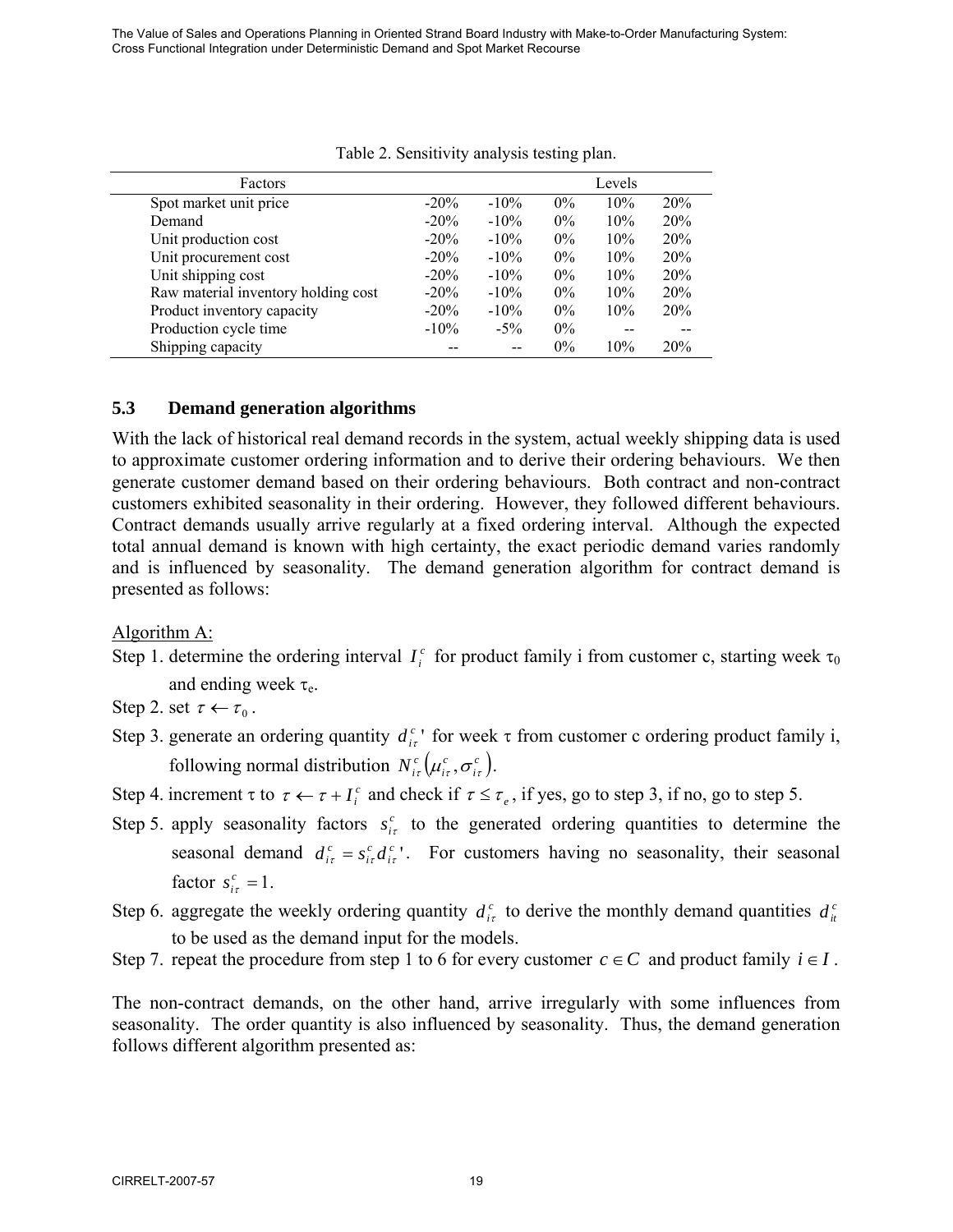# Algorithm B:

.

- Step 1. generate a total ordering quantity  $d_{iT}^f$  for product family i from a customer f for the planning horizon T following normal distribution  $N_{iT}^f(\mu_i^f, \sigma_{iT}^f)$ *f*  $N_{iT}^f(\mu_{iT}^f, \sigma_{iT}^f)$ , and set remaining quantity  $R \leftarrow d_{iT}^f$ .
- Step 2. determine the ordering seasonality probability for customer f ordering product family i in each week  $\tau$ ,  $P_i^f(\tau)$ , starting week  $\tau_0$  and ending week  $\tau_e$ . For orders without seasonality, a uniform distribution  $U_i^f(0,1)$  is used.
- Step 3. flip an ordering week τ following the seasonality probability  $P_i^f(\tau)$  or  $U_i^f(0,1)$  within the planning horizon  $T[\tau_0, \tau_e]$ .
- Step 4. Generate an ordering quantity  $d_{i\tau}^{f}$  for week  $\tau$  from customer f ordering product family i following normal distribution  $N_{ir}^f(u_i^f, \sigma_{ir}^f)$ *f*  $N_{i\tau}^f(u_i^f, \sigma_{i\tau}^f)$ . Calculate the remaining quantity *R* ← *R* −  $d_{ir}^f$ , and check if *R* ≤ 0. If yes, go to Step 5, otherwise got to Step 3.
- Step 5. aggregate the weekly ordering quantity  $d_i^f$  to derive the monthly demand quantities  $d_i^f$ to be used as the demand input for the models.
- Step 6. repeat the procedure from step 1 to 6 for every customer  $f \in F$  and product family  $i \in I$

Using these demand generation methods, non-contract demand does not arrive every week, especially in low season periods. In high season period, demand may arrive several times in the same week from the same customer for the same product family. When this happens, the multiorders are summed to derive the weekly order quantity to reflect one order per week practice. Moreover, it is possible that more orders (both contract and non-contract) are generated in one period, causing capacity shortage, while fewer orders are generated in another causing capacity surplus. It reflects the real demand situation faced by the companies in this industry.

# **5.4 Spot market price generation**

The spot market price analysis is carried out based on the Random Lengths Panel Price for the year 2005 provided by the company. Random Lengths prices provide a guideline for commodity products selling to non-contract customers. The generation of the spot market price follows the contract demand generation procedure in algorithm A with a fixed weekly interval  $I_i^r$ . The unseasonalized weekly price  $b_{i\tau}^{r}$  for product family i in region r week  $\tau$  is generated following normal distribution  $N_{i\tau}^r \left( \mu_{i\tau}^r \sigma_{i\tau}^r \right)$ *r*  $N_{i\tau}^r(\mu_{i\tau}^r \sigma_{i\tau}^r)$ . A set of seasonality factors are then applied to the weekly price to derive the seasonal price  $b_{i\tau}^r = s_{i\tau}^r b_{i\tau}^r$ *r i*  $b_{i\tau}^r = s_{i\tau}^r b_{i\tau}^r$ . Based on the weekly seasonal price  $b_{i\tau}^r$ , the monthly spot market price  $b_i^r$  is calculated by averaging the weekly prices of region r within the month. The monthly spot market price for a non-contract customer f in region r for product family i is derived as  $b_{it}^f$ .

The contract price is determined based on the most current three month rolling average of the spot market price for the region where the customer belongs. The contract price for customer c,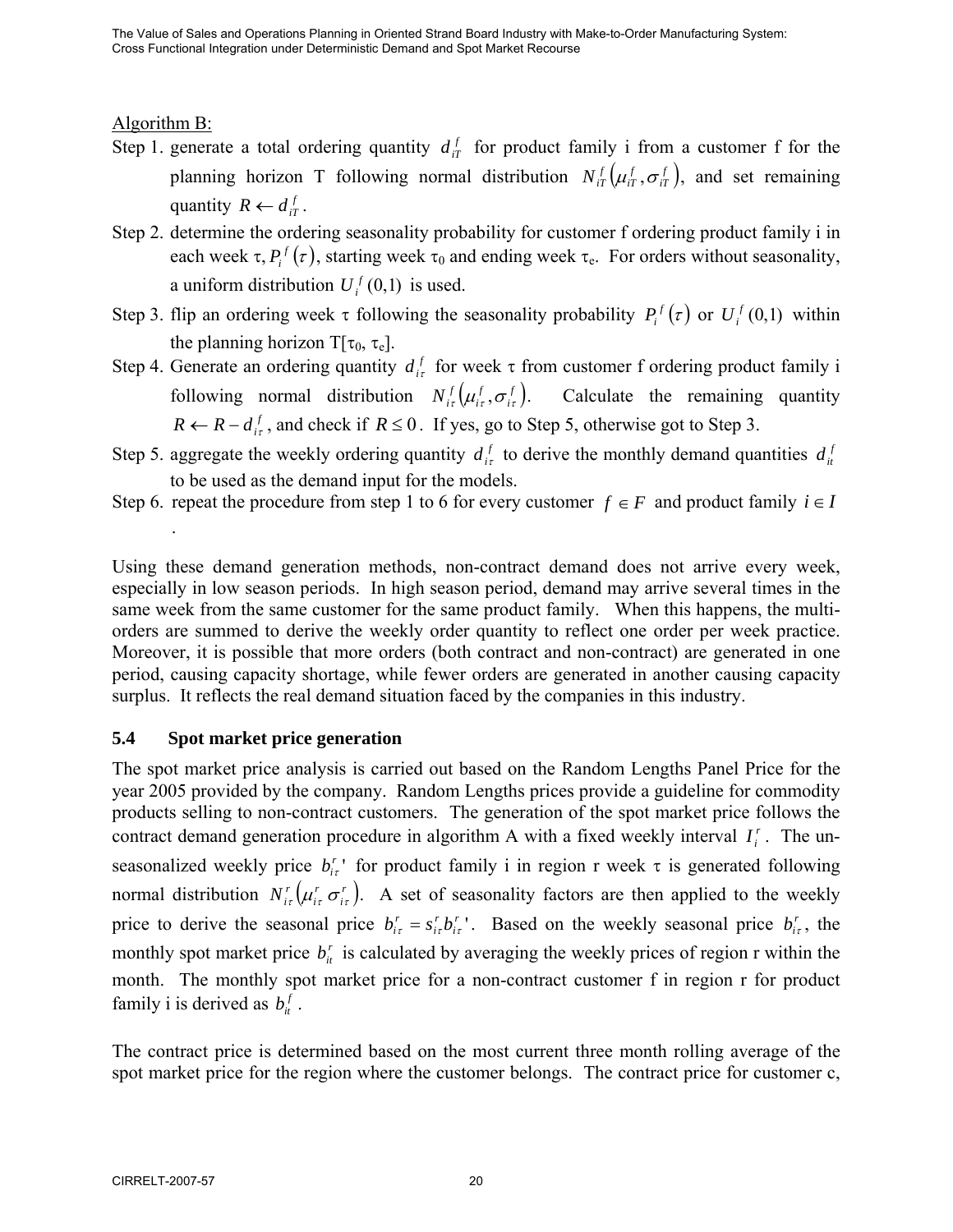product family i, in month t can be expressed by the formula  $|b_{it}^c = \frac{1}{2} \sum b_{it}^r + \Delta a|$ ⎠  $\left(b_{it}^c = \frac{1}{2} \sum_{i}^{t} b_{it}^r + \Delta a\right)$  $\left(b_{it}^c = \frac{1}{3} \sum_{t=t-2}^t b_{it}^r + \Delta a\right)$  $t = t$  $\sum_{it}^{c} = \frac{1}{3} \sum_{t=t-2}^{r} b_{it}^{r}$  $\frac{1}{2} \sum_{i=1}^{t} b_{i}^{r} + \Delta a$ , where  $\Delta a$  is a

coefficient representing any additional adjustment to the price for specialty products with special treatments. It is zero for standard products.

All demands and spot market prices are generated using the FOR@C experimental platform. The models are solved using CPLEX 10.0 optimization engine with branch and bound algorithm through optimization programming language OPL5.0. The programs are run on Windows Platform using Intel Pentium 4 workstation with CPU 2.40 GHz, 512 MB of RAM, and Windows XP Home Edition Version 2002.

#### **6.0 Computational results and discussions**

#### **6.1 Model validation**

Both integrated and decoupled models are preliminarily validated using field data obtained from the company. Table 3 shows the validation results of the decoupled models. The nominal capacity is the designed capacity of the mill and the demand used is the company's actual shipping quantity as explained earlier in section 5.3. From the results, we can see that the total sales and production quantities derived from the decoupled models are very close to the nominal capacity and demand, resulting in a service level of 99.8%. The capacity utilization is 91.8% indicating 8% of capacity is not used which is in agreement with the expected percentage of unplanned downtime. These results confirm the validity of the models.

|                                                     | Values (sqf. $1/16$ " basis) |
|-----------------------------------------------------|------------------------------|
| Nominal capacity:                                   | 2,100,000,000                |
| Demand in 2005:                                     | 2,127,882,660                |
| Total sales quantity from the decoupled model:      | 2,123,737,250                |
| Total production quantity from the decoupled model: | 2,123,746,800                |
| Service level from the decoupled model:             | 99.8%                        |
| Capacity utilization from the decoupled model:      | 91.8%                        |

Table 3. Validation results

# **6.2 Results and discussions**

The evaluation of the benefits of the integrated model against the decoupled models is made by comparing the following performance criteria: annual profit, revenue, revenue from the contract sales, revenue from the non-contract sales, production cost, transportation cost, procurement cost, service level and capacity utilization. Due to the confidentiality agreement, the evaluation presented here is based on simulated demands and spot market prices generated using algorithms A and B. Table 4 shows the benefit of the integrated model, calculated by 100\*(value of integrated model – value of decoupled model)/value of decoupled model. As expected, the integrated model generates higher annual profit than the decoupled models. The higher annual profit is resulted from the fact that the integrated model dropped some non-contract sales while adding some contract sales. Although this caused a total revenue reduction, it reduced total production, distribution and procurement costs, and resulted in a net profit improvement. In other words, if these "unjustified" sales had been accepted, it would have resulted in a total net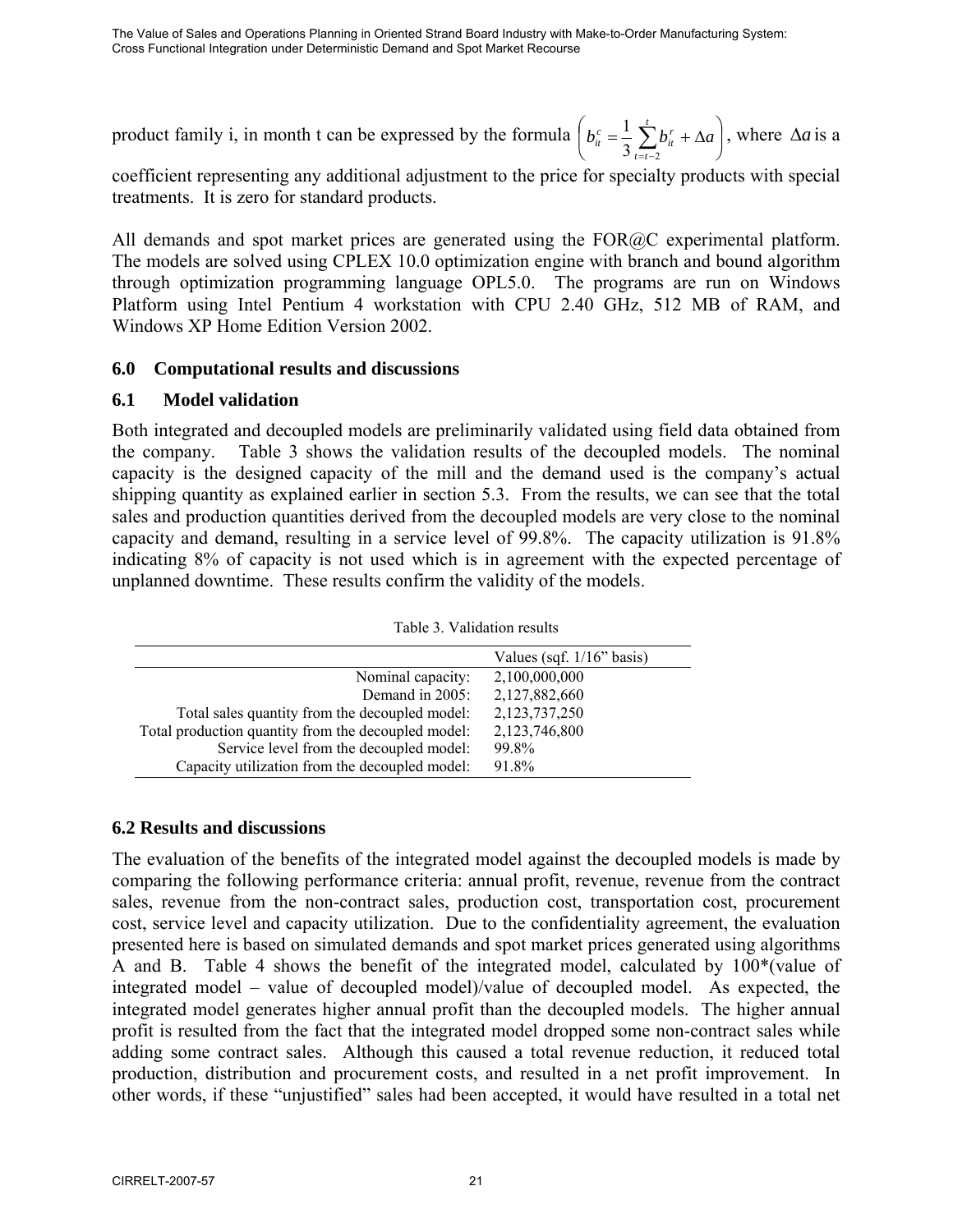profit loss. The reduced sales quantity of the integrated model results in a slight reduction in customer service level (Table 4) and capacity utilization. To maintain the same service level or increase it often has cost implications. The modeling approach allows the company to make better cost-benefit analysis in assessing different decisions. The relatively smaller benefit between the integrated and decoupled approaches is owing to the strong market conditions during which the case was conducted and the fact that both the integrated and decoupled models are optimization based models.

| Performance criteria            | Benefit $(\% )$ | Benefit (\$CAD) |
|---------------------------------|-----------------|-----------------|
| Annual profit                   | $0.8\%$         | 548,080         |
| Total revenue                   | $-0.5\%$        | $-694,000$      |
| Revenue from contract sales     | $0.9\%$         | 1,057,600       |
| Revenue from non-contract sales | $-10.3\%$       | $-1,751,490$    |
| Production cost                 | $-0.4\%$        | $-97,810$       |
| Transportation cost             | $-8.9\%$        | $-871,561$      |
| Procurement cost                | $-0.8\%$        | $-273,920$      |
| Service level                   |                 | $-0.8%$         |
| Capacity utilization            |                 | $-0.4%$         |

Table 4. The benefit of the integrated S&OP model.

Table A-1 and Table A-2 in appendixes present the benefit of the integrated model, in percentage and CAD value respectively, under different scenarios following the experimental plan shown in Table 1, together with the solution gap and CPU time for solving the integrated model. In all cases, the integrated model generates greater profit than the decoupled planning models. The greater profit is largely owing to the cost reductions, especially the transportation cost reduction, ranging from 5.7 to 19.2% and valuing from \$528,565 CAD to \$1,928,706 CAD. This result is in agreement with many previous publications addressing the coordination and integration of production-distribution planning (Chandra and Fisher, 1994; Fumero and Vercellis, 1999). In our case however, due to the complexity of the problem, the integrated production-distribution model addressing partial supply chain problems would not be sufficient. In many situations, the procurement cost reduction cannot be ignored. As shown in Table A-1 and Table A-2, the integrated S&OP model provides far richer information than the partial supply chain planning models.

The benefit of the integrated S&OP model varies in relation to the market conditions and supply chain costs. Figure 5 demonstrates the impact of market demand, price, and raw material unit procurement cost on the profit increase. Spot market price has the greatest impact on the benefit of the integrated S&OP model, particularly when price is low and unit procurement cost is high (Figure 5). When price is low, the decoupled sales-production model would make the sales decision that maximize profit taking only the production capacity and cost into the consideration, without explicitly considering the effect of down stream distribution and procurement costs. Often, such a decision would easily contribute to the un-justified sales that increase revenues, but also the down-stream costs to a greater extent, resulting in a total net profit loss. The integrated model, on the other hand, makes the sales decisions taking considerations of the revenues it generates and also of the total supply chain cost, thus minimizing the "unjustified sales". A similar trend is observed at all demand levels. The greatest benefit occurs when the spot market price is low and the unit procurement cost is high with a higher level of demand (Figure 5). A higher demand level increases the demand population size that allows greater freedom in sales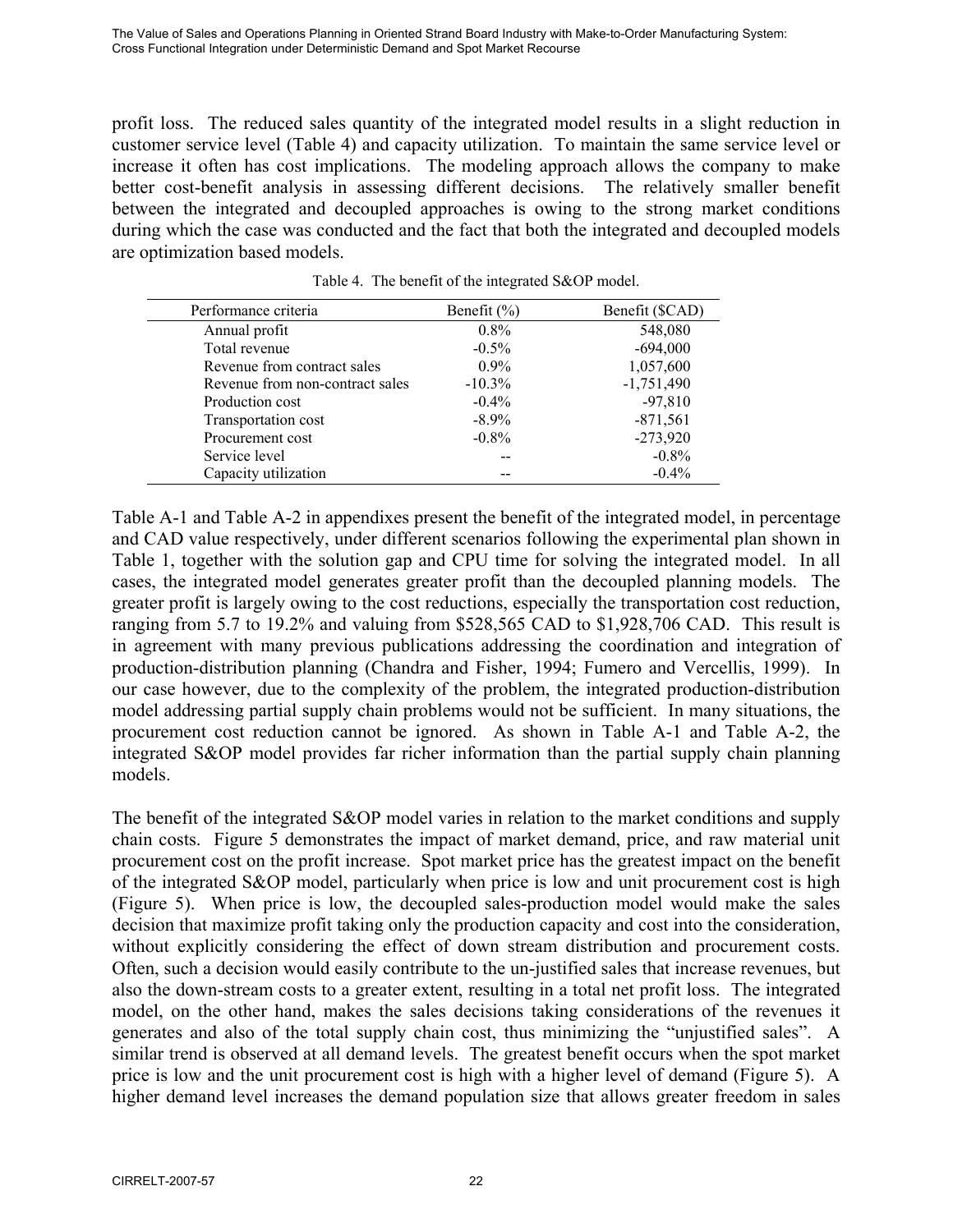decisions for both integrated and decoupled models. However, when the spot market price is low, the integrated model would have greater benefit comparatively due to its integrated approach. The interactions of spot market price, unit shipping cost and unit procurement cost at different levels are shown in Figure 6. As expected, the benefit of the integrated model increases as the unit shipping cost increases with the greatest benefit occuring when the spot market price is low, the unit shipping and procurement costs are high. Particular attention is paid to the unit procurement cost in the analysis due to its greater weighing in this industry. As shown in Figure 7, procurement cost accounts for over 50% of the total annual cost.



Figure 5. The benefit of the integrated model at different levels of spot market price, demand and raw material procurement cost.



Figure 6. The benefit of the integrated model at different levels of spot market price, unit shipping and procurement costs.



Figure 7. Cost breakdown in percentage.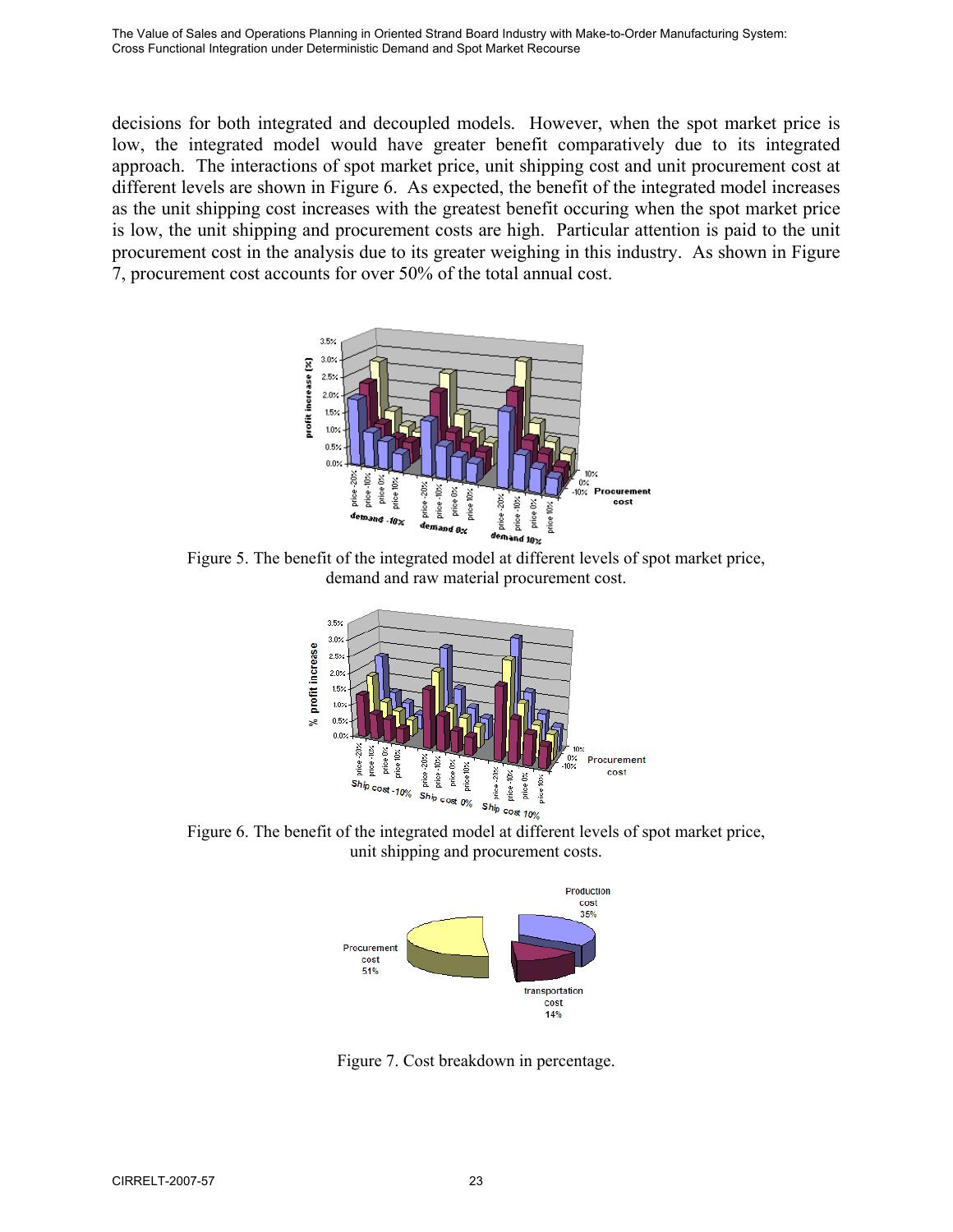The benefit of the integrated model in relation to different supply chain capacities is shown in Figure 8. The capacities studied are capacities of production (by means of pressing cycle time), product inventory, and shipping. Pressing cycle time is a technology dependent factor that relates to the combination of equipment capabilities, production control and product design. Due to the limited capacity of the hot press, greater efforts are placed on reducing the pressing cycle time as it directly increases productivity. As a result, reducing pressing cycle time has been regarded as an alternative approach to increase production capacity. Reducing pressing cycle time may result in down stream capacity deficiencies. In our case, when pressing cycle time is reduced by 10%, existing shipping capacity becomes insufficient causing decoupled distribution model having infeasible solutions. Additional shipping capacity has to be added in order to have feasible solutions, as shown in the dotted bar in Figure 8.

From Figure 8, we can observe that when pressing cycle time is at its base level, the benefit of the integrated model changes rather insignificantly as inventory and shipping capacities change. This is because when the pressing cycle time is at its base level, the inventory and shipping capacities are sufficient to meet the production and shipping requirements in both integrated and decoupled models. Varying the inventory and shipping capacities at the given ranges has little impact to further benefit increases. As the pressing cycle time decreases, the benefit of the integrated model decreases when inventory capacity is high and increases when inventory capacity is low. This is because when pressing cycle time decreases, the increased productivity relaxes some capacity constraints, especially in high demand periods, allowing more demand quantities being satisfied in both the integrated and decoupled models. During low demand periods, high inventory capacity allows more production quantities to be stored as inventory (for the following high demand period) resulting in higher sales quantities in both the integrated and decoupled models, thus a reduced gap. When inventory capacity is low, higher productivity is restricted by the low inventory capacity in the decoupled sales-production model, especially during low demand period, resulting in reduced sales. The integrated model, on the other hand, with the flexibility of keeping inventories in DCs, allows high productivity to be fully utilized, and therefore, has more sales and benefits than the decoupled models. A similar trend is evident in both low and high shipping capacity levels.



Figure 8. The benefit of integrated model at different levels of production cycle time, shipping capacity, and product inventory capacity.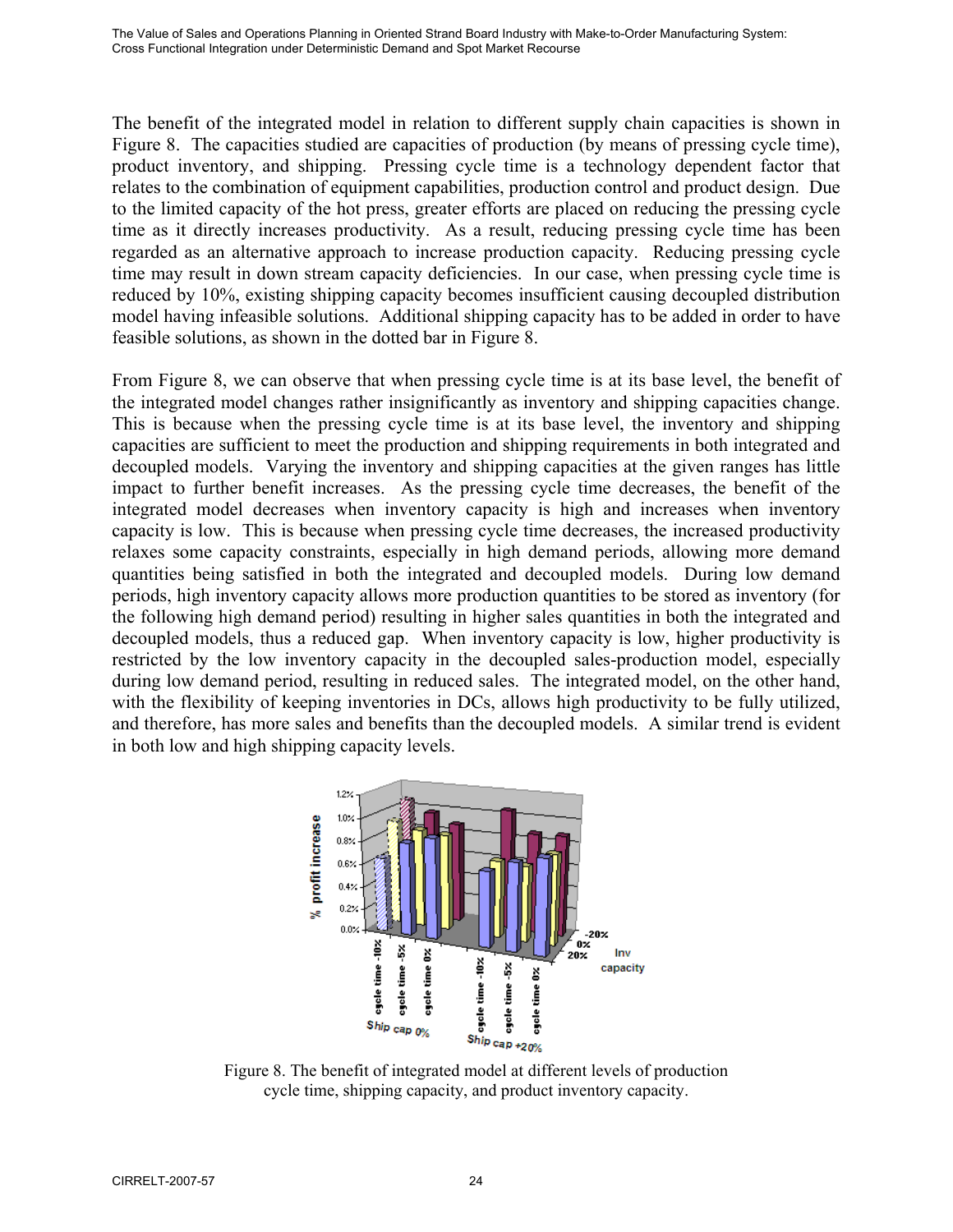#### **6.3 Sensitivity analysis**

In this section, we present the sensitivity analysis results and discuss how the individual input parameters outlined in Table 2 affect the benefit of the integrated model. Figure 9 illustrates how the benefit changes as each individual parameter changes. In this analysis, the parameter change is limited to the global change, that is, if the spot market price increases by 10%, the price for all products in all regions during all periods of the planning horizon increase by 10%.



Figure 9. Sensitivity analysis of the benefit of an integrated S&OP approach.

From the graph, we can observe that the benefit of the integrated model is most sensitive to the spot market price as represented by the steepest slope where the benefit decreases as the spot market price increases. This result is in agreement with the ones shown in Figure 5 and Figure 6. When the spot market price is low, the revenues of both contract and non-contract sales are low, with the total cost unchanged, the integrated model will drop the unjustified sales that would have been accepted by the decoupled models to reduce profit loss. Therefore, when spot market price is low, the integrated model tends to have greater benefit. As the spot market price increases, the unjustified sales quantity decreases. The profit of the integrated model is getting close to that of the decoupled models, therefore, a reduced benefit.

The benefit of the integrated model is also sensitive to shipping and procurement costs, but not as sensitive to production cost. This is because both the decoupled and integrated models integrate sales and production decisions, and the change of production cost alone makes little difference to the benefit of the integrated model. For shipping and procurement costs however, since decoupled sales-production model makes sales and production decisions separately from the distribution and procurement decisions, the down stream shipping and procurement cost increases are not considered in the sales-production model. Based on the sales and production decisions made in the sales-production model, the shipping and procurement models must satisfy them at all costs. The integrated model, on the other hand, makes decisions taking all the pricecost tradeoffs in sales, production, distribution and procurement into consideration, which in effect, finds solutions that maximize profit. As a result, the benefit of the integrated model increases as the unit shipping and procurement costs increase.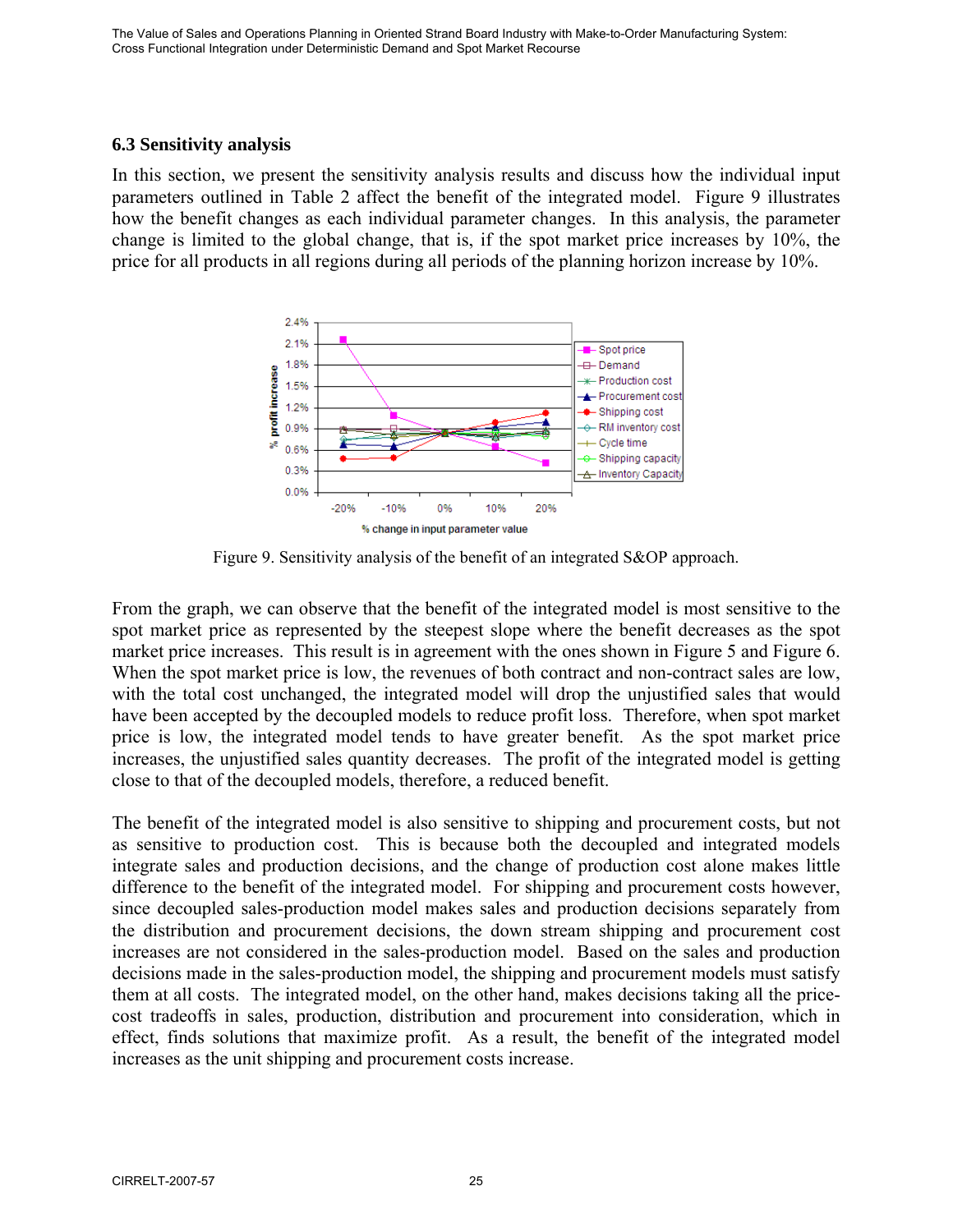Comparing to spot market price, shipping and procurement costs, the benefit of the integrated model is less sensitive to demand, production cost, raw material inventory cost, cycle time, shipping and inventory capacities. In other words, the benefit of the integrated model is relatively constant as each of these parameters changes individually.

# **7.0 Conclusions**

In this article, the concept of S&OP is discussed focusing on the cross functional integration and hierarchical coordination of the aggregated tactical planning and operational scheduling. An S&OP modeling framework is developed for a single-plant organization, which is then extended to a multi-plant organization. A generalized mixed integer programming formulation is developed to model the integrated S&OP of sales, production, distribution, and procurement for a multi-plant organizational supply chain network. The traditional decoupled and noncoordinated planning approach is also modeled under the multi-plant organization context. Both planning models are applied to an industrial case of an OSB manufacturing plant and evaluated using field data obtained from the plant.

The goal is to develop the S&OP framework and models, which will allow companies to evaluate the benefit of the S&OP process before its implementation. The computational results from 54 scenarios show that the integrated planning outperforms the decoupled planning in all cases. The benefit varies as market conditions and supply chain costs change. The benefit ranges from 0.5% to 3.1% valuing from \$372,000 to \$1,200,000 (Table A-1 and Table A-2). Our sensibility analysis reveals that the benefit of the integrated S&OP model is sensitive to spot market prices, and unit shipping and procurement costs. Therefore, these parameters need to be estimated with greater precision.

This article presents the performance evaluation using only a small number of scenarios where each parameter changes globally. However, it is possible that these parameters change locally, i.e. price increases in one region, or demand increases for one particular product only, etc. These are some examples that one often faces in real business environment. The models provide companies with the ability to analyse different scenarios in real life and support them in making feasible and optimal supply chain decisions.

# **Acknowledgements**

The authors would like to acknowledge the financial support provided by the Forest E-business Research Consortium (FOR@C), University Laval, Quebec, Canada, and would like to thank the research partners, Forintek Canada Corp. and our industrial partner Norbord Inc. Canada.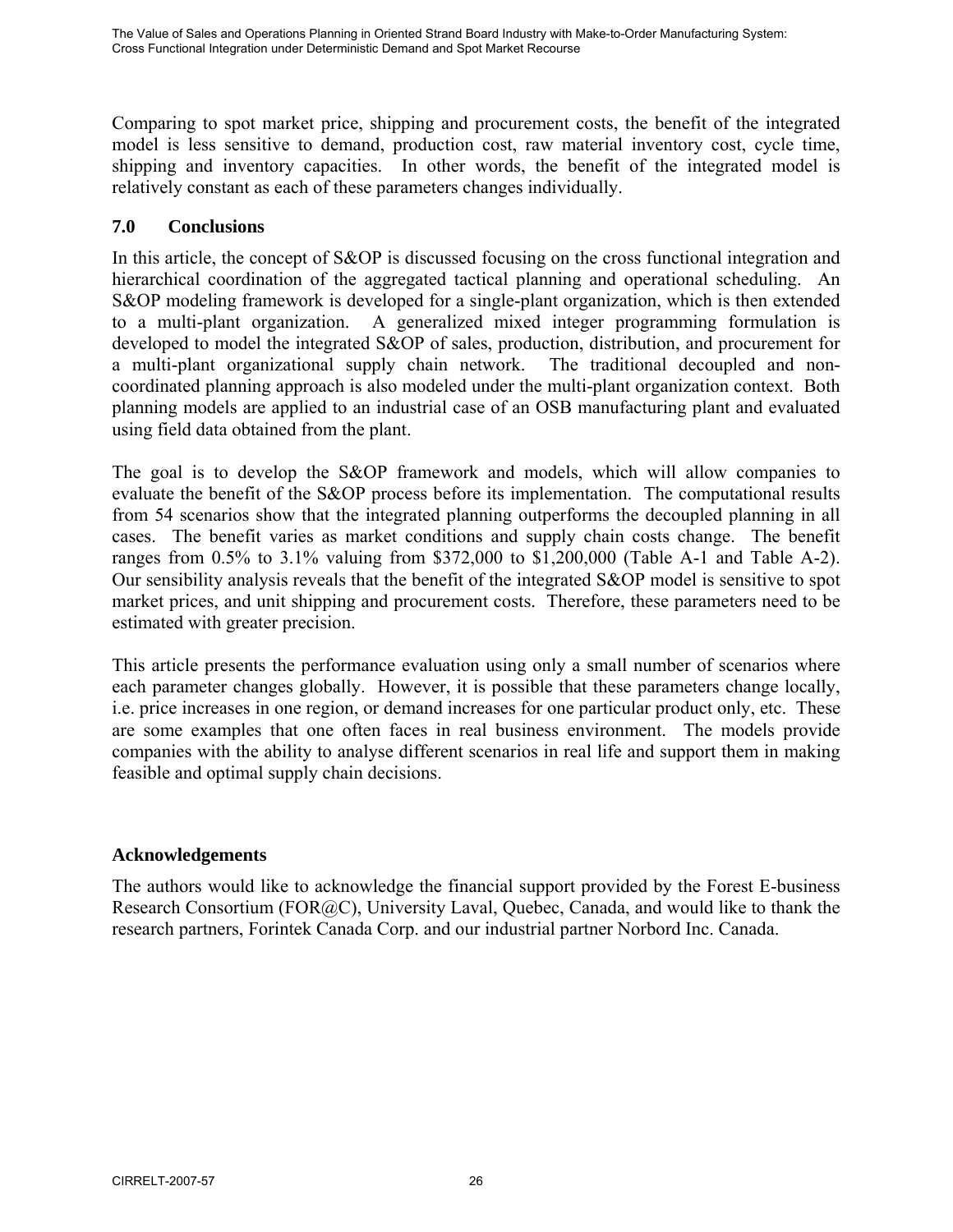#### **References**

- Aberdeen Group, 2004. The sales and operations planning benchmark report. 1-34. Copyright © Aberdeen Group, Inc., Boston, USA.
- Aberdeen Group, 2005. Best practices in S&OP a benchmark report. 1-43. Copyright © 2005 Aberdeen Group, Inc., Boston, USA.
- APICS Dictionary, 2002. 10th edition, ISBN 155822162X. In: Taunton, C., 2002. Advances in Sales and Operations Planning. 2002 International Conference Proceedings, 1-6. © 2002 APICS—The Educational Society for Resource Management.
- Bower, P., 2005. 12 Most common threats to sales and operations planning process. The Journal of Business Forecasting. Fall, 4-14.
- Carlsson, D., D'Amours, S., Martel, A., Rönnqvist, M., 2007. Supply chain planning in the pulp and paper industry. Accepted for publication in *INFOR*, special issue on supply chain management in the forest products industry.
- Cecere, L., Hillman, M., Masson, C., 2006. The handbook of sales and operations planning technologies. AMR Research Report, AMR-R-19187, 1-48. Copyright © AMR Research Inc., Boston, USA.
- Chandra, P., Fisher, M.L., 1994. Coordination of production and distribution planning. European Journal of Operational Research, 72, 503-517.
- Chen, M., Wang, W., 1997. A linear programming model for integrated steel production and distribution planning. International Journal of Operations & Production Management, 17, 592-610.
- Clark, A.J., Scarf, H., 1960. Optimal policies for a multi-echelon inventory problem. Management Science, 6, 475-490. In: Thomas, D.J., Griffin, P.M., 1996. Coordinated supply chain management (Invited Review). European Journal of Operational Research, 94, 1-15.
- Cohen, M., Lee, H., 1988. Strategic analysis of integrated production-distribution systems: models and methods. Operations Research, 36, 216-228.
- Croxton, K.L., Lambert, D.M., Garcia-Dastugue, S.J., Rogers, D.S., 2002. The demand management process. The International Journal of Logistics Management, 13(2), 51-66.
- Dasci, A., Verter, V., 2001. A continuous model for production-distribution system design. European Journal of Operational Research, 129, 287-297.
- Fumero, F., Vercellis, C., 1999. Synchronized development of production, inventory, and distribution schedules. Transportation Science, 33, 330-340.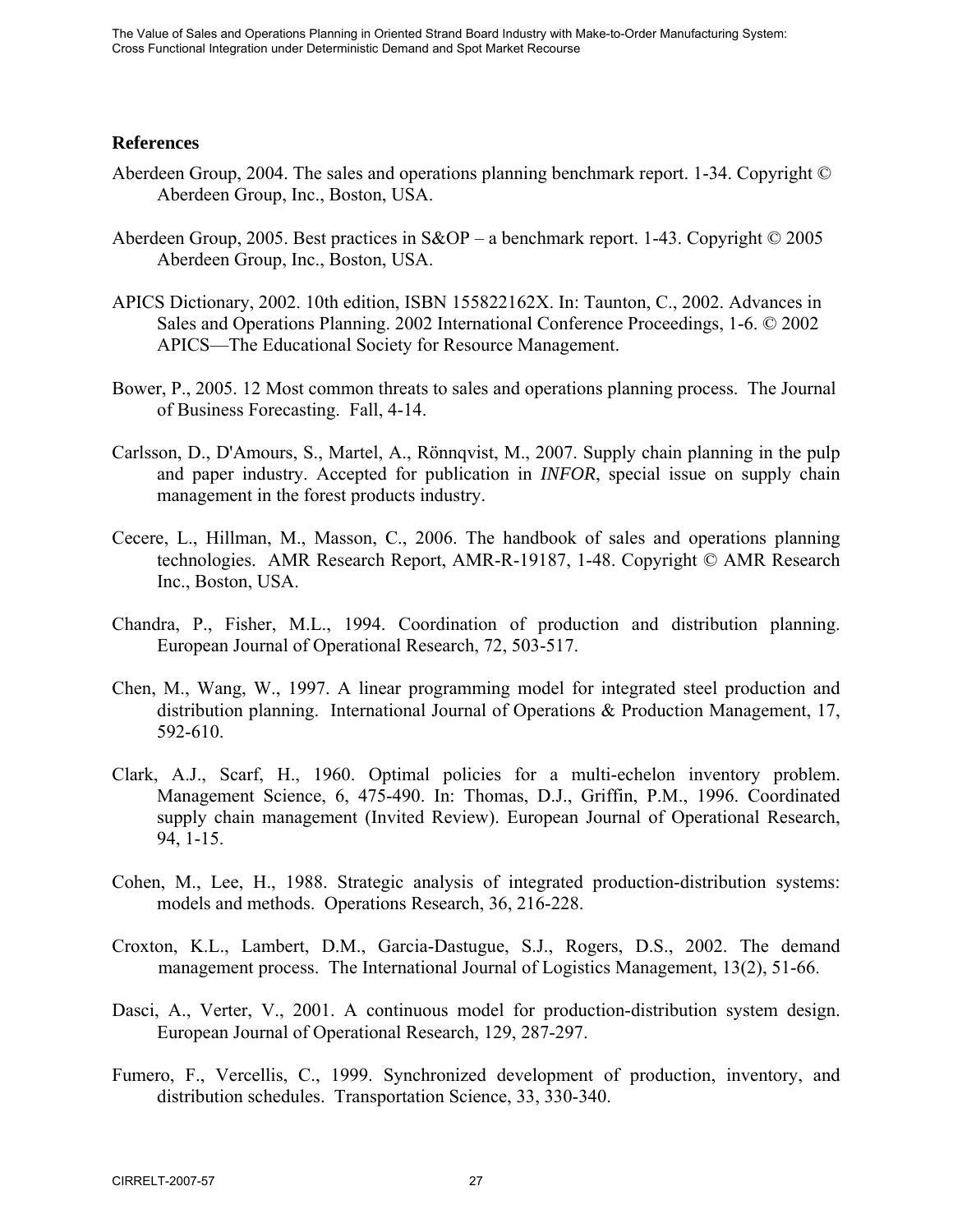- Haq, A.N., Vrat, P., Kanda, A., 1991. An integrated production-inventory-distribution model for manufacture of urea: a case. International Journal of Production Economics, 39, 39-49.
- Klingman, D., Mote, J., and Phillips, N., 1988. A logistics planning system at W.R. Grace. Operations Research, 36, 811-822.
- Ling, R. C., 2002. The future of sales and operations planning. International Conference Proceedings, 1-4. © 2002 APICS—The Educational Society for Resource Management.
- Ling, R.C., Goddard, W.E., 1988. Orchestrating success improve control of the business with sales & operations planning. The Oliver Wight Companies. Oliver Wight Limited Publications Inc.
- Maiers, K., Thoreson, P., 2002. Sales and operations planning from the planner's perspective. International Conference Proceedings, 1-8. © 2002 APICS—The Educational Society for Resource Management.
- Martin, C.H., Dent, D.C., Eckhart, J.C., 1993. Integrated production, distribution, and inventory planning at Libbey-Owens-Ford. Interfaces, 23(3), 68-78.
- Maness, T.C., Norton, S.E., 2002. Multiple period combined optimization approach to forest production planning. Scandinavian Journal of Forest Research, 17, 460-471.
- Muzumdar, M., Fontanella, J., 2006. The secrets to S&OP success. Supply Chain Management Review.
- Ouhimmou, M., D'Amours, S., Beauregard, R., Aït-Kadi, D., Chauhan, S.S., 2007. Furniture supply chain tactical planning optimization using a time decomposition approach. Accepted for publication in European Journal of Operational Research.
- Rizk, R., Martel, A., D'Amours, S., 2006. Multi-item dynamic production-distribution planning in process industries with divergent finishing stages. Computers & Operations Research, 33, 3600–3623.
- Palmatier, G.E., Crum, C., 2003. Enterprise sales and operations planning synchronizing demand, supply and resources for peak performance. APICS, the educational society for resource management. J.Ross Publishing.
- Park, Y.B., 2005. An integrated approach for production and distribution planning in supply chain management. International Journal of Production Research, 43(6), 1205-1224.

Schneeweiss, C., 2003. Distributed decision making. Springer,  $2<sup>nd</sup>$  edition.

Taunton, C., 2002. Advances in Sales and Operations Planning. 2002 International Conference Proceedings, 1-6. © 2002 APICS—The Educational Society for Resource Management.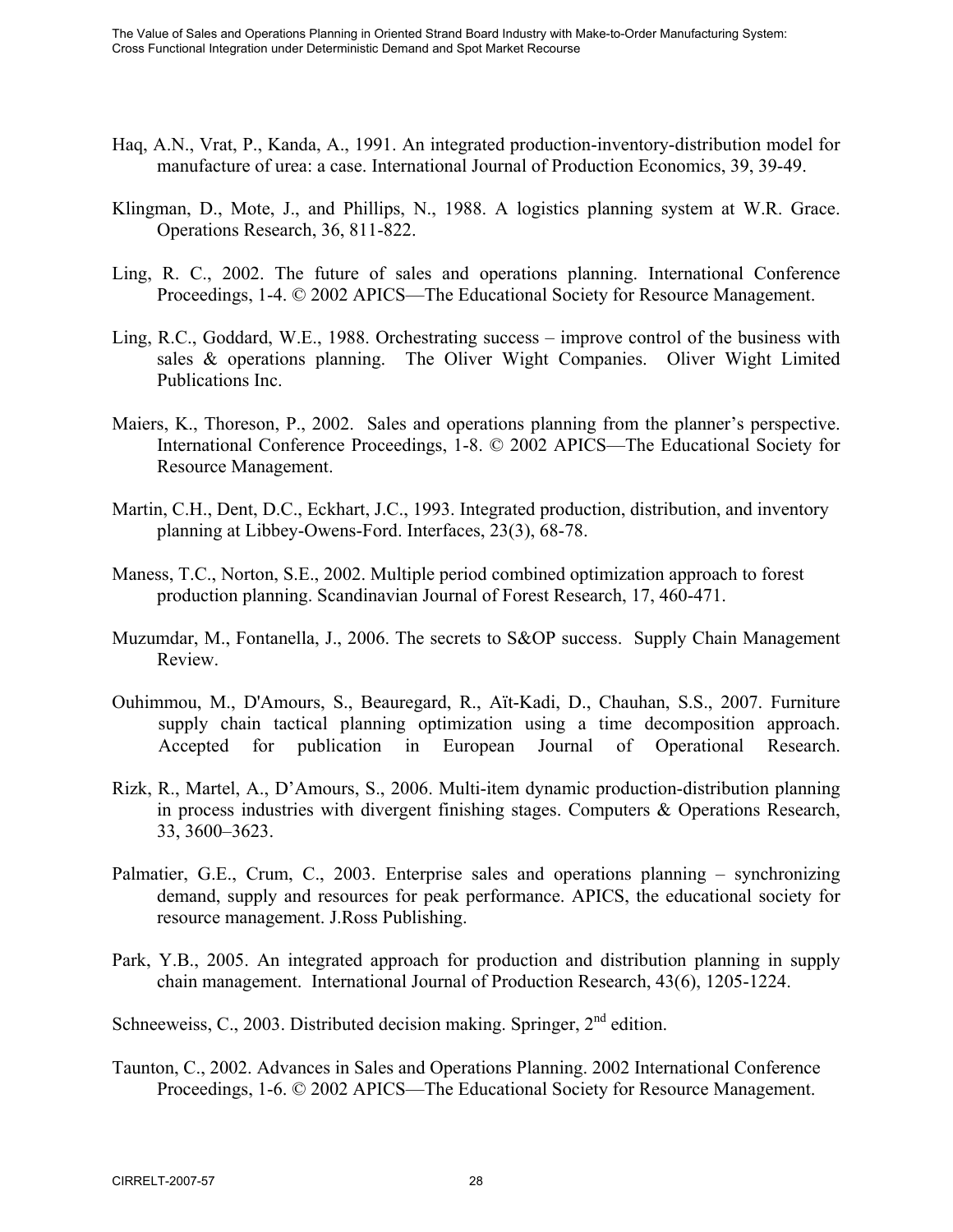- Thomas, D.J., Griffin, P.M., 1996. Coordinated supply chain management (Invited Review). European Journal of Operational Research, 94, 1-15.
- Wallace, T.F., 2004. Sales and operations planning the "how-to" handbook. T.F. Wallace  $\&$ Company.
- Williams, J.F., 1981. A hybrid algorithm for simultaneous scheduling of production and distribution in multi-echelon structures. Management Science, 29(1), 77-92.
- Youssef, M.A., Mahmoud, M.M., 1996. An iterative procedure for solving the uncapacitated production – distribution problem under concave cost function. International Journal of Operations & Production Management, 16, 18-27.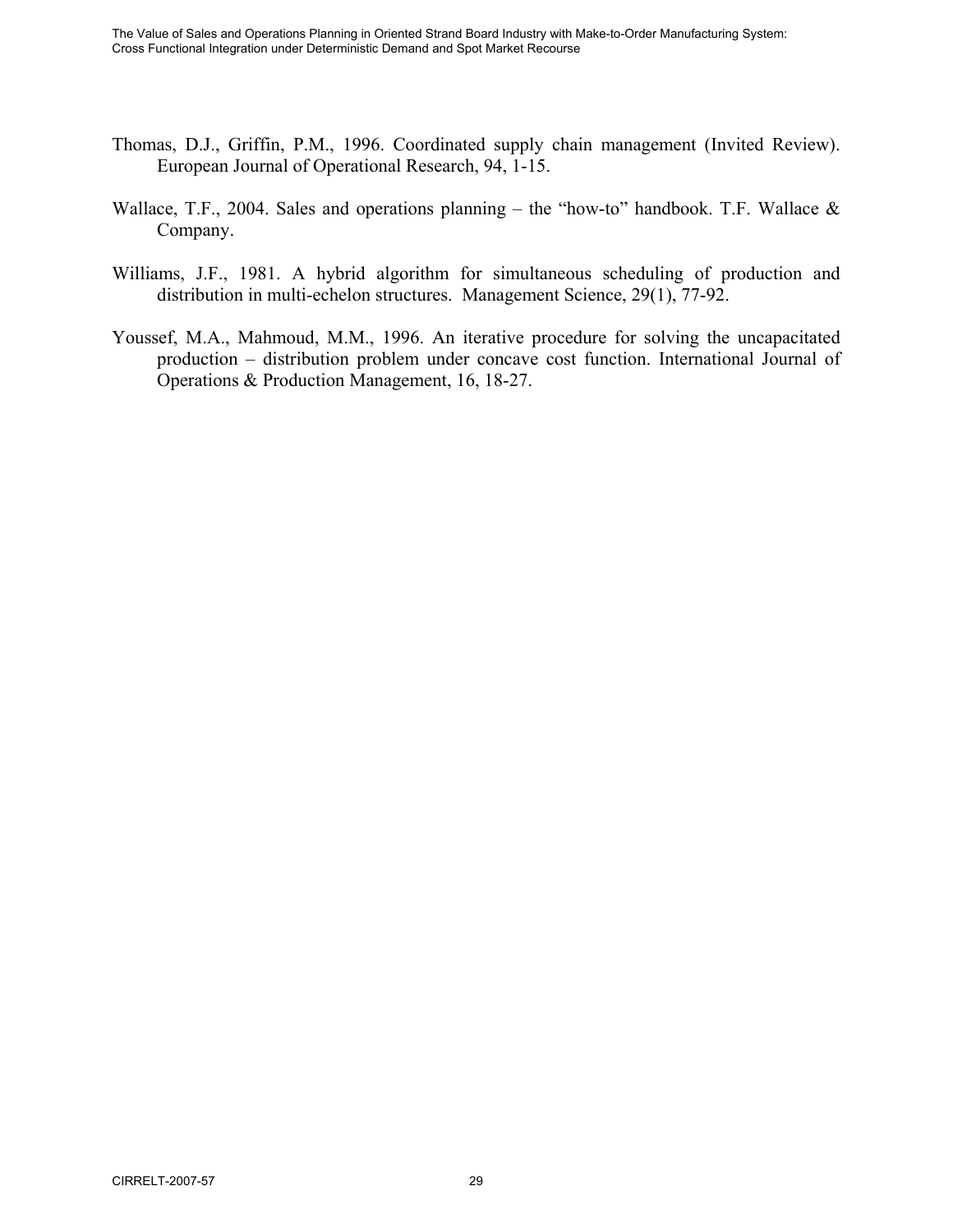#### **Appendixes**

Table A- 1. The benefit of the integrated S&OP model in % of the performance criteria,

(1) At different levels of market price, demand, and unit purchase cost.

|                |        | Levels |             |        | Performance criteria |          |              |            |                |             | Solution measures |       |
|----------------|--------|--------|-------------|--------|----------------------|----------|--------------|------------|----------------|-------------|-------------------|-------|
| Scenarios      | Price  | Demand | Procurement | Profit | Revenue              | Contract | Non-contract | Production | Transportation | Procurement | <b>MIP</b>        | Time  |
|                |        |        | unit cost   |        |                      | revenue  | revenue      | cost       | cost           | cost        | gap               | (sec) |
|                | $-20%$ | $-10%$ | $-10%$      | 1.9%   | $-1.7%$              | 0.1%     | $-14.2%$     | $-2.4%$    | $-12.9%$       | $-2.5%$     | 0.44%             | 228   |
| $\overline{2}$ | $-20%$ | $-10%$ | $0\%$       | 2.2%   | $-2.0%$              | 0.1%     | $-16.1%$     | $-2.8%$    | $-13.9%$       | $-2.8%$     | 0.46%             | 291   |
| 3              | $-20%$ | $-10%$ | 10%         | 2.7%   | $-3.0\%$             | 0.1%     | $-24.3%$     | $-4.1%$    | $-17.0\%$      | $-4.1%$     | 0.54%             | 428   |
| $\overline{4}$ | $-20%$ | $0\%$  | $-10%$      | 1.5%   | $-2.2%$              | 1.1%     | $-25.2%$     | $-2.6%$    | $-14.9%$       | $-2.9%$     | 0.61%             | 709   |
| 5              | $-20%$ | 0%     | $0\%$       | 2.2%   | $-2.2%$              | 0.8%     | $-23.7%$     | $-2.9%$    | $-15.5%$       | $-3.0\%$    | 0.41%             | 224   |
| 6              | $-20%$ | $0\%$  | 10%         | 2.5%   | $-3.4%$              | $1.0\%$  | $-34.4%$     | $-4.4%$    | $-19.2%$       | $-4.5%$     | 0.58%             | 406   |
| $\tau$         | $-20%$ | 10%    | $-10%$      | 2.1%   | $-1.5%$              | 1.5%     | $-24.3%$     | $-2.1%$    | $-13.9%$       | $-2.3%$     | 0.42%             | 585   |
| $\,$ 8 $\,$    | $-20%$ | 10%    | $0\%$       | 2.4%   | $-1.8%$              | 1.5%     | $-26.8%$     | $-2.4%$    | $-15.0\%$      | $-2.6%$     | 0.45%             | 611   |
| 9              | $-20%$ | 10%    | 10%         | 3.1%   | $-3.0\%$             | 1.6%     | $-37.6%$     | $-4.0%$    | $-19.1%$       | $-4.3%$     | 0.43%             | 454   |
| 10             | $-10%$ | $-10%$ | $-10%$      | 1.0%   | $-0.6%$              | 0.0%     | $-4.4%$      | $-0.7%$    | $-7.7%$        | $-1.0%$     | 0.42%             | 335   |
| 11             | $-10%$ | $-10%$ | $0\%$       | 1.0%   | $-1.0%$              | 0.0%     | $-7.7%$      | $-1.3%$    | $-9.6%$        | $-1.5%$     | 0.46%             | 348   |
| 12             | $-10%$ | $-10%$ | 10%         | 1.2%   | $-1.5%$              | $0.0\%$  | $-11.3%$     | $-2.0%$    | $-11.4%$       | $-2.1%$     | 0.46%             | 402   |
| 13             | $-10%$ | $0\%$  | $-10%$      | 0.9%   | $-0.7%$              | 0.9%     | $-11.8%$     | $-0.6%$    | $-8.9%$        | $-0.9%$     | 0.52%             | 398   |
| 14             | $-10%$ | 0%     | $0\%$       | 1.1%   | $-1.2%$              | 0.9%     | $-15.7%$     | $-1.3%$    | $-11.2%$       | $-1.6%$     | 0.45%             | 282   |
| 15             | $-10%$ | 0%     | 10%         | 1.4%   | $-1.7%$              | 0.9%     | $-19.8%$     | $-2.1%$    | $-13.5%$       | $-2.4%$     | 0.42%             | 555   |
| 16             | $-10%$ | 10%    | $-10%$      | 1.0%   | $-0.7%$              | 1.4%     | $-15.9%$     | $-0.7%$    | $-9.5%$        | $-0.9%$     | 0.35%             | 326   |
| 17             | $-10%$ | 10%    | $0\%$       | 1.2%   | $-1.2%$              | 1.5%     | $-20.4%$     | $-1.4%$    | $-11.6%$       | $-1.6%$     | 0.36%             | 451   |
| 18             | $-10%$ | 10%    | 10%         | 1.4%   | $-1.7%$              | 1.6%     | $-25.6%$     | $-2.2%$    | $-14.0%$       | $-2.4%$     | 0.34%             | 436   |
| 19             | $0\%$  | $-10%$ | $-10%$      | 0.8%   | $-0.3%$              | 0.1%     | $-2.8%$      | $-0.3%$    | $-6.9%$        | $-0.6%$     | 0.38%             | 254   |
| 20             | 0%     | $-10%$ | $0\%$       | 0.7%   | $-0.4%$              | $0.0\%$  | $-3.1%$      | $-0.4%$    | $-6.7%$        | $-0.6%$     | 0.47%             | 589   |
| 21             | $0\%$  | $-10%$ | 10%         | 0.8%   | $-0.6%$              | $-0.1%$  | $-3.5%$      | $-0.7%$    | $-7.6%$        | $-0.9%$     | 0.45%             | 547   |
| $22\,$         | 0%     | 0%     | $-10%$      | 0.7%   | $-0.5%$              | 0.9%     | $-9.8%$      | $-0.3%$    | $-8.5%$        | $-0.6%$     | 0.38%             | 752   |
| 23             | 0%     | 0%     | $0\%$       | 0.8%   | $-0.5%$              | 0.9%     | $-10.3%$     | $-0.4%$    | $-8.9%$        | $-0.8%$     | 0.28%             | 406   |
| 24             | 0%     | $0\%$  | 10%         | 0.9%   | $-0.6%$              | 1.0%     | $-11.4%$     | $-0.5%$    | $-8.9%$        | $-0.9%$     | 0.34%             | 373   |
| 25             | $0\%$  | 10%    | $-10%$      | 0.7%   | $-0.5%$              | 1.4%     | $-13.9%$     | $-0.4%$    | $-8.3%$        | $-0.6%$     | 0.35%             | 617   |
| 26             | $0\%$  | 10%    | $0\%$       | 0.8%   | $-0.5%$              | 1.6%     | $-14.7%$     | $-0.5%$    | $-8.5%$        | $-0.7%$     | 0.32%             | 397   |
| 27             | $0\%$  | 10%    | 10%         | 0.9%   | $-0.5%$              | 1.5%     | $-14.3%$     | $-0.5%$    | $-8.9%$        | $-0.7%$     | 0.29%             | 431   |
| 28             | 10%    | $-10%$ | $-10%$      | 0.5%   | $-0.2%$              | 0.0%     | $-1.8%$      | $-0.3%$    | $-5.7%$        | $-0.4%$     | 0.30%             | 535   |
| 29             | 10%    | $-10%$ | $0\%$       | 0.6%   | $-0.2%$              | 0.1%     | $-2.3%$      | $-0.2%$    | $-6.1%$        | $-0.4%$     | 0.31%             | 629   |
| 30             | 10%    | $-10%$ | 10%         | 0.7%   | $-0.2%$              | 0.1%     | $-2.5%$      | $-0.3%$    | $-6.2%$        | $-0.5%$     | 0.32%             | 340   |
| 31             | 10%    | 0%     | $-10%$      | 0.5%   | $-0.3%$              | 0.6%     | $-6.5%$      | $-0.1%$    | $-7.3%$        | $-0.3%$     | $0.33\%$          | 926   |
| 32             | 10%    | 0%     | $0\%$       | 0.6%   | $-0.4%$              | 0.9%     | $-9.3%$      | $-0.2%$    | $-8.5%$        | $-0.6%$     | 0.27%             | 272   |
| 33             | 10%    | $0\%$  | 10%         | 0.7%   | $-0.4%$              | $0.8\%$  | $-9.0\%$     | $-0.2%$    | $-8.3%$        | $-0.7%$     | 0.29%             | 362   |
| 34             | 10%    | 10%    | $-10%$      | 0.5%   | $-0.2%$              | 1.1%     | $-9.5%$      | $-0.2%$    | $-6.2%$        | $-0.3%$     | 0.35%             | 513   |
| 35             | 10%    | 10%    | $0\%$       | 0.5%   | $-0.4%$              | 1.4%     | $-12.7%$     | $-0.3%$    | $-7.3%$        | $-0.5%$     | 0.32%             | 520   |
| 36             | 10%    | 10%    | 10%         | 0.7%   | $-0.3%$              | 1.5%     | $-12.8%$     | $-0.2%$    | $-7.5%$        | $-0.5%$     | 0.29%             | 708   |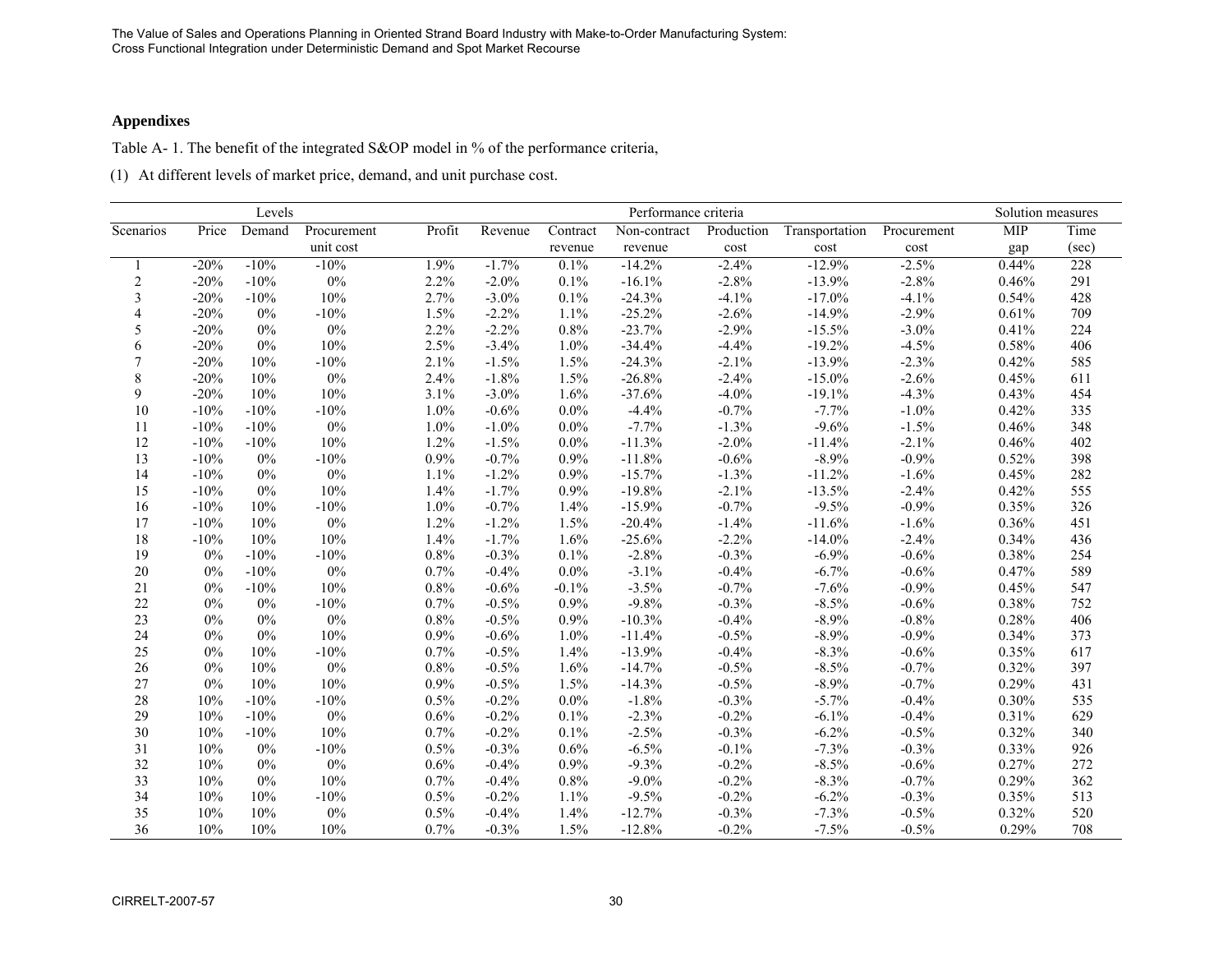|           |          | Levels     |           |         | Performance criteria |          |              |            |                |             | Solution measures |       |
|-----------|----------|------------|-----------|---------|----------------------|----------|--------------|------------|----------------|-------------|-------------------|-------|
| Scenarios | Shipping | Pressing   | Inventory | Profit  | Revenue              | Contract | Non-contract | Production | Transportation | Procurement | MIP               | Time  |
|           | capacity | cycle time | capacity  |         |                      | revenue  | revenue      | cost       | cost           | cost        | gap               | (sec) |
| 37        | $0\%$    | $0\%$      | $-20\%$   | $0.9\%$ | $-0.5%$              | $0.9\%$  | $-10.3%$     | $-0.4%$    | $-9.0\%$       | $-0.8\%$    | 0.27%             | 262   |
| 38        | $0\%$    | $0\%$      | $0\%$     | $0.8\%$ | $-0.5%$              | $0.9\%$  | $-10.3%$     | $-0.4%$    | $-8.9\%$       | $-0.8\%$    | 0.28%             | 406   |
| 39        | $0\%$    | 0%         | 20%       | $0.9\%$ | $-0.5%$              | $0.9\%$  | $-10.5%$     | $-0.4%$    | $-9.1\%$       | $-0.8\%$    | 0.29%             | 361   |
| 40        | $0\%$    | $-5\%$     | $-20\%$   | $1.0\%$ | $-0.4%$              | $0.3\%$  | $-5.2\%$     | $-0.5\%$   | $-8.6\%$       | $-0.7\%$    | 0.31%             | 109   |
| 41        | $0\%$    | $-5\%$     | $0\%$     | $0.9\%$ | $-0.4\%$             | $0.3\%$  | $-5.3\%$     | $-0.5%$    | $-7.8%$        | $-0.7\%$    | 0.31%             | 585   |
| 42        | $0\%$    | $-5\%$     | 20%       | $0.8\%$ | $-0.5%$              | $0.2\%$  | $-4.9%$      | $-0.4%$    | $-7.9\%$       | $-0.7\%$    | 0.58%             | 852   |
| 43        | $0\%$    | $-10\%$    | $-20\%$   | 1.1%    | $-0.1\%$             | $0.4\%$  | $-3.4\%$     | $0.0\%$    | $-6.8\%$       | $-0.3\%$    | $0.33\%$          | 420   |
| 44        | $0\%$    | $-10%$     | $0\%$     | $0.9\%$ | $-0.4%$              | $0.0\%$  | $-2.9\%$     | $-0.4%$    | $-7.7\%$       | $-0.7\%$    | 0.29%             | 127   |
| 45        | $0\%$    | $-10\%$    | 20%       | $0.7\%$ | $-0.5%$              | $0.0\%$  | $-3.7%$      | $-0.6%$    | $-7.2\%$       | $-0.7\%$    | 0.43%             | 765   |
| 46        | 20%      | 0%         | $-20%$    | $0.9\%$ | $-0.5%$              | $0.8\%$  | $-9.7\%$     | $-0.4%$    | $-9.0\%$       | $-0.8\%$    | 0.29%             | 246   |
| 47        | 20%      | 0%         | $0\%$     | $0.8\%$ | $-0.5%$              | $0.9\%$  | $-10.1\%$    | $-0.4%$    | $-8.4\%$       | $-0.8\%$    | $0.34\%$          | 524   |
| 48        | 20%      | 0%         | 20%       | $0.8\%$ | $-0.5%$              | $0.8\%$  | $-9.9\%$     | $-0.4%$    | $-8.8\%$       | $-0.8\%$    | 0.31%             | 408   |
| 49        | 20%      | $-5\%$     | $-20\%$   | $0.9\%$ | $-0.4%$              | $0.3\%$  | $-5.2\%$     | $-0.4%$    | $-7.9\%$       | $-0.7\%$    | 0.31%             | 452   |
| 50        | 20%      | $-5\%$     | $0\%$     | $0.7\%$ | $-0.5%$              | $0.3\%$  | $-5.8\%$     | $-0.5%$    | $-7.0\%$       | $-0.8\%$    | $0.55\%$          | 476   |
| 51        | 20%      | $-5\%$     | 20%       | $0.8\%$ | $-0.4%$              | $0.2\%$  | $-5.0\%$     | $-0.4\%$   | $-7.4\%$       | $-0.7\%$    | $0.40\%$          | 563   |
| 52        | 20%      | $-10\%$    | $-20%$    | $1.1\%$ | $-0.2%$              | $0.4\%$  | $-3.7%$      | $-0.1\%$   | $-7.6%$        | $-0.4\%$    | 0.43%             | 337   |
| 53        | 20%      | $-10%$     | $0\%$     | $0.7\%$ | $-0.6%$              | $-0.2\%$ | $-2.7%$      | $-0.6%$    | $-7.8%$        | $-0.8\%$    | 0.47%             | 482   |
| 54        | 20%      | $-10\%$    | 20%       | $0.7\%$ | $-0.5%$              | $-0.1\%$ | $-3.2\%$     | $-0.5\%$   | $-7.1\%$       | $-0.7%$     | 0.47%             | 660   |

(2) At different levels of shipping capacity, pressing cycle time, and inventory capacity.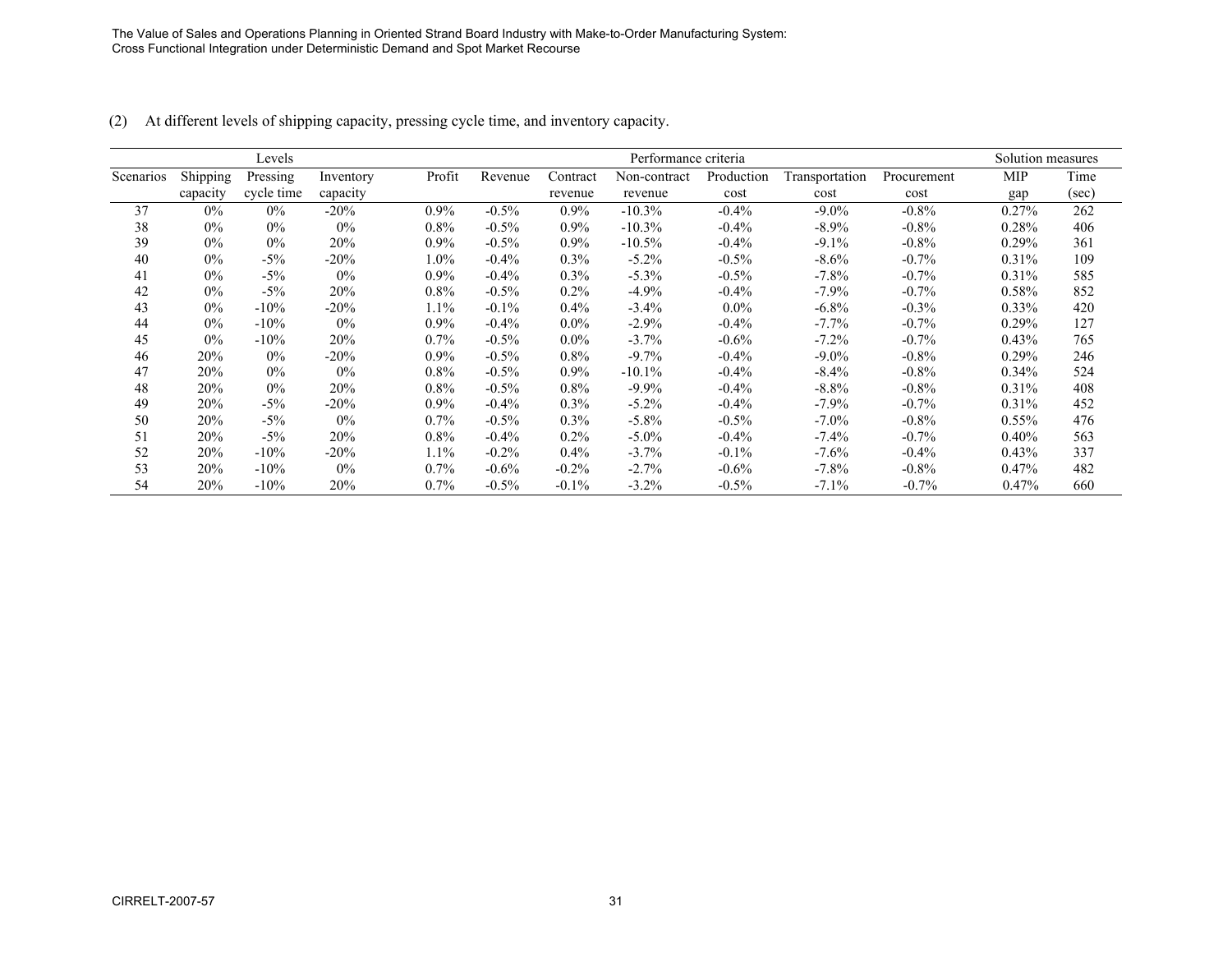Table A- 2. The benefit of the integrated S&OP model in \$CAD of the performance criteria,

(1) At different levels of market price, demand, and unit purchase cost.

|                |        | Levels |             | Performance criteria |              |            |              |              |                |              |
|----------------|--------|--------|-------------|----------------------|--------------|------------|--------------|--------------|----------------|--------------|
| Scenarios      | Price  | Demand | Procurement | Profit               | Revenue      | Contract   | Non-contract | Production   | Transportation | Procurement  |
|                |        |        | unit cost   |                      |              | revenue    | revenue      | cost         | cost           | cost         |
|                | $-20%$ | $-10%$ | $-10%$      | 745,564              | $-1,751,380$ | 120,430    | $-1,871,810$ | $-533,510$   | $-1,199,463$   | $-766,160$   |
| $\overline{2}$ | $-20%$ | $-10%$ | $0\%$       | 798,164              | $-2,057,970$ | 60,330     | $-2,118,300$ | $-631,900$   | $-1,288,417$   | $-939,370$   |
| 3              | $-20%$ | $-10%$ | 10%         | 894,104              | $-3,088,590$ | 111,550    | $-3,200,140$ | $-928,340$   | $-1,583,509$   | $-1,472,460$ |
| $\overline{4}$ | $-20%$ | $0\%$  | $-10%$      | 657,475              | $-2,358,580$ | 1,063,570  | $-3,422,150$ | $-631,550$   | $-1,465,490$   | $-923,500$   |
| 5              | $-20%$ | 0%     | $0\%$       | 851,465              | $-2,438,370$ | 784,640    | $-3,223,010$ | $-686,040$   | $-1,526,870$   | $-1,077,130$ |
| 6              | $-20%$ | $0\%$  | 10%         | 921,055              | $-3,715,983$ | 952,350    | $-4,668,333$ | $-1,042,890$ | $-1,885,655$   | $-1,718,460$ |
| $\overline{7}$ | $-20%$ | 10%    | $-10%$      | 939,432              | $-1,754,670$ | 1,519,400  | $-3,274,070$ | $-520,830$   | $-1,396,550$   | $-779,660$   |
| 8              | $-20%$ | 10%    | $0\%$       | 1,023,122            | $-2,077,058$ | 1,535,100  | $-3,612,158$ | $-614,480$   | $-1,506,703$   | -980,800     |
| 9              | $-20%$ | 10%    | 10%         | 1,195,162            | $-3,465,653$ | 1,600,100  | $-5,065,753$ | $-1,015,160$ | $-1,928,706$   | $-1,720,570$ |
| 10             | $-10%$ | $-10%$ | $-10%$      | 512,782              | $-667,930$   | $-24,730$  | $-643,200$   | $-158,050$   | $-718,506$     | $-306,310$   |
| 11             | $-10%$ | $-10%$ | $0\%$       | 504,692              | $-1,178,370$ | $-39,840$  | $-1,138,530$ | $-301,510$   | $-891,693$     | $-495,580$   |
| 12             | $-10%$ | $-10%$ | 10%         | 562,282              | $-1,704,390$ | $-37,490$  | $-1,666,900$ | $-456,380$   | $-1,059,539$   | $-754,390$   |
| 13             | $-10%$ | 0%     | $-10%$      | 501,395              | $-814,780$   | 982,800    | $-1,797,580$ | $-139,260$   | $-879,375$     | $-301,650$   |
| 14             | $-10%$ | 0%     | $0\%$       | 565,905              | $-1,404,360$ | 985,900    | $-2,390,260$ | $-303,440$   | $-1,105,743$   | $-567,820$   |
| 15             | $-10%$ | $0\%$  | 10%         | 684,855              | $-2,039,100$ | 978,200    | $-3,017,300$ | -498,460     | $-1,325,597$   | $-907,080$   |
| 16             | $-10%$ | 10%    | $-10%$      | 562,884              | $-902,310$   | 1,608,800  | $-2,511,110$ | $-188,780$   | $-965,283$     | $-312,130$   |
| 17             | $-10%$ | 10%    | $0\%$       | 641,024              | $-1,493,940$ | 1,729,700  | $-3,223,640$ | $-363,950$   | $-1,179,100$   | $-594,060$   |
| 18             | $-10%$ | 10%    | 10%         | 736,254              | $-2,209,060$ | 1,835,000  | $-4,044,060$ | $-563,730$   | $-1,423,910$   | $-960,250$   |
| 19             | 0%     | $-10%$ | $-10%$      | 501,733              | $-383,760$   | 69,400     | $-453,160$   | $-75,410$    | $-640,015$     | $-175,610$   |
| $20\,$         | 0%     | $-10%$ | 0%          | 404,343              | $-503,470$   | 8,600      | $-512,070$   | $-88,920$    | $-625,433$     | $-202,160$   |
| 21             | $0\%$  | $-10%$ | 10%         | 474,333              | $-707,300$   | $-140,800$ | $-566,500$   | $-149,000$   | $-703,829$     | $-331,020$   |
| $22\,$         | $0\%$  | 0%     | $-10%$      | 446,610              | $-668,060$   | 998,800    | $-1,666,860$ | $-74,860$    | $-832,864$     | $-209,200$   |
| 23             | $0\%$  | $0\%$  | $0\%$       | 548,080              | $-693,890$   | 1,057,600  | $-1,751,490$ | $-97,810$    | $-871,561$     | $-273,920$   |
| 24             | 0%     | 0%     | 10%         | 574,040              | $-773,170$   | 1,155,600  | $-1,928,770$ | $-112,070$   | $-878,486$     | -358,980     |
| 25             | $0\%$  | 10%    | $-10%$      | 472,915              | $-667,820$   | 1,783,800  | $-2,451,620$ | $-90,510$    | $-843,441$     | $-211,510$   |
| 26             | 0%     | 10%    | $0\%$       | 570,705              | $-653,130$   | 1,940,300  | $-2,593,430$ | $-114,840$   | $-862, 121$    | $-248,030$   |
| 27             | $0\%$  | 10%    | 10%         | 620,185              | $-715,020$   | 1,812,000  | $-2,527,020$ | $-136,290$   | $-903,293$     | $-297,700$   |
| $28\,$         | 10%    | $-10%$ | $-10%$      | 371,608              | $-336,490$   | $-10,800$  | $-325,690$   | $-57,260$    | $-528,565$     | $-126,660$   |
| 29             | 10%    | $-10%$ | 0%          | 445,338              | $-292,020$   | 117,900    | $-409,920$   | $-49,980$    | $-570,079$     | $-125,110$   |
| 30             | 10%    | $-10%$ | 10%         | 484,308              | $-331,130$   | 124,900    | $-456,030$   | $-64,720$    | $-572,449$     | $-182,920$   |
| 31             | 10%    | 0%     | $-10%$      | 436,955              | $-405,760$   | 812,300    | $-1,218,060$ | $-29,720$    | $-721,369$     | $-94,510$    |
| 32             | 10%    | 0%     | $0\%$       | 496,925              | $-591,970$   | 1,138,600  | $-1,730,570$ | $-50,420$    | $-836,514$     | $-203,710$   |
| 33             | 10%    | 0%     | 10%         | 509,795              | $-615,210$   | 1,069,500  | $-1,684,710$ | $-55,500$    | $-815,458$     | $-257,760$   |
| 34             | 10%    | 10%    | $-10%$      | 392,559              | $-377,050$   | 1,482,600  | $-1,859,650$ | $-45,190$    | $-629,597$     | $-97,600$    |
| 35             | 10%    | 10%    | $0\%$       | 427,639              | $-570,180$   | 1,907,400  | $-2,477,580$ | $-67,210$    | $-744,548$     | $-189,560$   |
| 36             | 10%    | 10%    | 10%         | 526,709              | $-470,780$   | 2,020,200  | $-2,490,980$ | $-56,520$    | $-760,752$     | $-188,180$   |